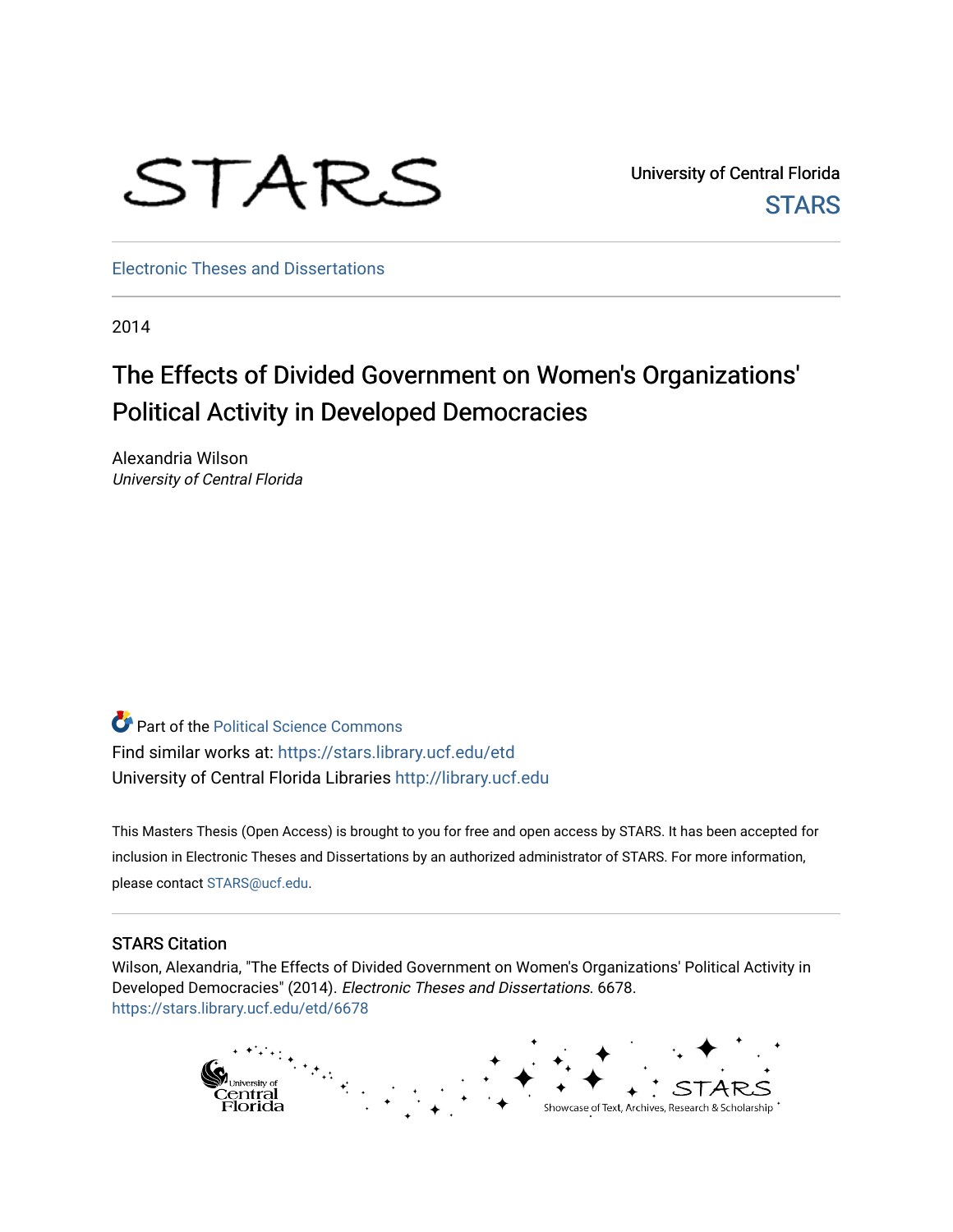## **THE EFFECTS OF DIVIDED GOVERNMENT ON WOMEN'S ORGANIZATIONS' POLITICAL ACTIVITY IN DEVELOPED DEMOCRACIES**

by

## ALEXANDRIA WILSON B.A. University of South Florida, 2012

A thesis submitted in partial fulfillment of the requirements for the Degree of Master of Arts in the department of Political Science in the College of Sciences at the University of Central Florida Orlando, Florida

> Fall Term 2014

Major Professor: Barbara Kinsey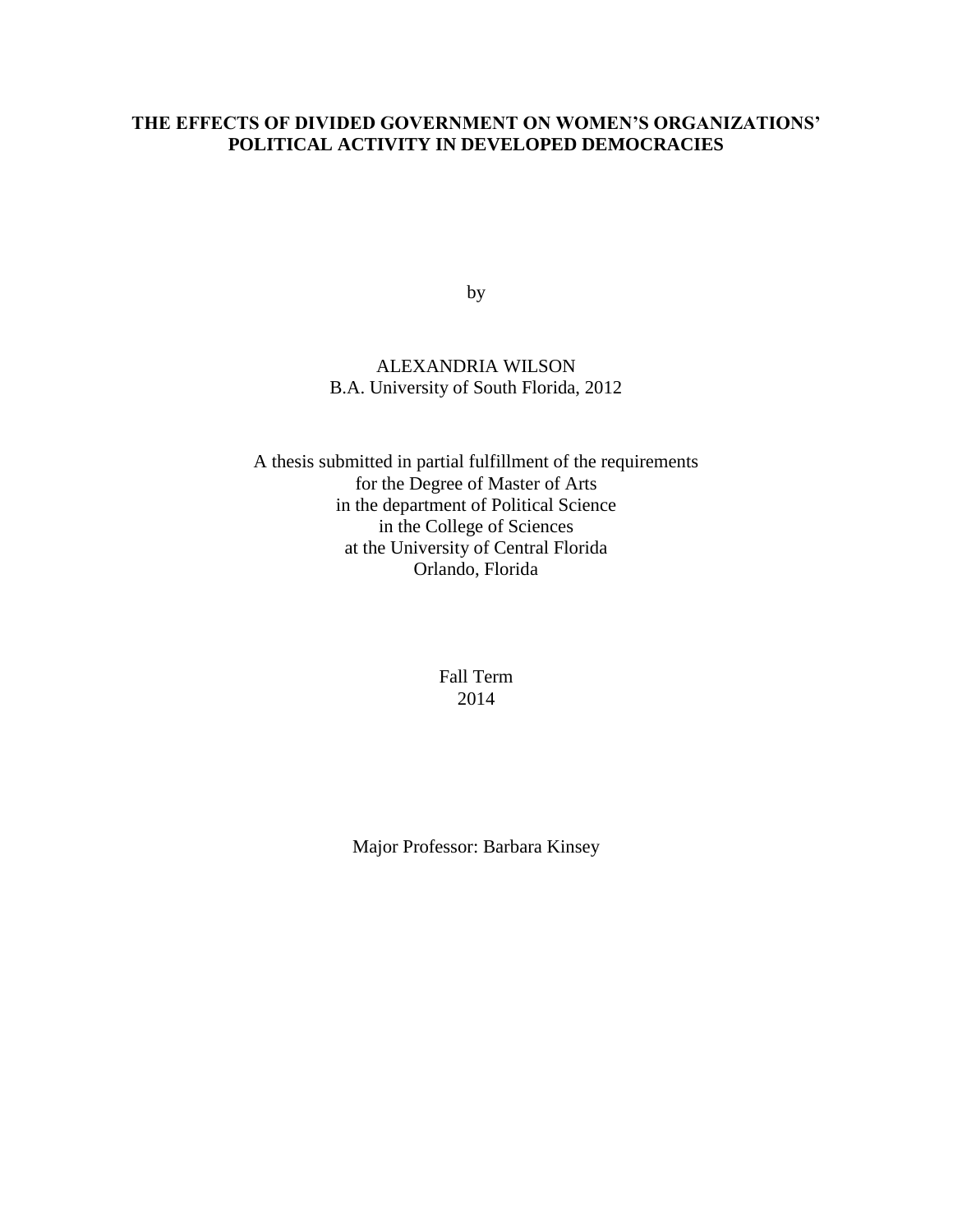© 2014 Alexandria Wilson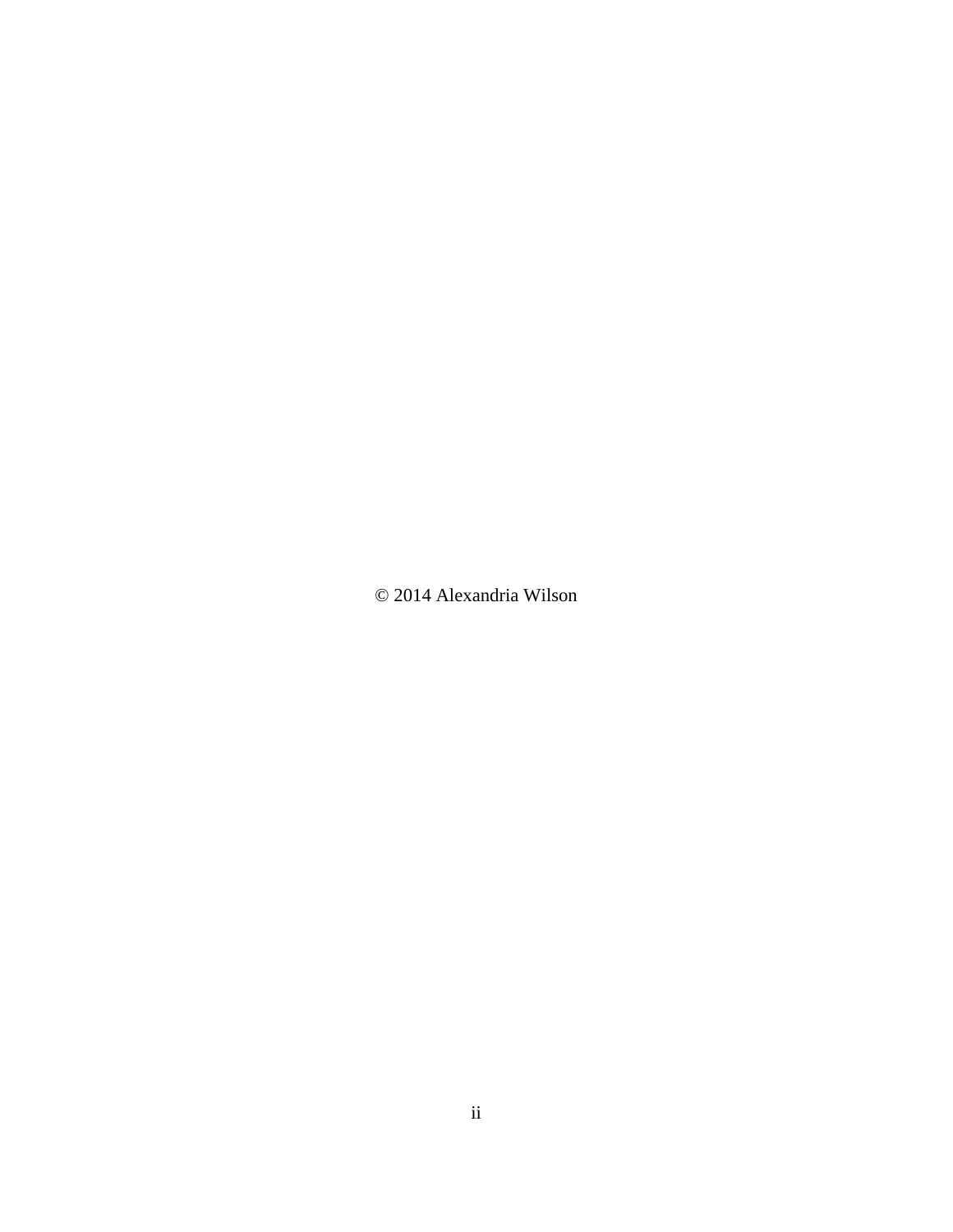## **ABSTRACT**

This study examines the relationship between divided government and women's organizations' political activity. In the literature divided government is associated with political openness leading to a decline in the repression of alternative political views and increased organizational activity. In this thesis I hypothesize that divided government is related to increased participation in political activity by women's organizations. Political activity is expected to increase during periods of divided government due to increased opportunities to influence formal government as political parties and elected officials compete for public support.

This study analyzes political activity by organizations associated with the women's movement in two developed democracies, the United States and Ireland during periods of (1) divided government and (2) periods of unified government in each country. This study focuses on activity revolving around the issues of reproductive rights and violence against women, two of the most salient issues to the women's movement. Organizational activity includes participation in protests, letter writing campaigns to political elites, and the endorsement of political candidates or parties by the National Organization for Women (NOW) and The Third Wave Foundation in the United States, and The National Women's Council of Ireland and The Irish Feminist Network in the Republic of Ireland. This study examines organizational activity in two cases of unified government controlling for partisanship of the executive, and one case of divided government in each country case.

The findings of this study support the hypothesis that divided government is related to an increase in political activity by women's organizations in the United States. However, more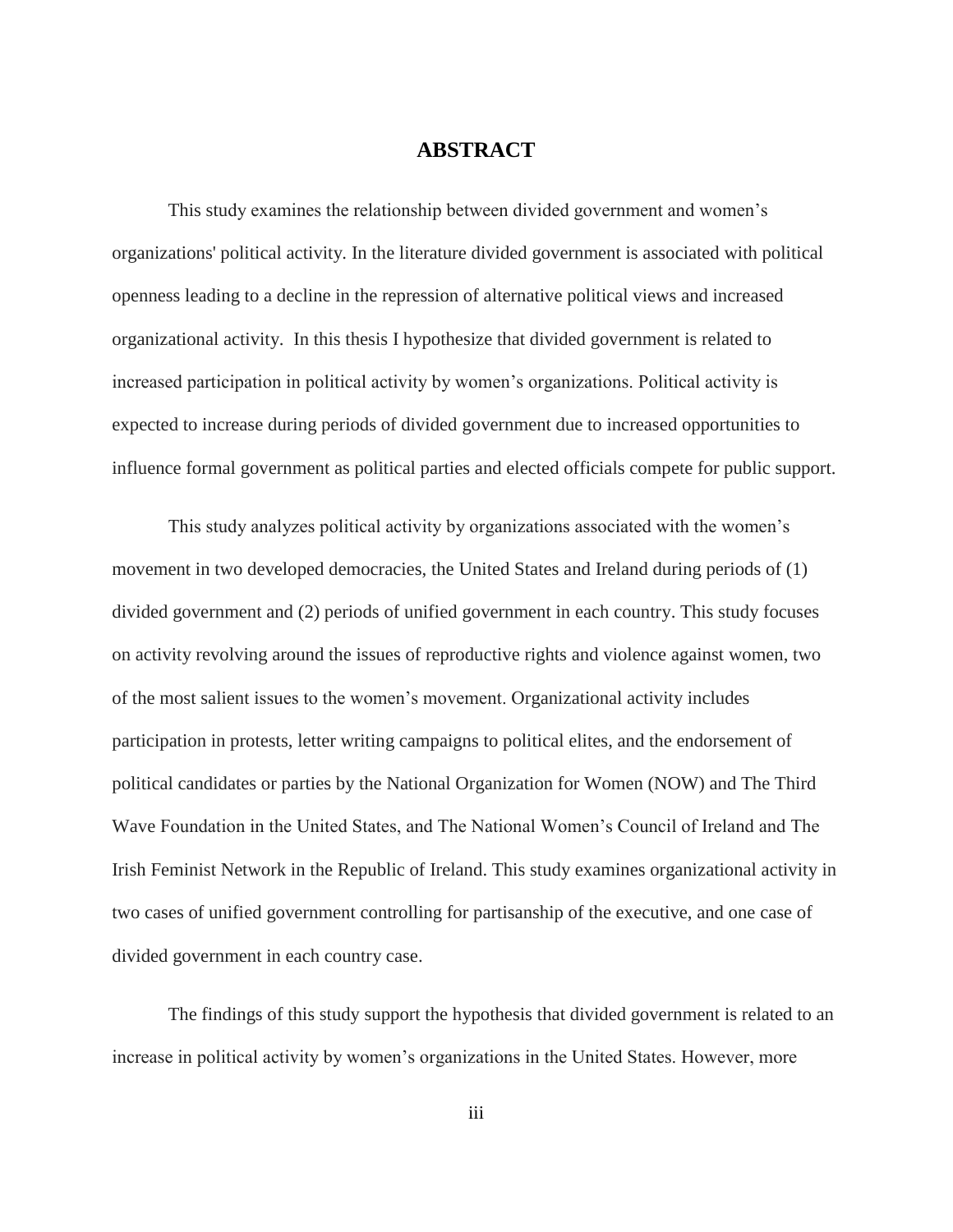research is needed to address alternative explanations for the level of political activity of women's organizations during periods of unified government. In addition, more research is needed to address explanations of political activity of women's organizations in Ireland.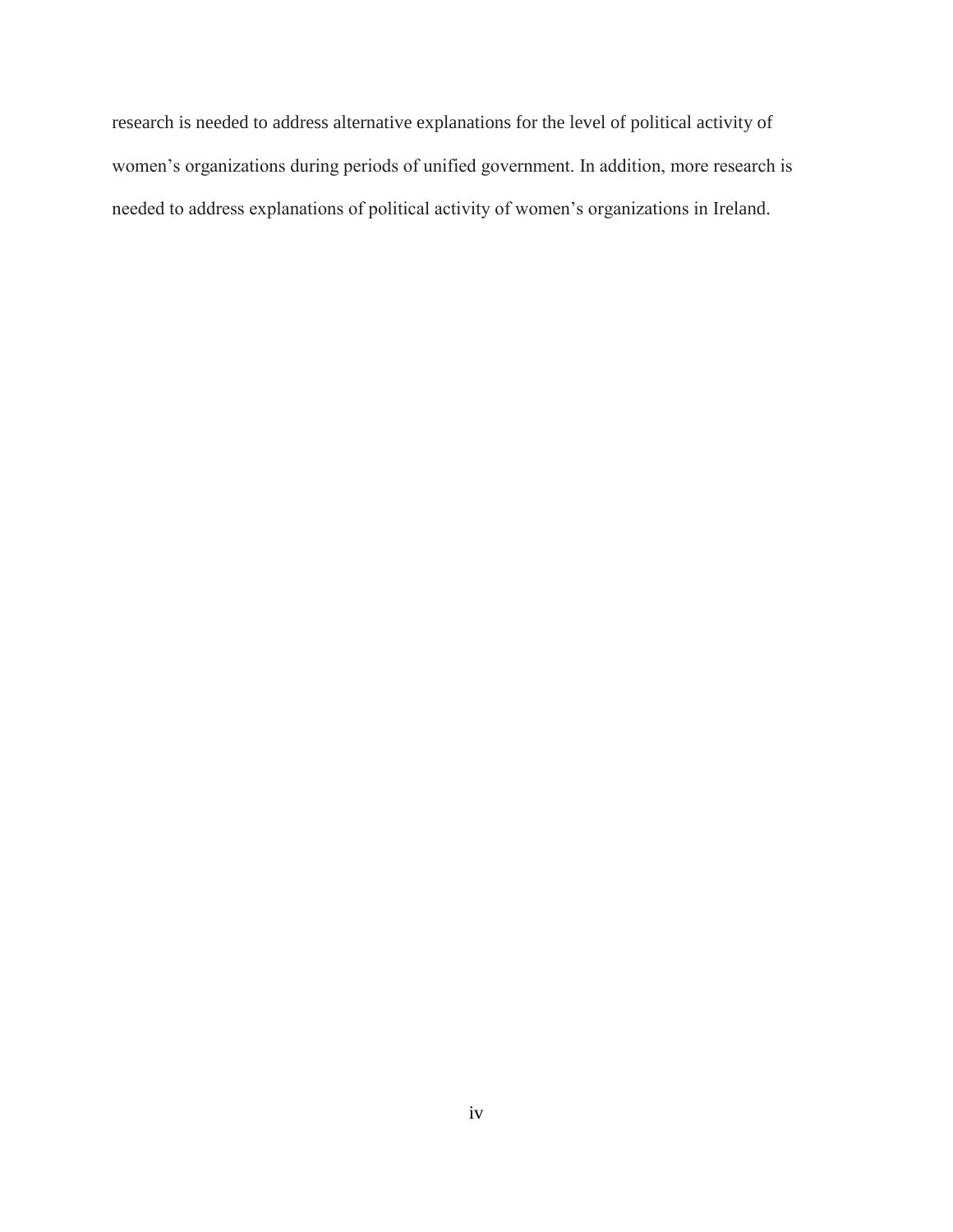## **ACKNOWLEDGEMENTS**

I would like to express my deep gratitude to my advisor and chair of my committee, Dr. Barbara Kinsey, without your help and advice this thesis would not have been possible. Thank you to my committee members, Dr. Kerstin Hamann and Dr. Maria Santana for all your advice. I am also grateful to Dr. Waltraud Morales for introducing me to this topic. Thank you to my parents for their continued support and encouragement.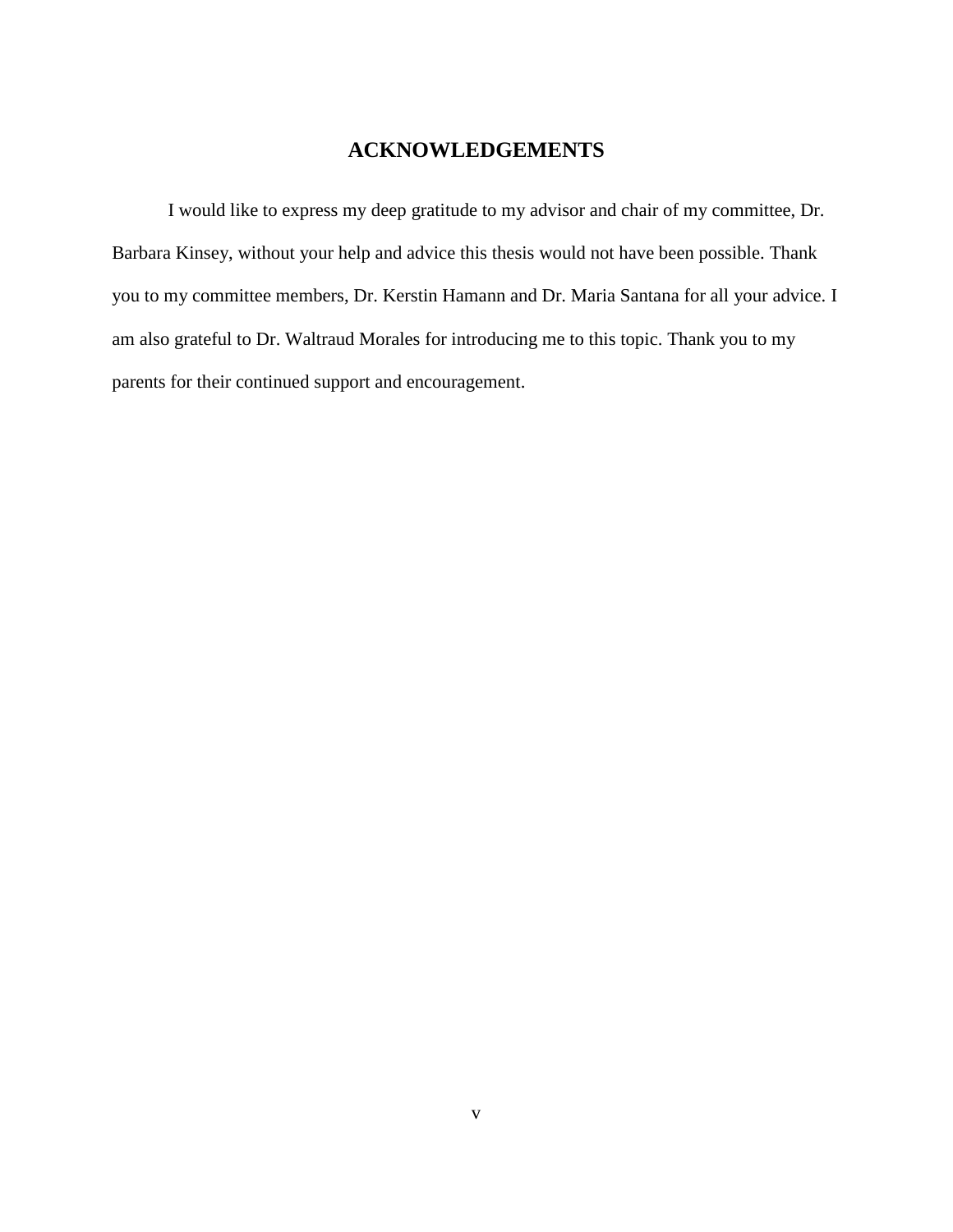## **TABLE OF CONTENTS**

| CHAPTER 4 - WOMEN'S ORGANIZATIONS' POLITICAL ACTIVITY IN THE UNITED STATES  19 |  |
|--------------------------------------------------------------------------------|--|
|                                                                                |  |
|                                                                                |  |
|                                                                                |  |
| CHAPTER 5 - WOMEN'S ORGANIZATIONS' POLITICAL ACTIVITY IN IRELAND 30            |  |
|                                                                                |  |
|                                                                                |  |
|                                                                                |  |
|                                                                                |  |
|                                                                                |  |
|                                                                                |  |
|                                                                                |  |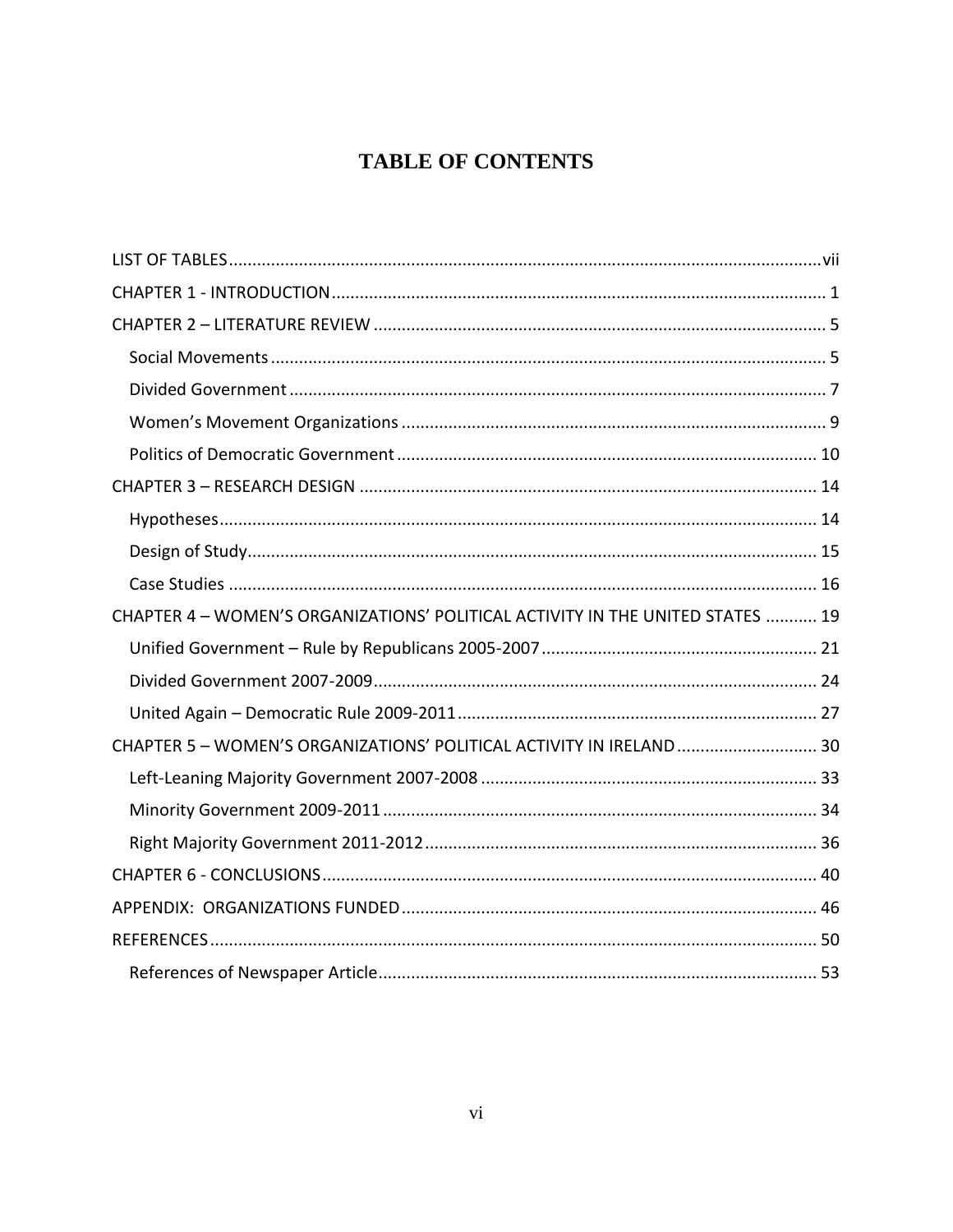## LIST OF TABLES

<span id="page-7-0"></span>

|--|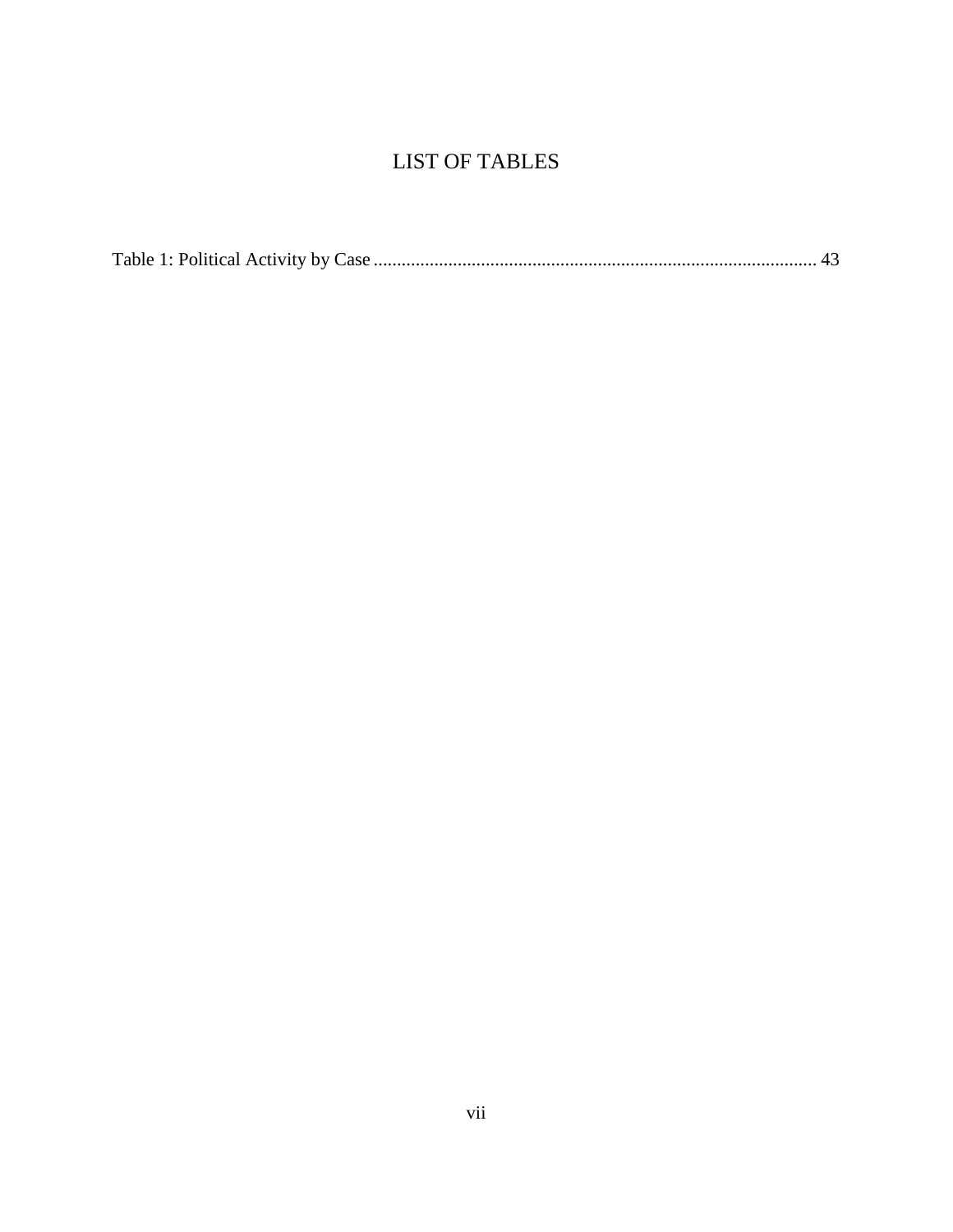## CHAPTER 1 - INTRODUCTION

<span id="page-8-0"></span>Several theories explain organizational activity in social movements including resource mobilization and theories of individual psychology. However, previous studies have not looked specifically at divided government as a form of political opportunity and its effect on an organization's political activity. Therefore, this study relies heavily upon political opportunity theory, which argues that the political environment may affect social movement activity, participation, and also its success or failure (Costain, 1992; Buechler, 1993). This study will examine the link between political opportunity and organizations' political activity, specifically the link between divided government and political activity. Divided government is a prominent form of political opportunity that has the potential of occurring in all democracies with divided systems of governance. The discussion over the effects of divided government has increased in recent years as social scientists explore how it influences political parties and the democratic process in general. Some studies have found that divided government increases political opportunity given that no party or coalition has total control, so elites work to garner additional support from groups usually not represented in politics (Piven and Cloward, 1977; Jasper, 2012). These groups can include organizations, specific demographic groups, or the public in general. Divided authority forces elites to seek support from such sources therefore increasing the political opportunity of groups and organizations to engage in politics (Piven and Cloward, 1977; Tilly 1978).

This study focuses on divided government because past studies show that divided government increases opportunity for organizations to influence elected officials. This study shows that women's organizations political activity is influenced by changes in the government.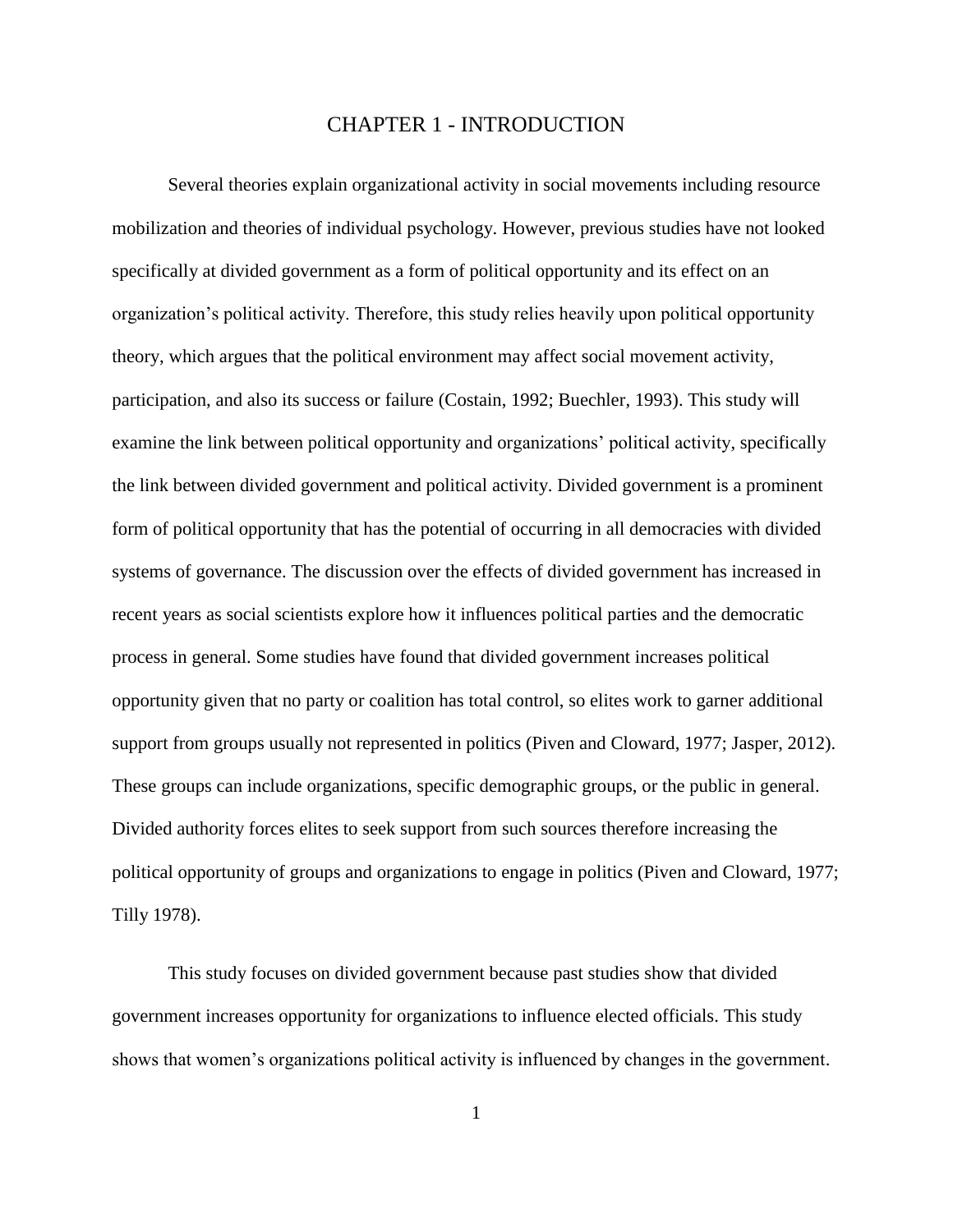The argument of this study is that when the government is divided, opportunity arises for organizations to take part in government due to elected officials and political parties' attempts to expand their public support. This opportunity results in an increase in political activity by organizations. Divided government is defined as a difference in the governing party or coalition in the executive branch and in the legislative branch. In a presidential context, such as the United States', this occurs when one party controls the executive branch and the other the legislative branch. In a parliamentary system, such as Ireland's, divided government is referred to as a minority coalition. This occurs when the coalition of parties holding cabinet positions do not have a majority support in parliament (Strom, 1990; Laver, 1999). This study examines the relationship between political opportunity and organizations' political activity in cases of divided government and unified government in the United States and Ireland. This study looks specifically at the effects of political opportunity during periods of divided government on women's organization's political activity.

Due to the similarities of the women's movements in the United States and Western Europe, this study focuses on women's organizations in the United States and Ireland. These countries are selected because the movements in each country share similar histories, resulting in similar ideology and strategy in the organizations that represent the movements. However, the organizations in each country operate under different forms of democratic systems; therefore, this study provides an analysis of the effects of divided government in different forms of democracies. The similarities in women's organizations' ideology, purpose, and strategy in both countries will control for some factors and allow for a better understanding of the effects of divided government on organizational activity in both presidential and parliamentary systems.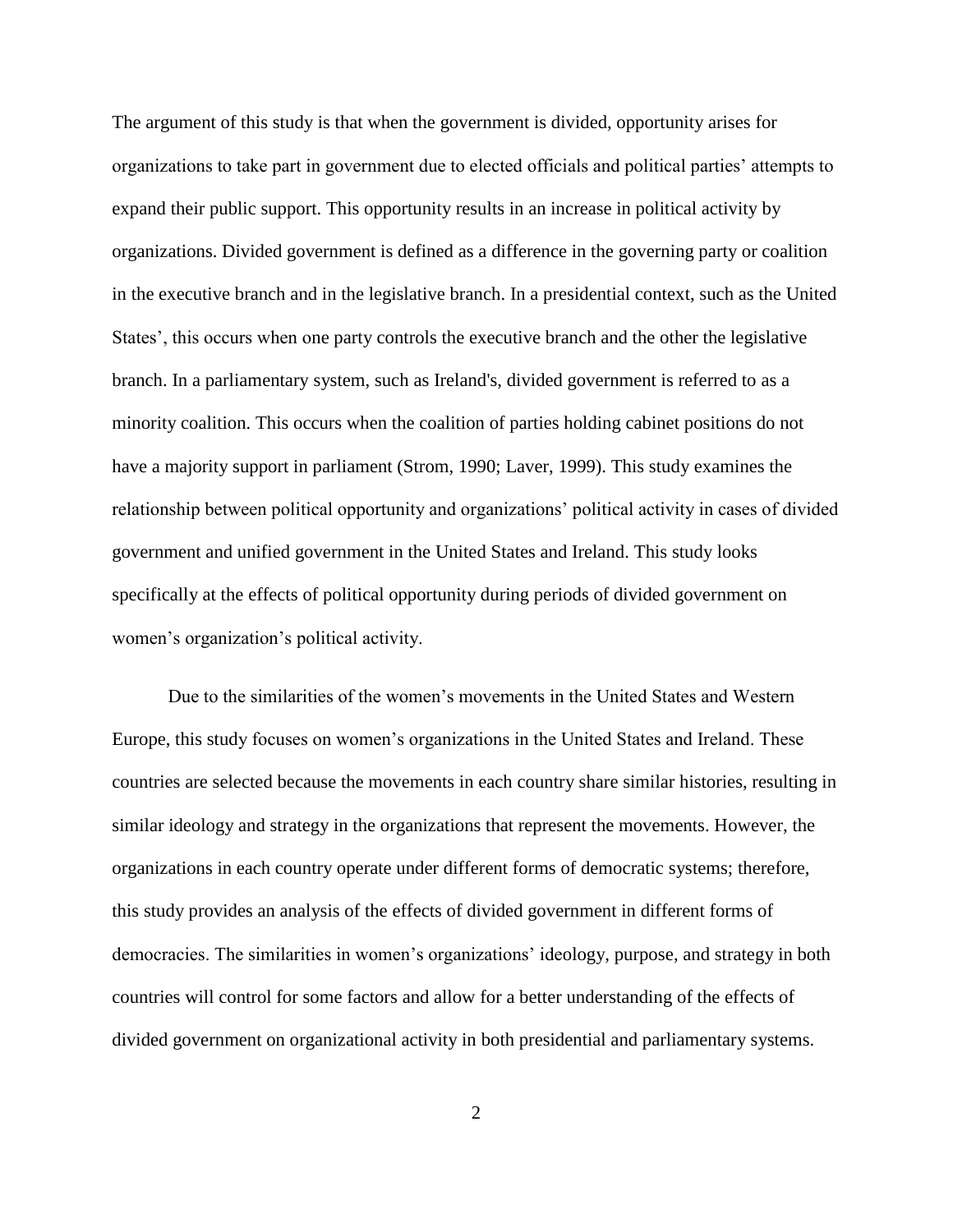I conduct qualitative case studies of political activity of women's organizations during periods of divided government and unified government in the United States and Ireland. In the United States the cases include the period of unified government from 2005-2007 when the Republican Party controlled both the Presidency and Congress. The period of 2007-2009, a period of divided government, as the Republican Bush administration controlled the White House and the Democratic Party controlled both houses of Congress. Additionally, the period from 2009-2011 is included as it represents a period of unified government, under the Democratic Obama administration. Cases of unified leadership under the Republican Party and Democratic Party are included in the study to control for the influence of political party. The organizations studied in the American context will be The National Organization for Women (NOW) and the Third Wave Foundation.

In Ireland, the first case includes the twenty-seventh government, which lasted from 2007-2008 and included a coalition of Fianna Fáil, the Green Party, and the Progressive Democrats, which enjoyed a majority support in Parliament. This coalition was led by the centerleft party Fianna Fíal. The second case is the twenty-eighth government of Ireland from 2010- 2011. This was a minority government with a coalition of the Fianna Fáil and the Green Party with a few independents in the cabinet, which were not supported by the majority of the parliament. In addition, this study includes the case of the twenty-ninth government of Ireland. It is a center-right coalition of Fine Gael and Labour. This coalition was formed in 2011 and represents a right leaning majority government in order to control for political party influence. The two organizations that will be studied during these time periods are the Irish Feminist Network and the National Women's Council of Ireland.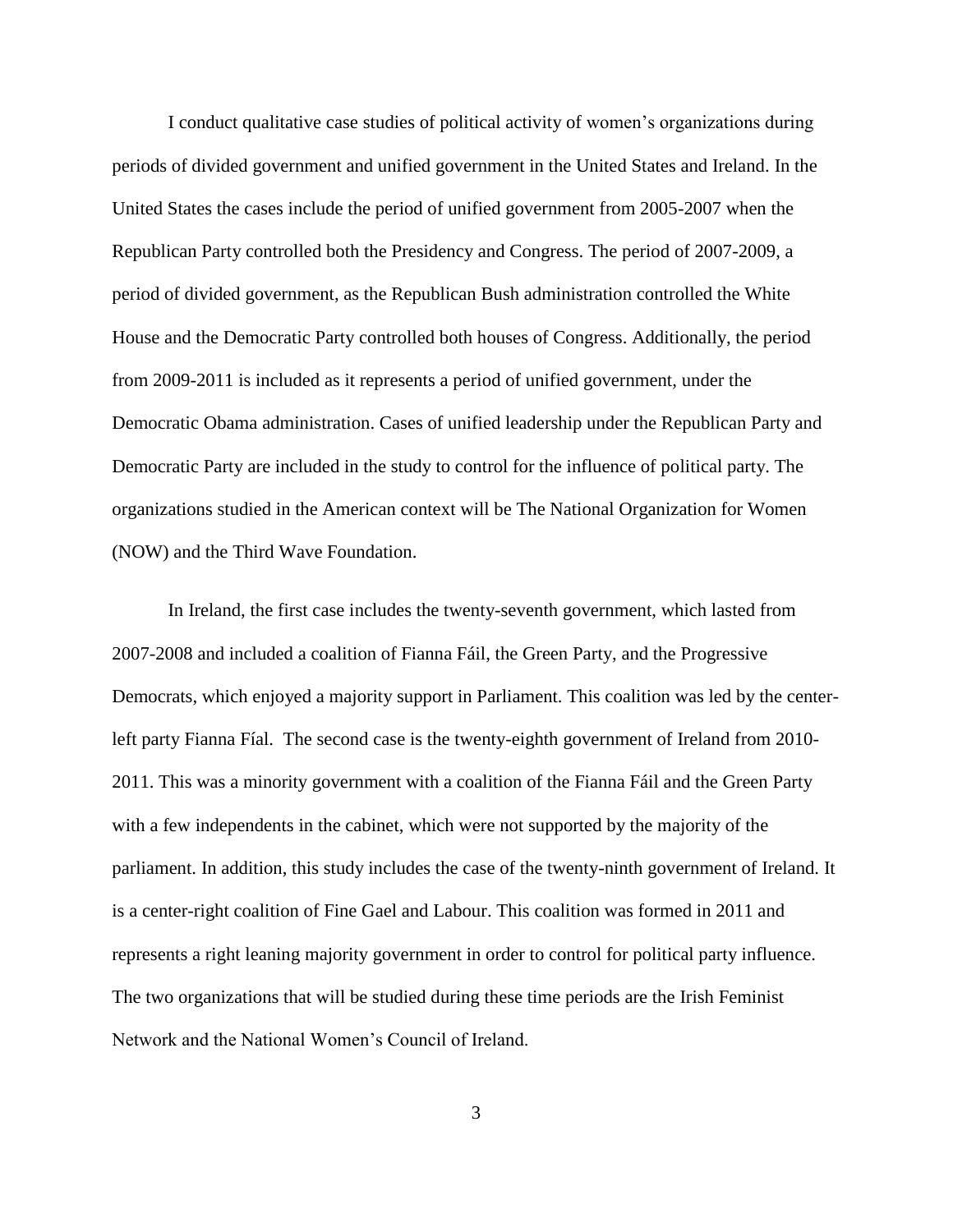In this study I use news articles of major newspapers in each country and direct contact with the organizations to determine the frequency and level of participation in which protests were being organized, letter writing campaigns at the national level, and the extent of an organization's involvement in endorsing political candidates or political parties. Only those activities regarding the issues of reproductive rights and violence against women are included. I use the information of frequency and level of participation in these activities during periods of divided government and unified government in each country to determine how division and unification of governing branches affects women's organizations' political activity in developed democracies.

In the following chapters I examine the existing literature on political activity, analyze the cases, and draw conclusions. In chapter 2 I review the literature on political activity of organizations in the United States and Ireland. In chapter 3 I list my hypotheses and discuss my selection of cases. In chapter 4 I provide an analysis of the political activity of the National Organization for Women and the Third Wave Foundation in the United States during periods of unified government and divided government. In chapter 5 I provide an analysis of the political activity of the National Women's Council of Ireland and the Irish Feminist Network during periods of unified and divided government in Ireland. Finally, in chapter 6 I provide a conclusion with an interpretation of my findings.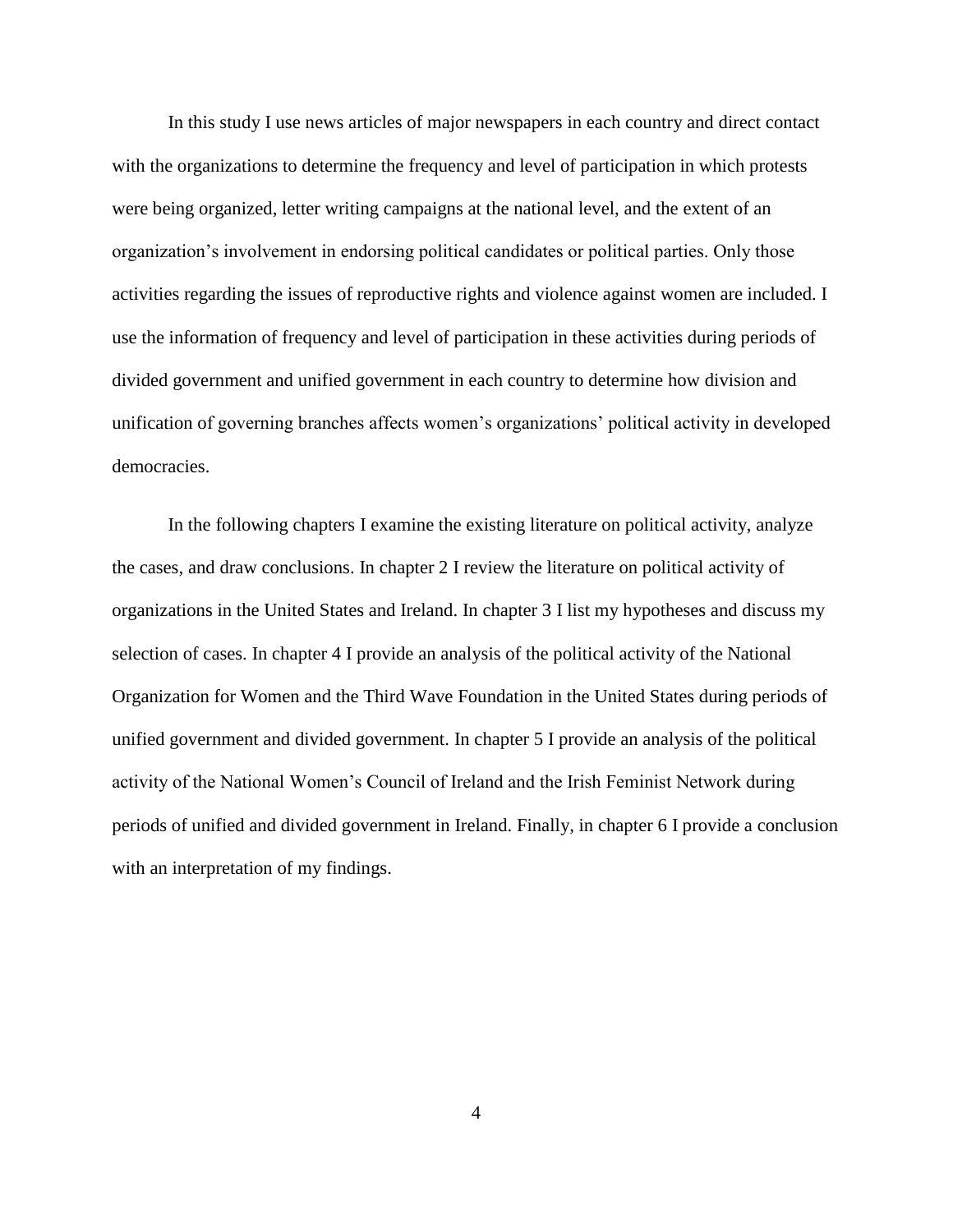## CHAPTER 2 – LITERATURE REVIEW

#### Social Movements

<span id="page-12-1"></span><span id="page-12-0"></span>Since the early twentieth century social scientists have been studying the formation of and participation in social movements. There has been less research on the organizations that facilitate movements, however, since organizations are a product of a larger social movement is it important to understand how social movements, in general, garner participation and engage in activity. One of the early theories on movement participation was published in 1970 by Ted Robert Gurr. Gurr (1970, 2010) argued that protest activity is a product of relative deprivation which is caused by a discrepancy between an individual's expectations and an individual's actual capabilities within their society (Gurr, 2010; 37). Other theories attempting to understand individuals' participation in movements followed, including ideas on selective and collective benefits for engaging in movement activity (Klanderman, 1993; 385) and the extent to which an individual feels connected to the particular identity group engaging in protest (Tarrow, McAdam, Tilly, 2001; 22). These theories require the costs of engaging in activity to be lower than the rewards of succeeding (Klandermans, 1993), therefore organizations should engage in more political activity when the likelihood of being rewarded for that activity is higher.

The theories of individual participation provide insight into the women's movements in developed democracies throughout the twentieth century. During this time, women were becoming more educated and seeking to become independent politically, financially, and socially. However, the society in which they lived was not conducive to this new feeling independence (Hewitt, 2010). Therefore, sparking protest from women in the early part of the century for the right to be included in politics, during the mid-century women protested for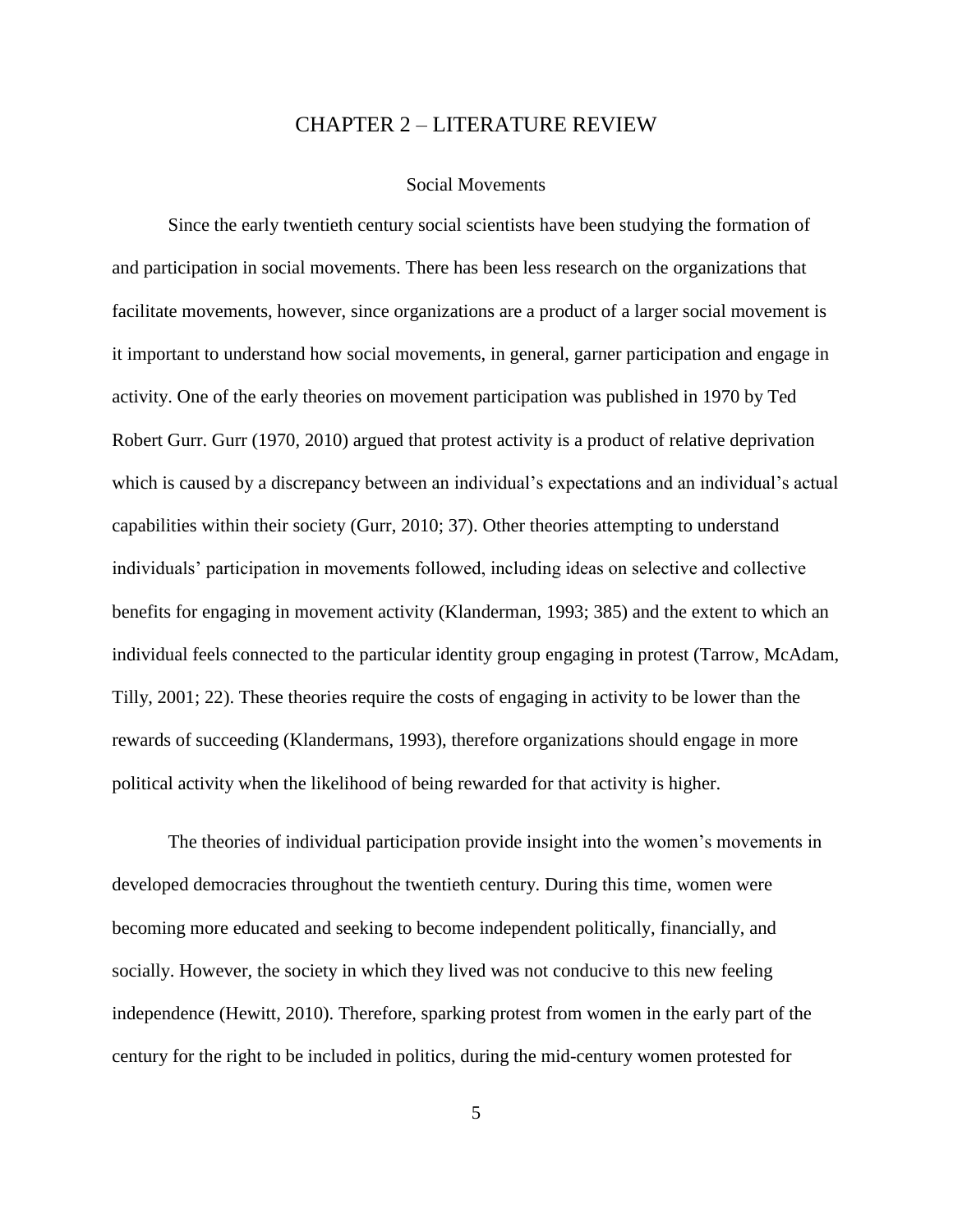economic independence, and in the later part of the century women protested for the right to be in control of their own health (Banaszak, 2005; Freeman, 2005; Gelb, 1989).

Although, these micro-level studies provide insight into individual participation in movements they do not specifically look at how organizations within the movement engage in political activity. This leaves us with the need for meso-level theories in order to understand how movements organize within the national context and how organizations engage in political activity. One theory that attempts to explain movements on a national level is resource mobilization theory. According to resource mobilization theory, movement organizations increase in activity and participation when the resources are provided for them to do so (Buechler, 1993). Buechler (1993) and Costain (1992) critique resource mobilization theory for not taking into account movements, such as women's movements, that have consistently remained underfunded and lacked a formal leadership structure. Moreover, the organizations involved in the women's movement have relied on a loose network of individuals and cannot be fully understood by their ability to garner resources (Freeman, 1970; Buechler, 1993; 223). This is especially relevant given that many of women's movement's legislative changes have taken place when the movement was fractured ideologically and underfunded (Costain, 1992).

Therefore, we turn to another meso-level theory, political opportunity theory, which provides additional understanding of organizational activity within the women's movements. According to political opportunity theory, movements gain participation and engage in activity when the political environment in which they are operating opens up, therefore allowing desirable changes to be made if the movement's organizations are already in place to take action when the opportunity arises (Costain, 1992). Scholars have found that, political opportunity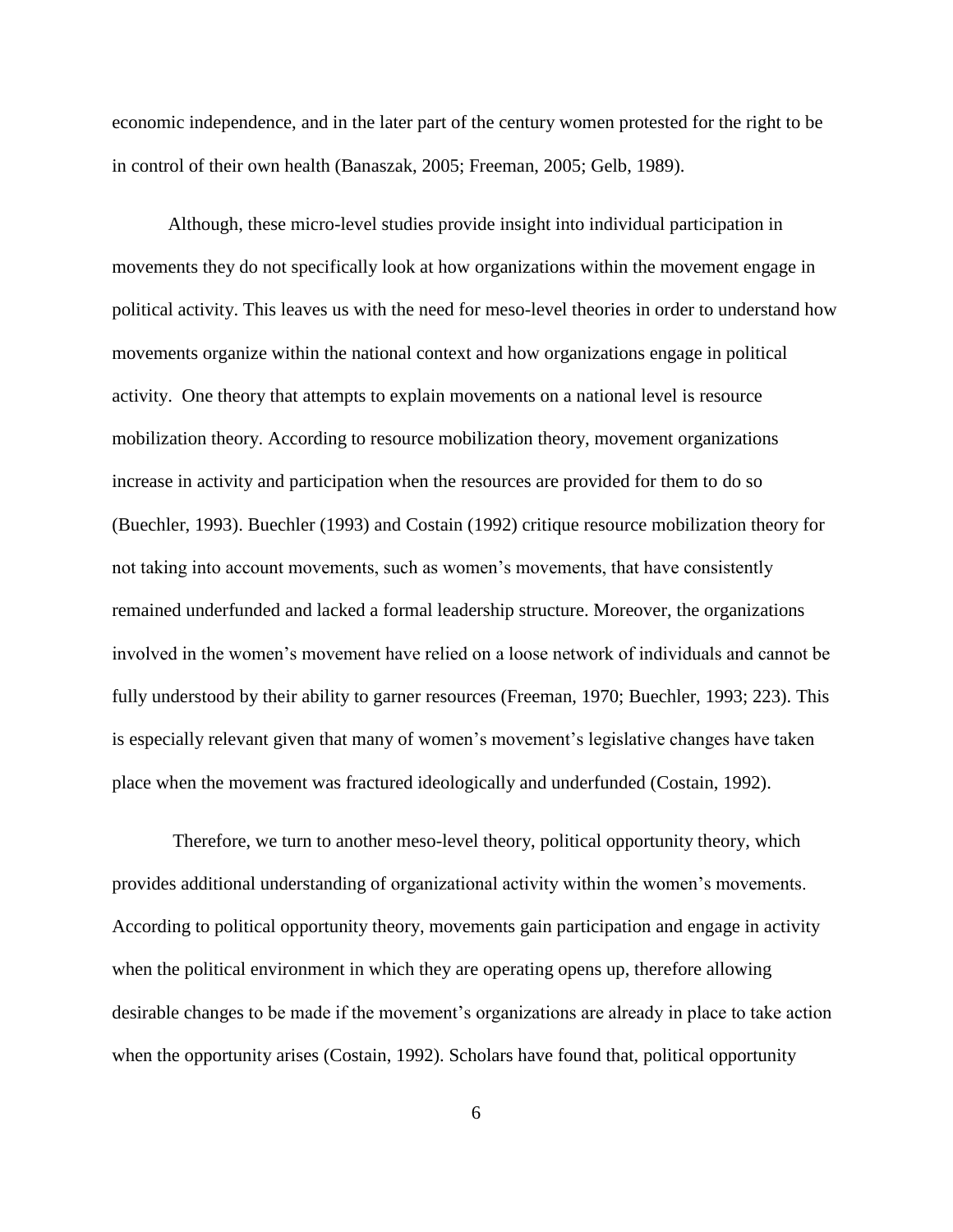comes about through many different factors, including division of elites, decline in repression of alternative viewpoints to the dominate viewpoint, increase of political pluralism, and/or increased enfranchisement (Meyer, 2004; Cragun and Cragun, et.al, 2008). Tarrow (1996) also identifies four types of political opportunity: increasing access to power, influential allies inside or outside of government, changing political alignments, and division within and among elites (Tarrow, 1996; 54).

#### Divided Government

<span id="page-14-0"></span>This study will focus on the effects of divided government on organizational activity. One reason for this is that all developed democracies with a separation of power have the potential to experience divided government. Additionally, studies have shown that divided government leads to a decline in repression of alternative views due to elected officials and parties' need to garner additional support (Piven and Cloward, 1977). Vráblíková (2013; 206) argues that democratic institutions that allow more access to power encourage political action. Divided government can provide this additional access to power as parties and elected officials seek the support of groups or organizations.

One way in which divided government has been linked to organizational activity is because parties and elected officials seek additional support from outside the government. Strøm and Müeller (1999) show that parties are interested in three objectives; gaining office, obtaining votes, and influencing policy. Some parties and elected officials are more interested in one objective over another at any particular point in time and may sacrifice one for gaining another in the next election (Strøm and Müeller, 1999; 12). In addition, Hamann and Kelly (2010) found, in their study of social pacts, that political actors support social pacts when they will receive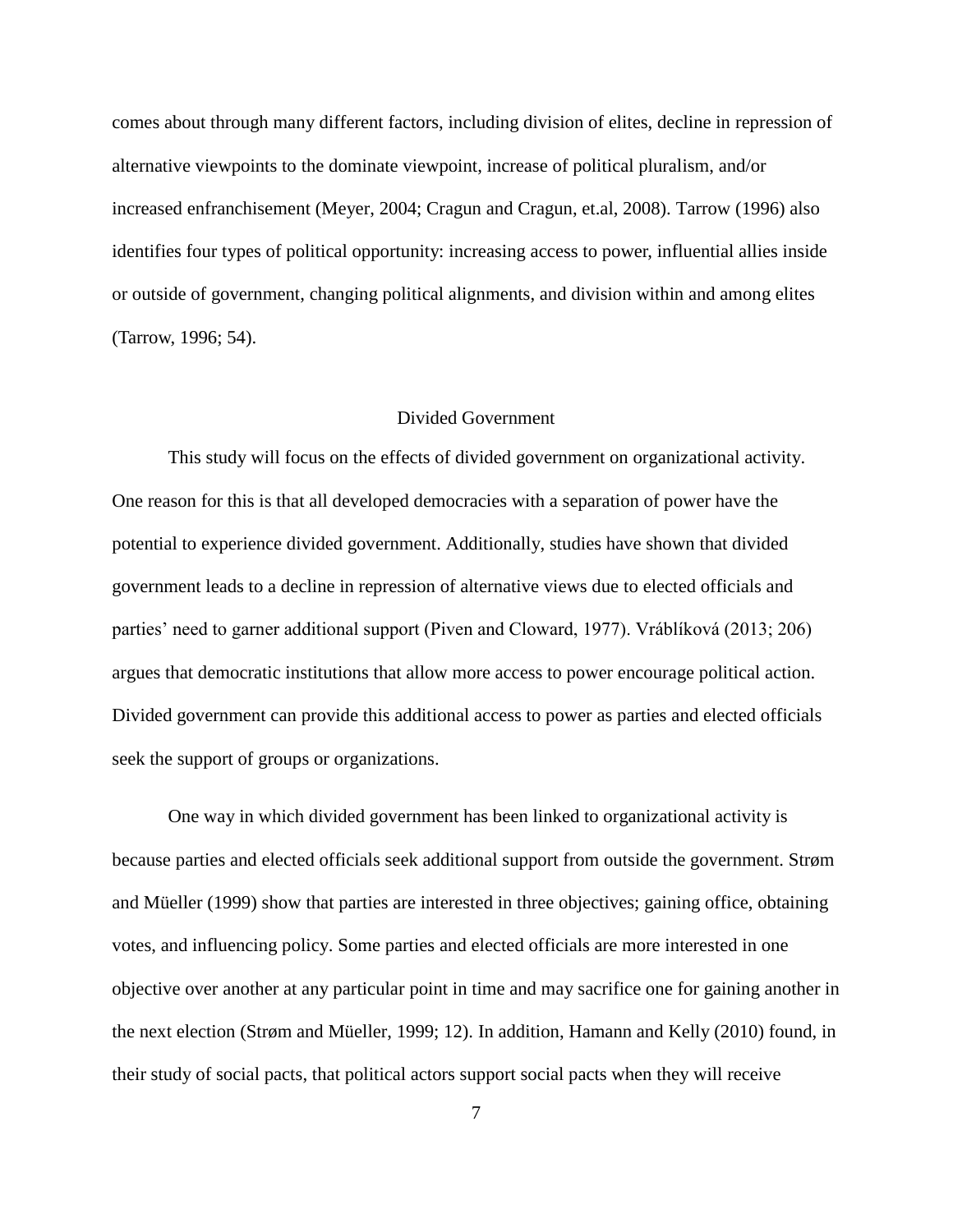electoral benefits from them. These benefits include being elected to office and promoting the party's legislative agenda (Hamann and Kelly, 2010). Political parties and elected officials are less likely to ignore a group that they may gain support from, they may even endorse a group's cause in order to gain their support (Piven and Cloward, 1977; Jasper and Goodwin, 2012; Tilly, 2008). Although, this support may be modest due to trade-offs between gaining the support of new groups and maintaining the support of existing groups, the literature shows that organizations will take advantage of this opportunity and engage in political activity. Piven and Cloward (1977) studied the effects of divided government on low income groups and found that when government is divided the authority of elected officials is weakened. This forces them to campaign for the support of groups that would otherwise be left out of the political debate. This in turn, can help the group by giving it an opportunity to take part in formal government (Piven and Cloward, 1977; 13). Piven and Cloward (1977) go on to conclude that even when elected officials do not actively campaign for the support of these groups, groups or organizations will respond to a lack of authority by using the opportunity to protest. Therefore, divided government results in political parties and elected officials acting as either allies for social movement organizations or distracting attention, allowing movement organizations to engage in political activity (Jasper and Goodwin, Tilly, 2008).

The institutions in which the movement organizations operate influences the participation and frequency of political activity. Tarrow (1996) found that political opportunity allows weak and unorganized challengers to engage in political activity. He argues that organizations and movements that lack power and money can still take part in government when a political opportunity presents itself (Tarrow, 1996). Peter Eisinger's (1973, 15) study finds that nonviolent protest is most likely to occur in systems of mixed open and closed environments.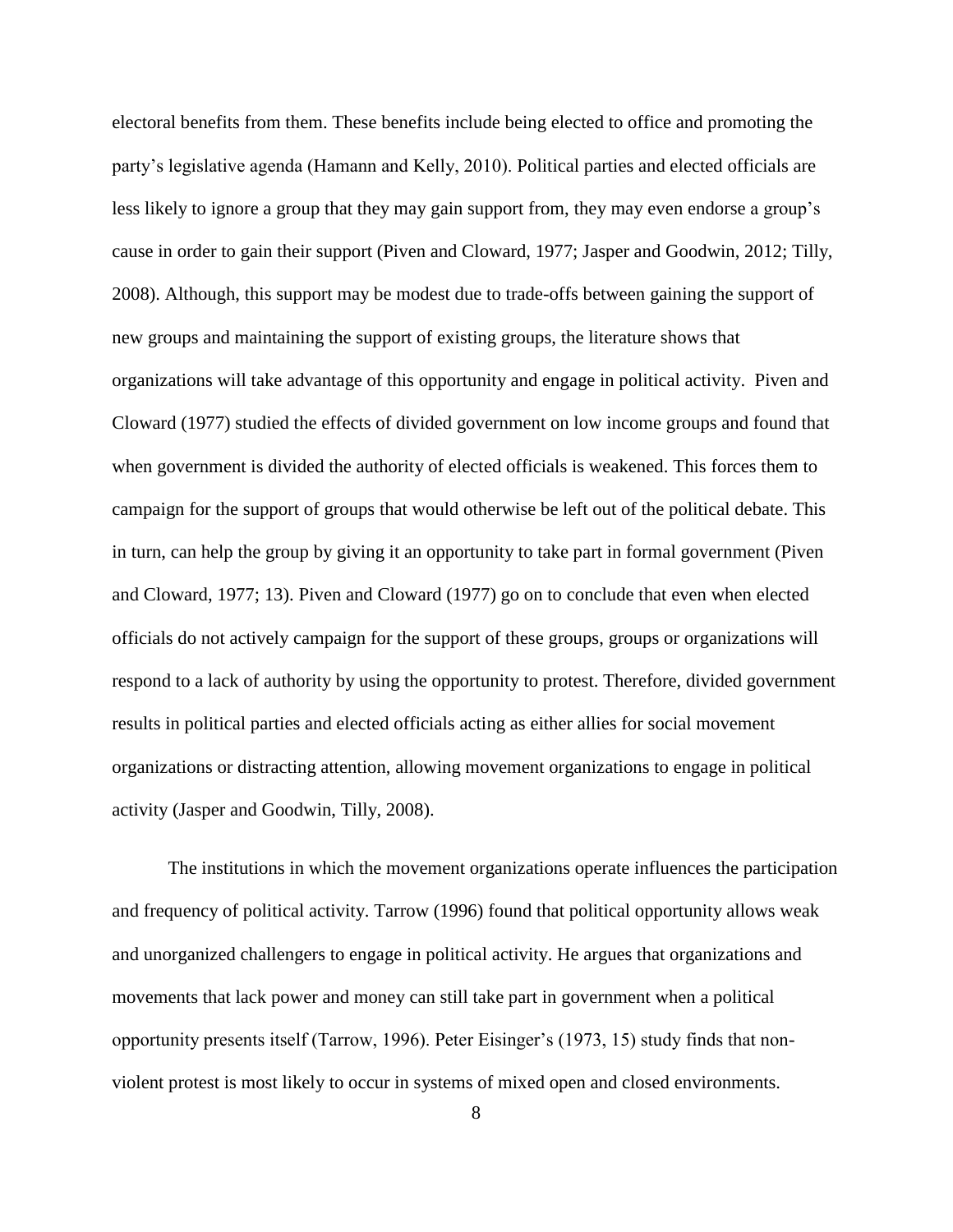Therefore, in political environments that are always open and those that are always closed will see less activity from non-violent social movements (Eisinger, 1973). According to Eisinger's findings, divided government should result in greater opportunity because it occurs in intervals in democratic institutions, therefore, providing for a mixture between an open and closed political environment.

#### Women's Movement Organizations

<span id="page-16-0"></span>Since the Women's Liberation Movement of the late 1960s and 1970s, women's issues have been a constant part of politics in the United States and Western Europe. Some argue that feminism is dead, the need for the movement no longer exists and participation is lacking. However, this does not stop political debate on women's issues in the United States as well as other Western democracies. The phenomenon of increased attention to women's issues without a movement has been coupled with an increase in female leadership roles and political participation both in high and low politics (Banaszal, 2005). Women's organizations act as the transmitter of movement ideology and goals to the public and to government, giving these organizations a crucial role within the movement.

The women's movement has been evolving over time in both ideology and goals. However, there has been a constant exchange of ideas, strategies, objectives, and language between the United States and other Western European counties (Bosch, 2004). The women's movements of the United States and Western Europe have shared similar ideology, structure, and goals. However, the participation and successes of each movement have been influenced by the politics of the country in which they are acting. Cross-nationally, women's movements peaked in the early twentieth century, the mid-twentieth century, and again in the late 1980s and early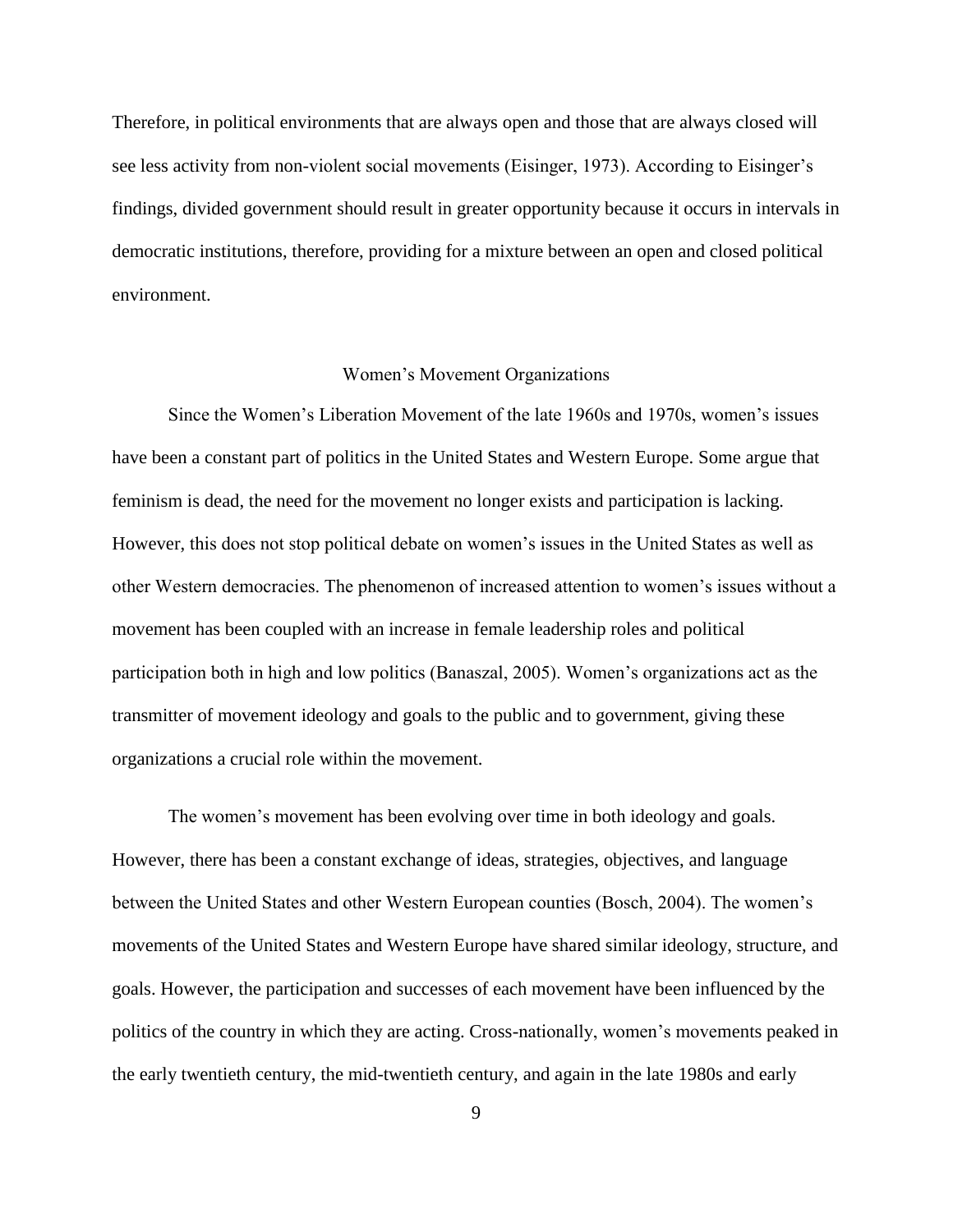1990s, and during each of these peaks the movement made substantial successes socially and legally (Katzenstein, 1993). In addition to sharing a similar timetable, cross-national women's movements have stemmed from similar parent movements, such as the abolitionist movement and left-wing movements, which feminists' organizations relied on for support and organizational structure (Freeman, 2005; 33).

Women's movements share many characteristics cross-nationally; therefore, the organizations that support these movements also share many characteristics. One shared characteristic is that these organizations have continuously remained underfunded (Costain, 1992), despite high movement participation and general support during certain periods of time. In addition, women's organizations have always relied on support from other females, a group of people who are dispersed throughout society and separated by many other identity factors such as race, religion, and socio-economic status. Yet, women's organizations attempt to create the common "female" identity on which to organize (Freeman, 1970, 2010). Finally, the movements have relied on an informal network of women's organizations and feminist groups, resulting in a lack of structured organizational hierarchy and a lack of formal leadership (Freeman, 1970). These factors contribute to the necessity of organizations to rally and organize the public, as well as transmit policy messages to political leaders. However, not only must there be grievances to protest against and organizations to facilitate this, there must also exist opportunity for change.

#### Politics of Democratic Government

<span id="page-17-0"></span>The cases included in this study are from developed democracies. The countries selected experienced similar women's movements, leading to similar organizational structure and strategy (Bosch, 2004; Ferrier, 2008; Hewitt, 2010). The women's movements in the U.S. and Western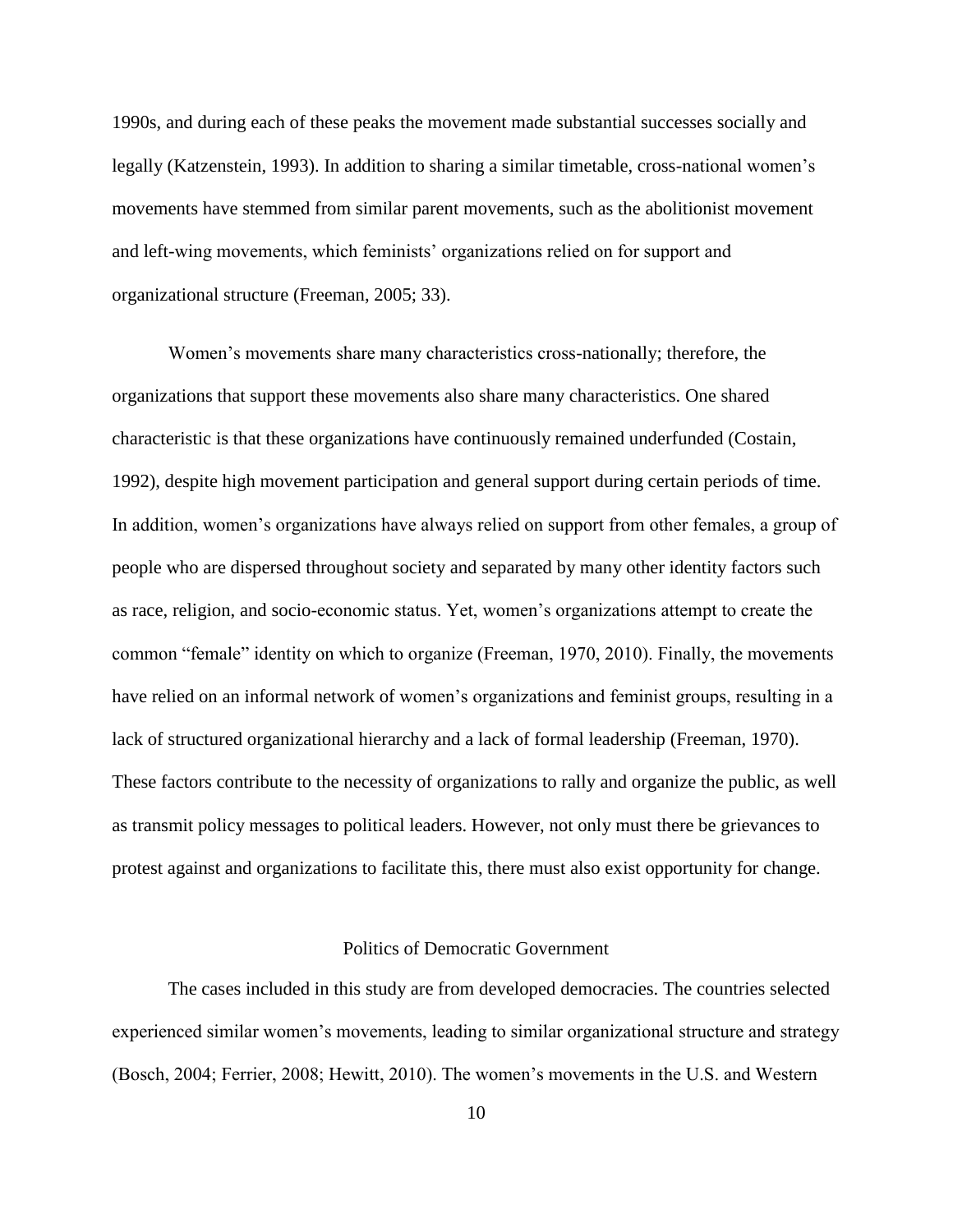Europe experienced a suffrage movement in the early twentieth century, a peak in women's movement activity in the 1960 and another peak in the 1980s and decline though the 1990s (Gelb, 1989; Outshoorn, 2010). Although some theorists, such as Outhoorn (2010), may argue that the women's movements are in decline, issues of concern to feminists are constantly present in political debate within the U.S. and Western Europe. The issues of high concern crossnationally include women's reproductive rights and violence against women and girls. The issue of violence against women and girls manifests itself in the U.S. context as concern for domestic violence and sexual abuse and in the European context concern for trafficking and slavery of women and girls (Bindel and Kelly, 2003; Farquet, Mattila, Laczko, 2005). Therefore, this study will focus attention on organizational activity revolving around the issues of (a) reproductive rights and (b) violence against women.

In addition, the cases were selected from developed democratic institutions. Although the United States and Ireland have different democratic structures, they both experienced a period of divided government in the twenty-first century. Divided government is best understood in the democratic context as a division between party governance in the executive and legislative branches. The U.S. experiences this through one of the two major parties governing the presidential administration and the other party holding the majority control of Congress. In the Western European context this division is best understood as a minority coalition. Minority government in a parliamentary system has been likened to divided government in presidential systems due to the division between the legislative and executive branches in both situations (Laver and Shepsle, 2005). During divided government, the executive or president represents a different party than the majority of the legislative branch. In the case of a minority coalition, a cabinet is formed and the party or coalition of parties that formed the cabinet does not have a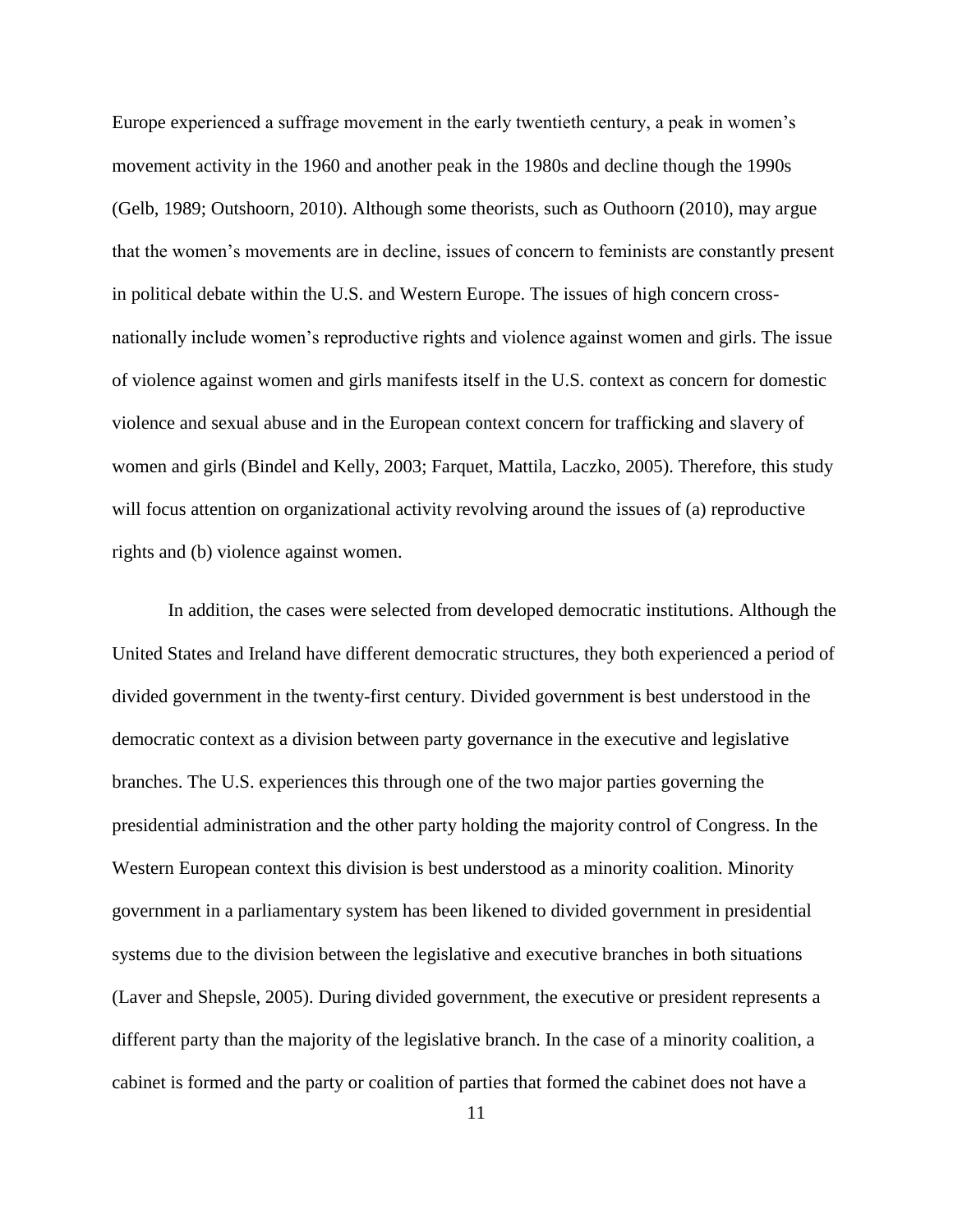majority of seats in parliament. Strøm (1990), Laver (1999), and Laver and Shepsle (2005) make the connection between divided government and minority government in their work by showing that when a coalition in a parliamentary government does not enjoy the majority support of the members of parliament similar consequences occur as under divided government in a presidential system. This can result in gridlock and the inability to pass legislation due to the instability of the government. This occurs because the governing parties much secure the support of outside parties; therefore, the opposition can unite to prevent the passage of legislation. Additionally, the government's inability to pass legislation can influence public support of the government.

In parliamentary systems Stephen and Hobolt (2010) found that the electorate holds the head of government's party more accountable for policy outcomes than other parties within a coalition. The opinion of the electorate on policy results in retrospective voting in subsequent elections (Stephen and Hobolt, 2010). Although, parties have been found to have three objectives: obtaining office, obtaining votes, and influencing policy (Strøm and Müller, 1999), Marsh and Mitchell (1999) found that throughout the late twentieth century, Irish parties became office seeking parties. Therefore, their attention shifted from a focus on obtaining votes and promoting favorable policy to obtaining and maintaining office. The two largest parties have become less ideological and taken on many issues of important to the electorate, becoming catch-all parties. March and Mitchell (1999) attribute this to the lower house, the Dáil not meeting frequently and having poor attendance. Therefore, parties had to gain seats in the executive branch to influence policy. In addition, the Irish electorate has suffered from weak party attachment, making office seeking more important then vote seeking in this context (March and Mitchell, 1999; 37). Therefore, minority government can be linked to political opportunity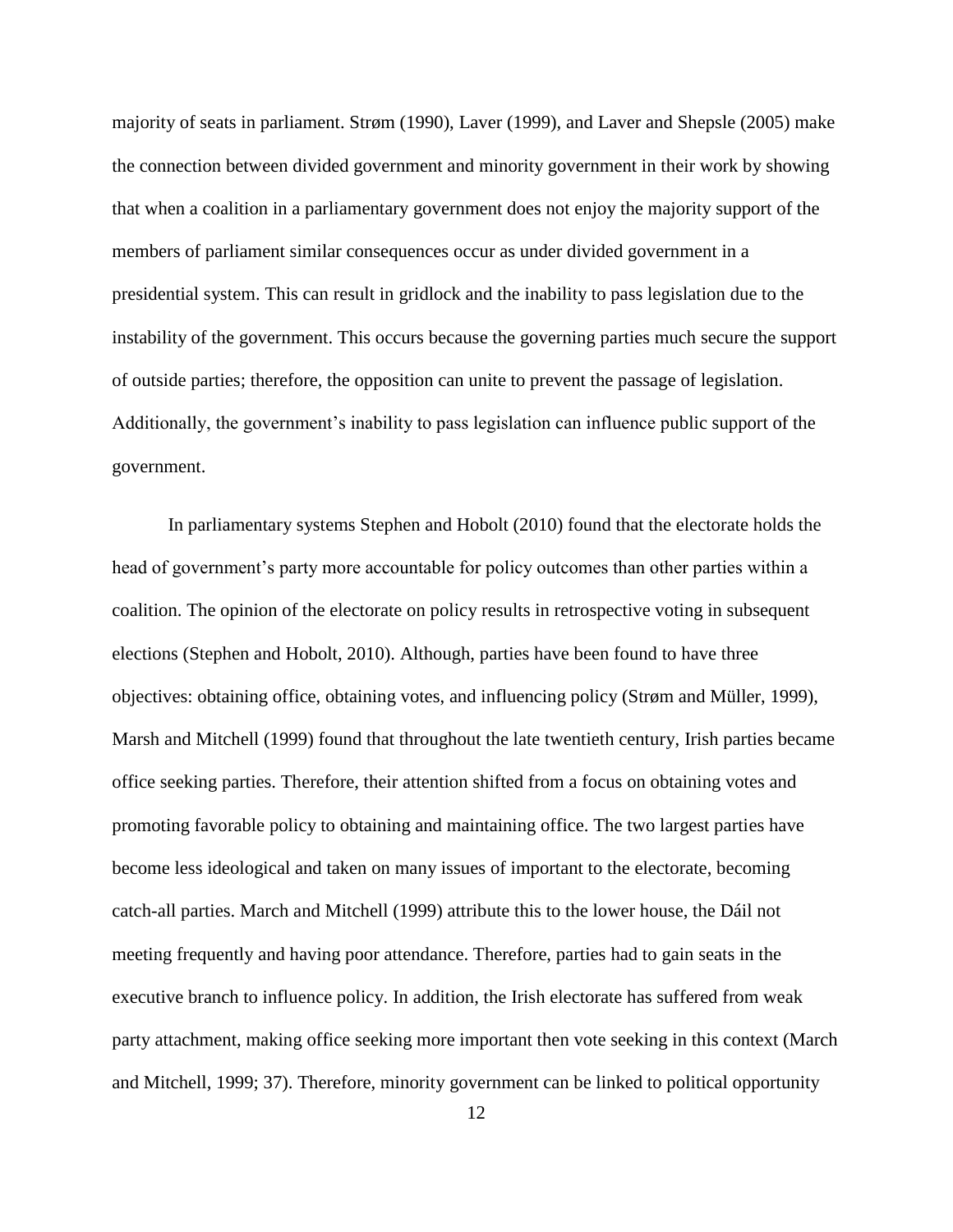much like divided government, which has been shown to requires political parties and elected officials to campaign for additional support by the public and even support groups that they usually would not (Piven and Cloward, 1977). Given the results of previous studies, this study uses political opportunity theory to examine the effect of divided government in presidential and parliamentary systems on women's organization's political activity.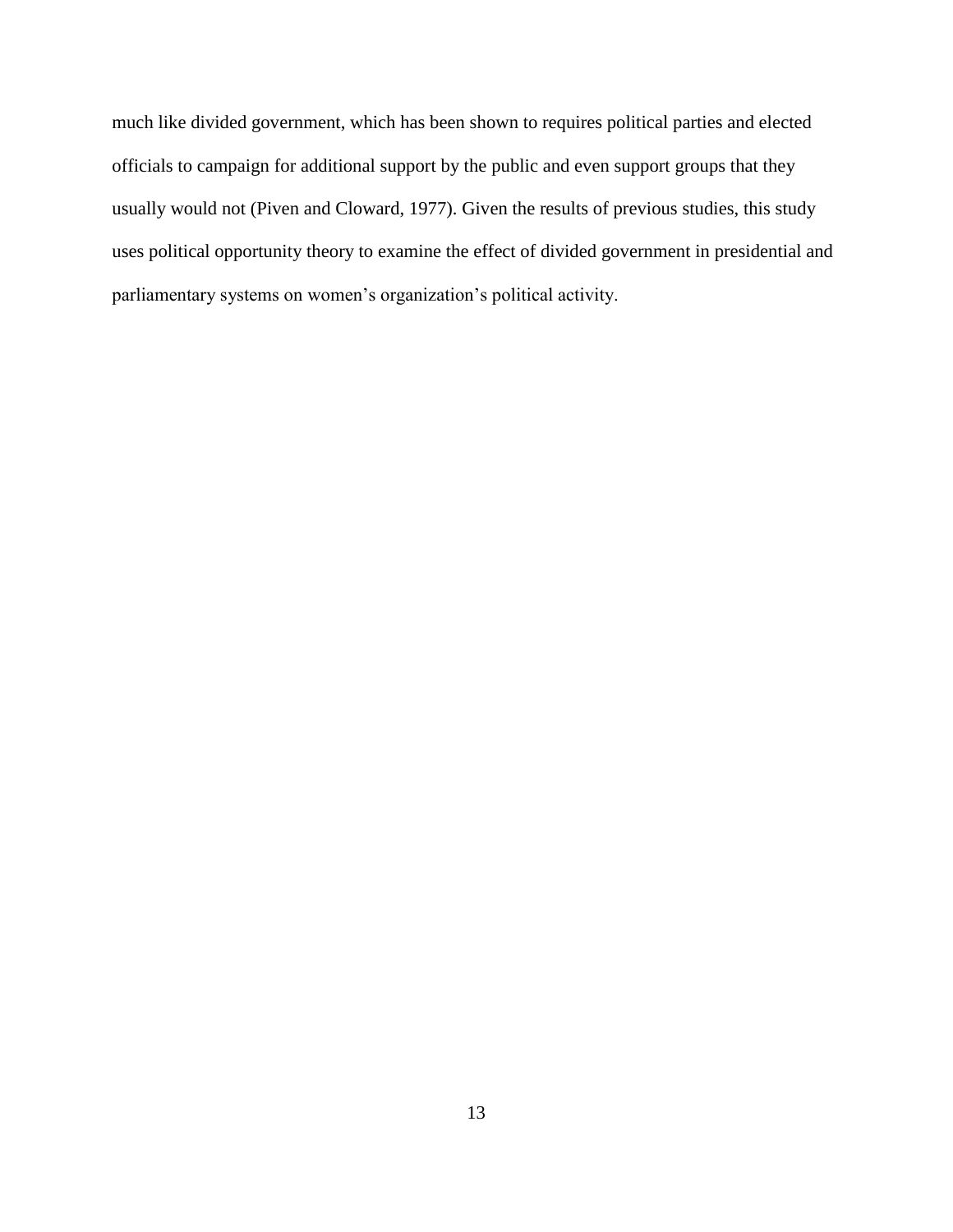## CHAPTER 3 – RESEARCH DESIGN

## Hypotheses

- <span id="page-21-1"></span><span id="page-21-0"></span>1. Divided government in developed democracies will result in an increase in women's organizations' political activity.
	- 1.1. In a presidential system, divided government will result in increased women's organizations political activity.
		- 1.1.1. In the United States, during the period of divided government from 2007-2009, The National Organization for Women (NOW) and The Third Wave Foundation will increase both frequency and participation in organizing protests, letter writing campaigns, and/or endorsing political candidates or party based on issues of reproductive rights and violence against women, compared to the periods of unified government in 2005-2007 and 2009-2011.
		- 1.1.2. During the period of 2009-2011 frequency and participation in protests, letter writing campaigns, and endorsement of political candidates or party organized by NOW and The Third Wave Foundation, will be greater than in the period of 2005- 2007 due to Democratic Party's control of the government and its left-leaning ideology, but less than the period of 2007-2009 during which time the government was unified.
	- 1.2. In a parliamentary system, minority coalitions will result in increased women's organizations political activity.
		- 1.2.1. In Ireland, during the minority coalition from 2007-2008, The Irish Feminist Network and The National Women's Council of Ireland will increase in both frequency and participation in organizing protests, letter writing campaigns, and/or endorsing political candidates or party based on issues of reproductive rights and violence against women, compared to the periods of majority governments of the 2008-2010 and 2011-2012.
		- 1.2.2. During the period of 2007-2008, the frequency and participation in protests, letter writing campaigns, and endorsement of political candidates or party organized by The Irish Feminist Network and The National Women's Council of Ireland, will increase due to the left-leaning ideology of the parties in the majority coalition, however will be less than in the period of 2010-2011 when a minority government was in place in Ireland.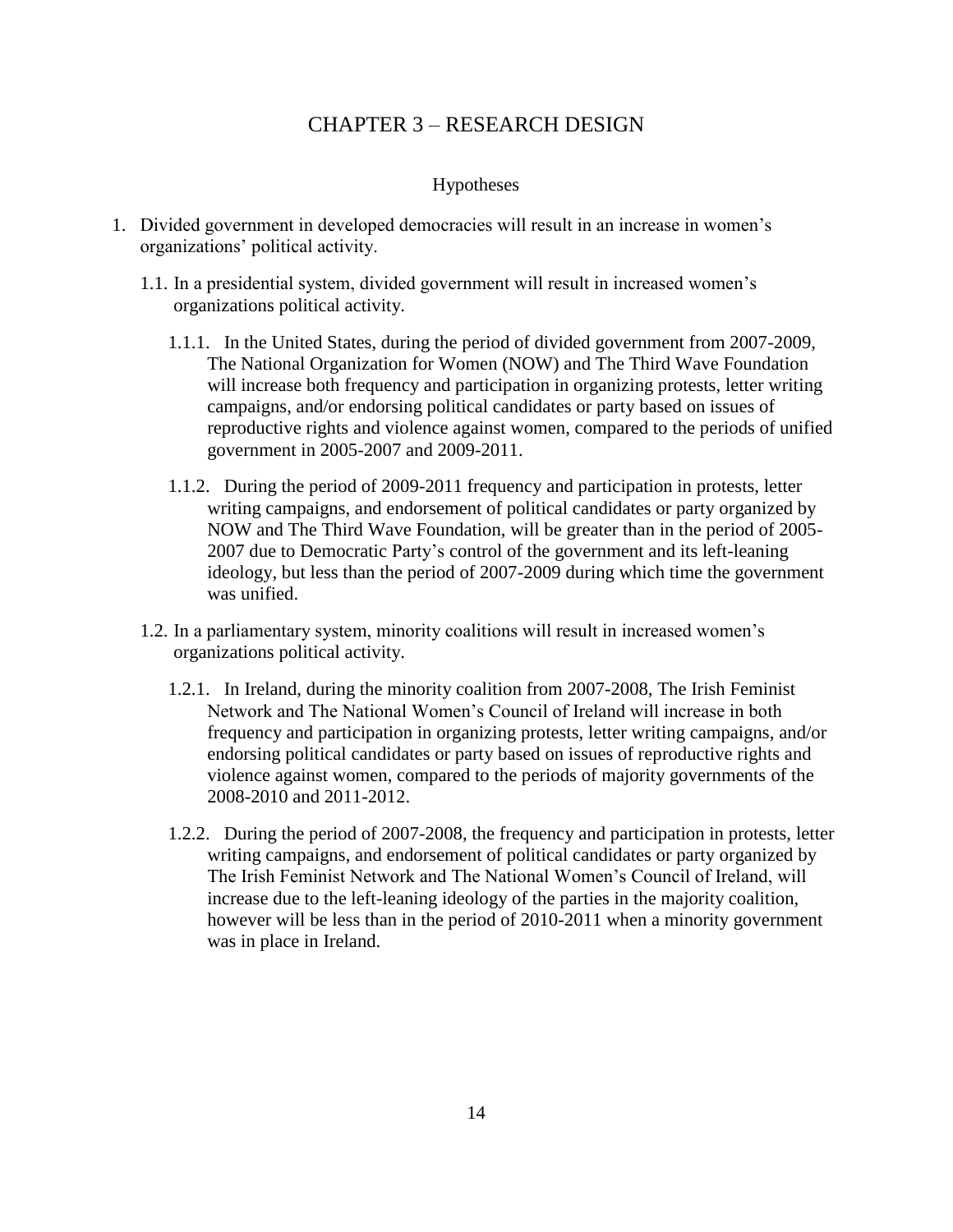#### Design of Study

<span id="page-22-0"></span>This study examines the relationship between divided government and women's organization's political activity using a case study approach. The study includes cases of divided government and unified government in the United States and the Republic of Ireland. The cases examine political activity in organizations associated with the women's movement in each country. The organizations that were chosen as part of the study operate at the national level therefore, giving them increased exposure in media outlets, as well as, high levels of membership participation in order to organize political activity.

The cases selected represent periods of divided government and unified government in the United States and periods of minority government and majority government in Ireland, providing for a comparison of organizational activity under each type of government. The cases are the different periods of government, making for six cases in total. First, I provide a brief history of organizing in the women's movement in each country and an overview of the political process and institutions of the country. In each case I examine the political situation that is occurring during the time frame of the case study, in order to explain how division of party elites is or is not occurring in both the presidential and parliamentary context. Next, for each case I use reports in major newspapers from each country, historical information from the organizations website, and direct contact with representatives of the organizations to evaluate activity initiated by the organization revolving around the salient issues of reproductive rights and violence against women. Organizational activity included in the study is organized protests, letter writing campaigns to elected officials at the national level, and the organizations' endorsement of political candidates or political party. In order to compare organizational activity throughout the six cases I look at types of activity engaged in and the level of participation.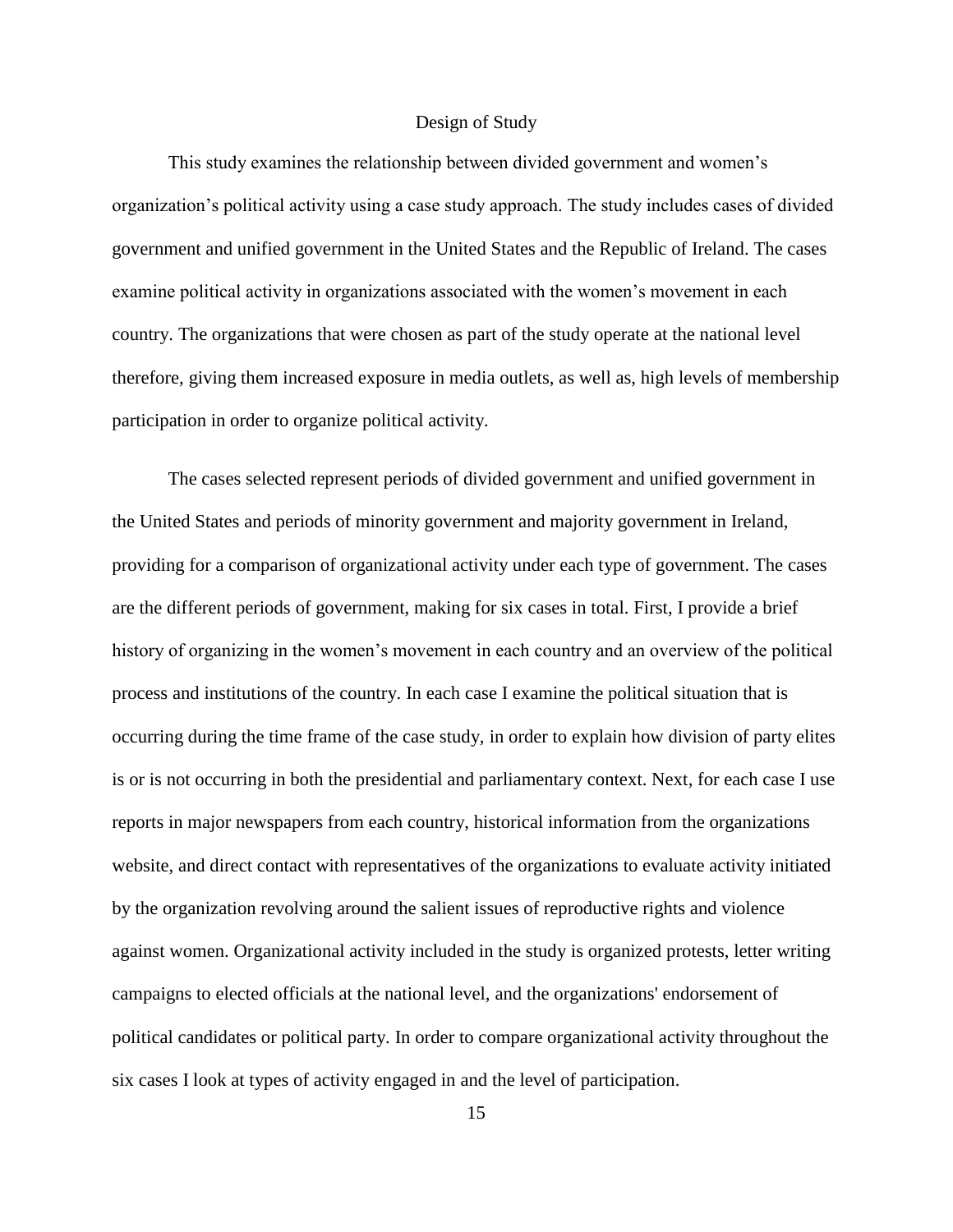#### Case Studies

<span id="page-23-0"></span>The first three cases examine organizational activity within the women's movement in the United States. The organizations included in the study are The National Organization for Women and The Third Wave Foundation. The first case examines political activity in these two organizations during the period from 2005-2007. This was a period of unified government, that is, both the executive and legislative branches were controlled by the Republican Party. The second case examines activity in these organizations during the period of 2007-2009. During this time, the executive branch was controlled by the Republican Bush administration and the legislative branch, Congress, had a democratic majority in both houses, producing therefore an environment of divided government. The third case examines activity during the period of 2009- 2011. During this time the Democratic Party controlled both branches of government. This third case is included to control for party differences. If unified government leads to less organizational activity than divided government, then this result should occur when the government is unified by the Republican Party or Democratic Party.

The fourth case looks at the organizational activity in Ireland during a period of majority government. This includes the period of 2007-2009 during this time the government was composed of a left leaning majority coalition with the dominate party being Fianna Fáil. The fifth case examines organizational activity in Ireland under a minority government from the period 2010-2011. The sixth case examines women's organizations' activity under a right leaning majority government controlled by Fine Gael and Labour. This government has lasted from 2011-2014 and is added to control for ideological difference in political parties. The national organizations used for the study will be The National Women's Council of Ireland and the Irish Feminist Network.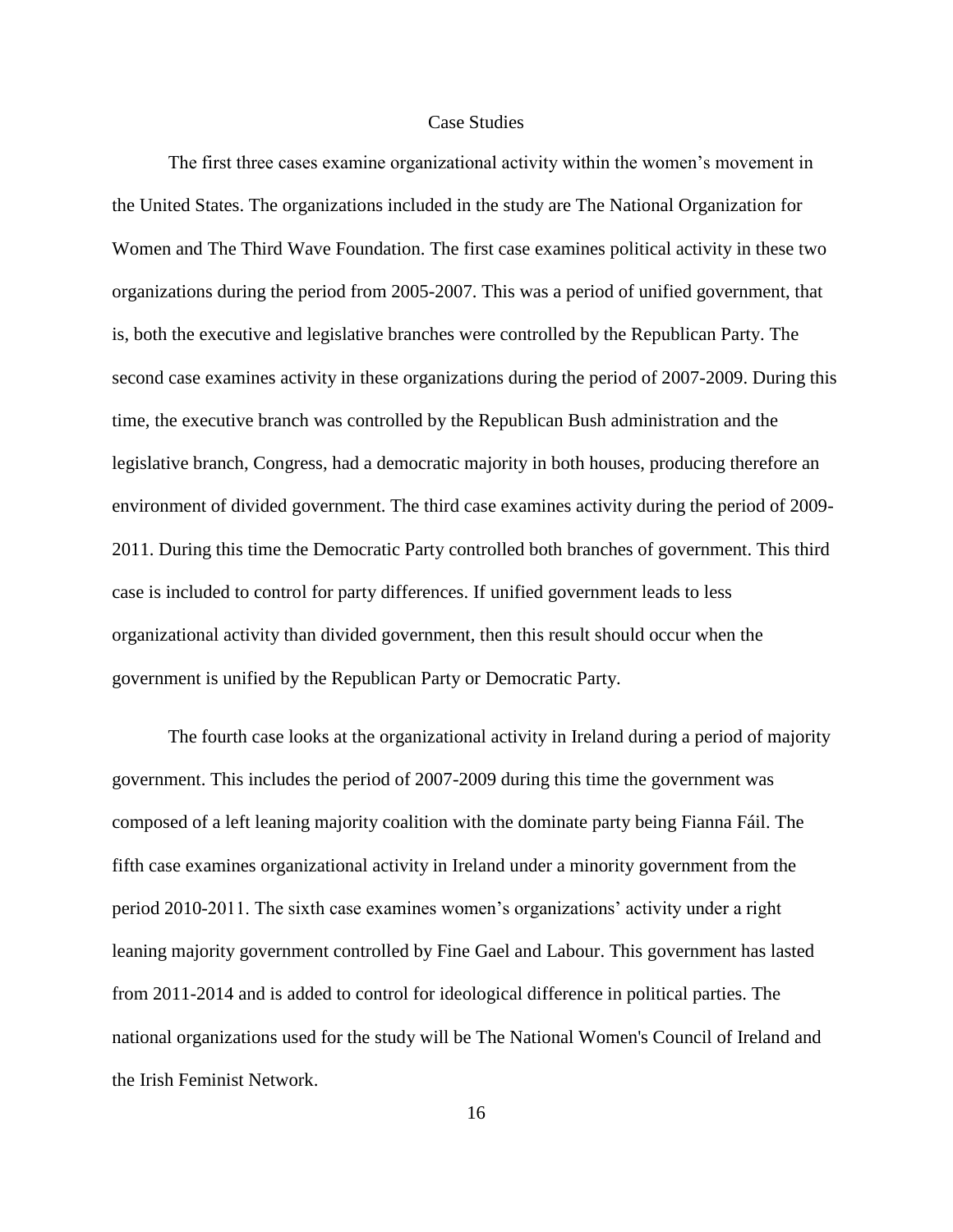The organizations chosen to represent the women's movement in each country represent the varying traditions within the women's movement. The National Organization for Women (NOW), in the United States, and The National Women's Council of Ireland are older organizations, formed out of the liberal feminist tradition. Therefore, these organizations are focused on changing laws to better suit women (www.now.org, www.nwci.ie). The Third Wave Foundation, in the United States, and the Irish Feminist Network, are newer organizations, formed out of the third wave tradition (www.thethirdwavefoundation.org, www.irishfeministnetwork.org). They are focused on the intersectionality of gender and other social cleavages including socio-economic status, race, religion, and sexual orientation. In addition, all the organizations selected operate at the national level.

In all cases, organizational activity involving protests, letter writing campaigns to elected officials at the national level, and the endorsement of political candidates or political party is evaluated within the context of reproductive rights and violence against women. Throughout the twenty-first century these two issues have remained the cornerstone of the feminist movement. I focus on these two issue areas because there is activity revolving around these areas in most feminist organizations and have been salient in political debate in both countries. In order to determine the frequency with which organizations engage in these activities and the level of participation for each activity, this study relies on historical records available through these organizations websites, as well as, media coverage of events in national newspapers and direct contact with the organizations. For media coverage of NOW and The Third Wave Foundation I rely on reports from The New York Times and The Wall Street Journal. For media coverage of The Irish Feminist Network and The National Women's Council of Ireland I rely at reports in the Irish Times and the Irish Independent. These newspapers are national newspapers with the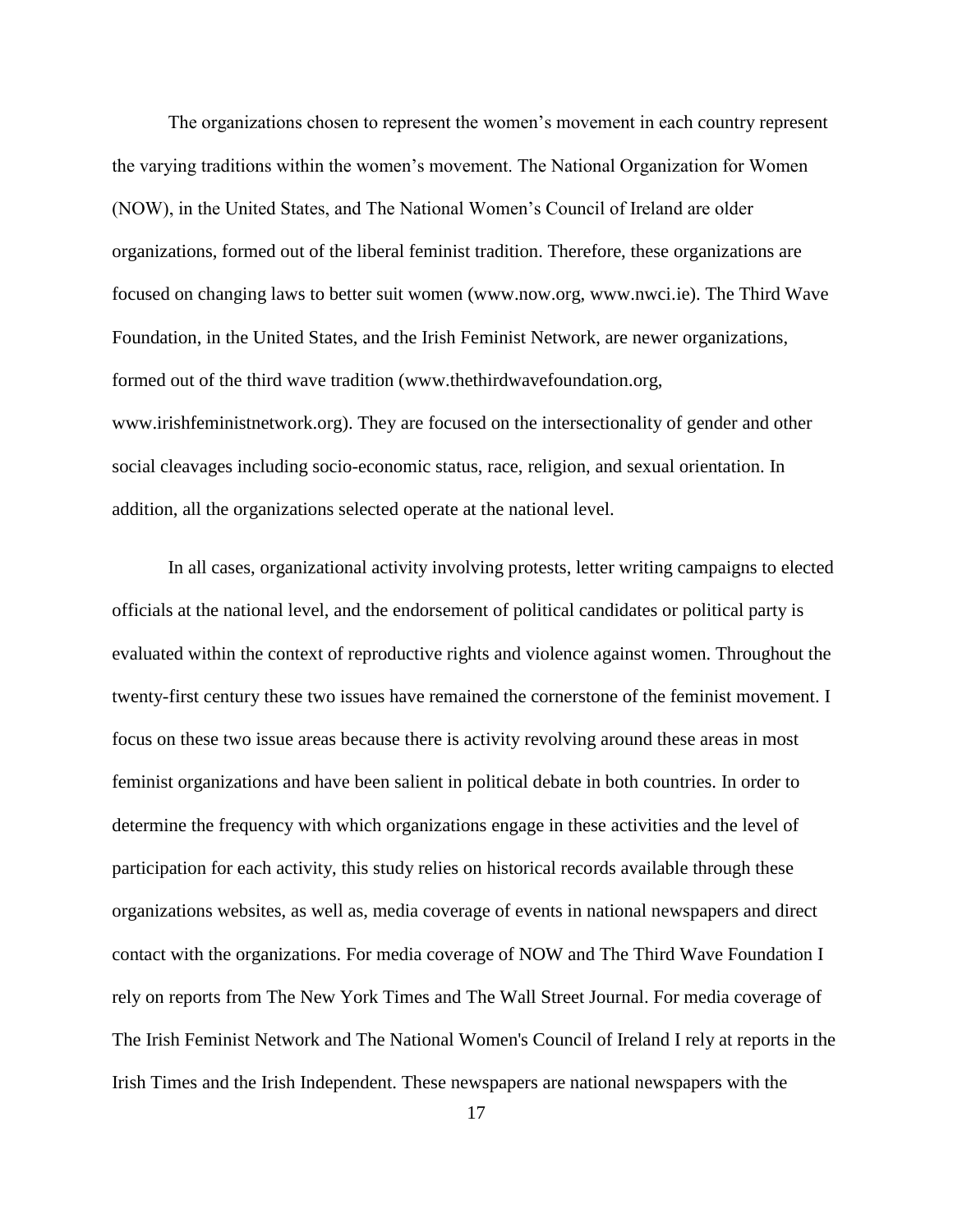highest circulation in their respective countries. Therefore, this provide for a multidimensional approach to examining the relationship between periods of divided elites and women's organizations' political activity.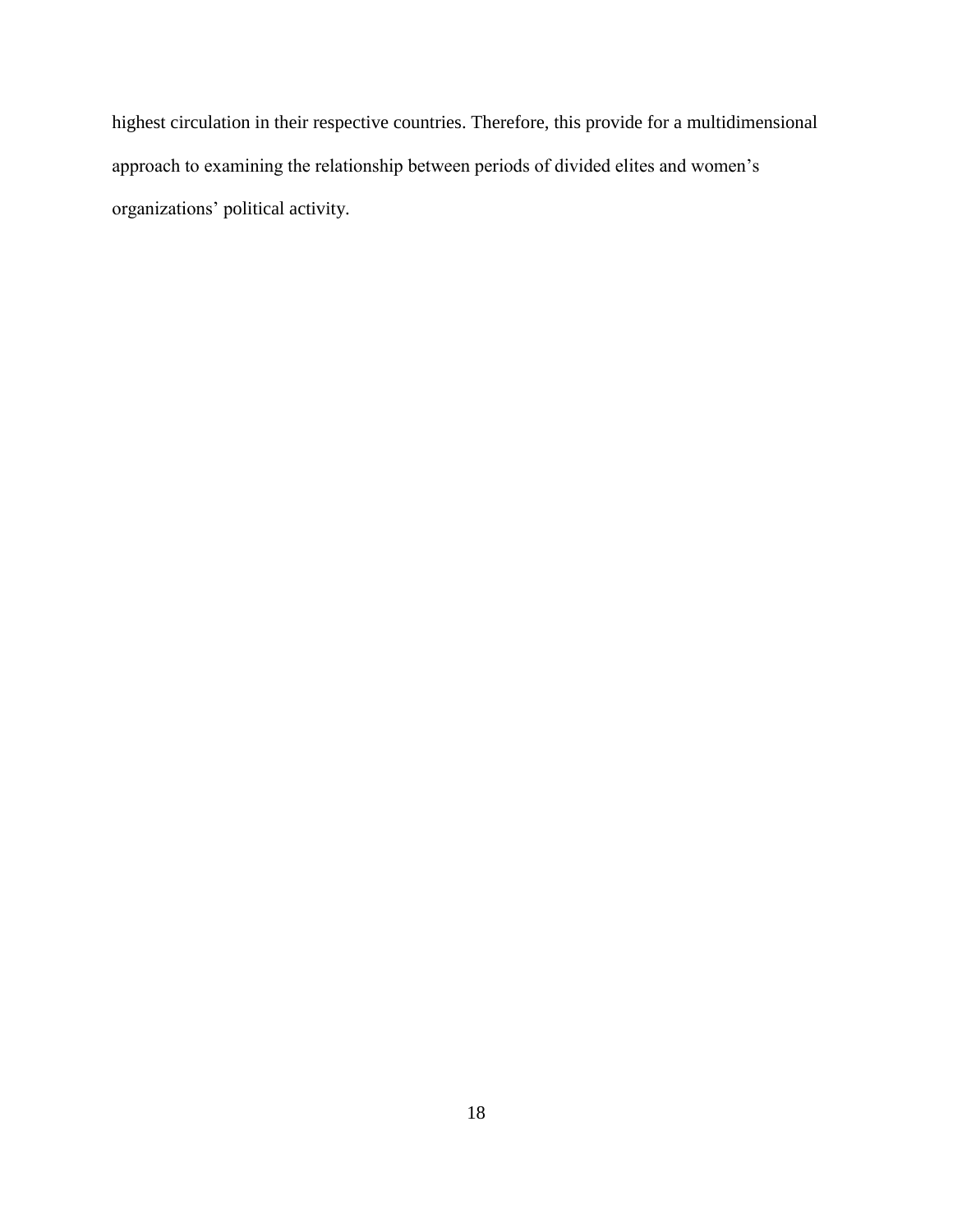## <span id="page-26-0"></span>CHAPTER 4 – WOMEN'S ORGANIZATIONS' POLITICAL ACTIVITY IN THE UNITED STATES

The following three cases look at two examples of unified government and one example of divided government in the United States. They are examined in chronological order and the case of divided government occurred between the two cases of unified government. During the time of these case studies there were many high profile political debates occurring, such as the Iraq War during both the Bush and the Obama administration and the Affordable Care Act in the Obama administration. However, through these high profile debates there were concerns voiced by women's organizations over various issues during both periods of divided and unified government. The twenty-first century in American politics has had a history of high polarization and discernible differences between the Democratic and Republican Parties more so than previous decades (Theriault, 2008). In addition, the women's organizations included in the study have had a long history of ties to the Democratic Party, even so they have engaged in political activity for women's issue both during the Bush and Obama Administrations.

The organizations selected for the cased studies represent two different stems of feminist activity and ideology; however, the issues of reproductive rights and violence against women seem to be at the top of their agendas. The National Organization for Women engages in regular political activity at the national, state, and local levels. NOW was established in 1966 and is the largest feminist organization by membership in the United States (now.org/about/history/founding). It was founded after complaints that the Equal Employment

Opportunity Commission (EEOC) was not taking sex discrimination seriously in employment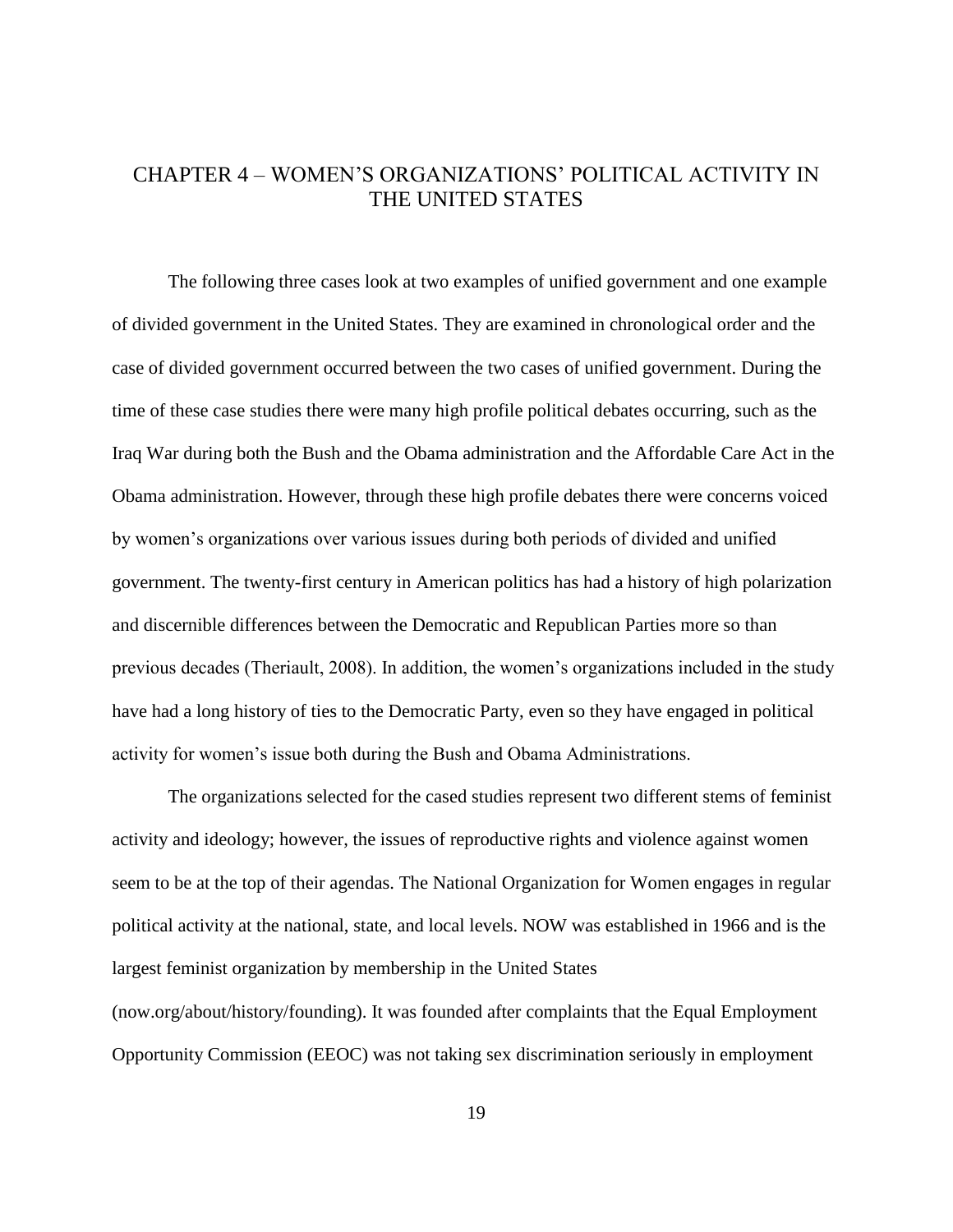(Dicker, 2008; 71). Throughout the twenty-first century, NOW has taken on the issues of reproductive rights and ending violence against women. With regard to the issue of reproductive rights, NOW's goals include supporting access to legal abortions and a women's right to effective contraception (now.org/issues). In addition, NOW advocates for an end to many different types of violence against women including, sexual violence, harassment, and domestic violence (now.org/issues).

The Third Wave Foundation is a younger organization than NOW. It was started fifteen years ago as one of the first organizations of the third wave feminist movement, one of its founding members was Rebecca Walker daughter of famous second wave activist Alice Walker (thethridwavefoundation.org/about-us/history). After the hype of the second wave feminist movement, women in the United States became less interested in feminist issues. However, in the early 1990s the third wave of feminism came about as a reaction to the conservatism of the 1980s and the rolling back of many changes that the second wave feminists had accomplished (Dicker, 2008; 103-135). Third wave feminism in the U.S. is generally marked by the appointment of Clarence Thomas to the Supreme Court after he was accused of sexual harassment by Anita Hill. The Anita Hill and Clarence Thomas scandal sparked controversy about how far women had come since the beginning of the feminist movement and why issues of concern to women, such as sexual assault were not taken seriously by the American public (Dicker, 2008; 116-117).

In addition, third wave feminism sought to be more inclusive than the previous waves. Unlike second wave feminism, these new organizations included issues associated with the intersectionality of gender, race, sexuality, and socio-economic class, advocating for more than just an end to sexism in their political activity (Dicker, 2008; 126-127). The strategy that these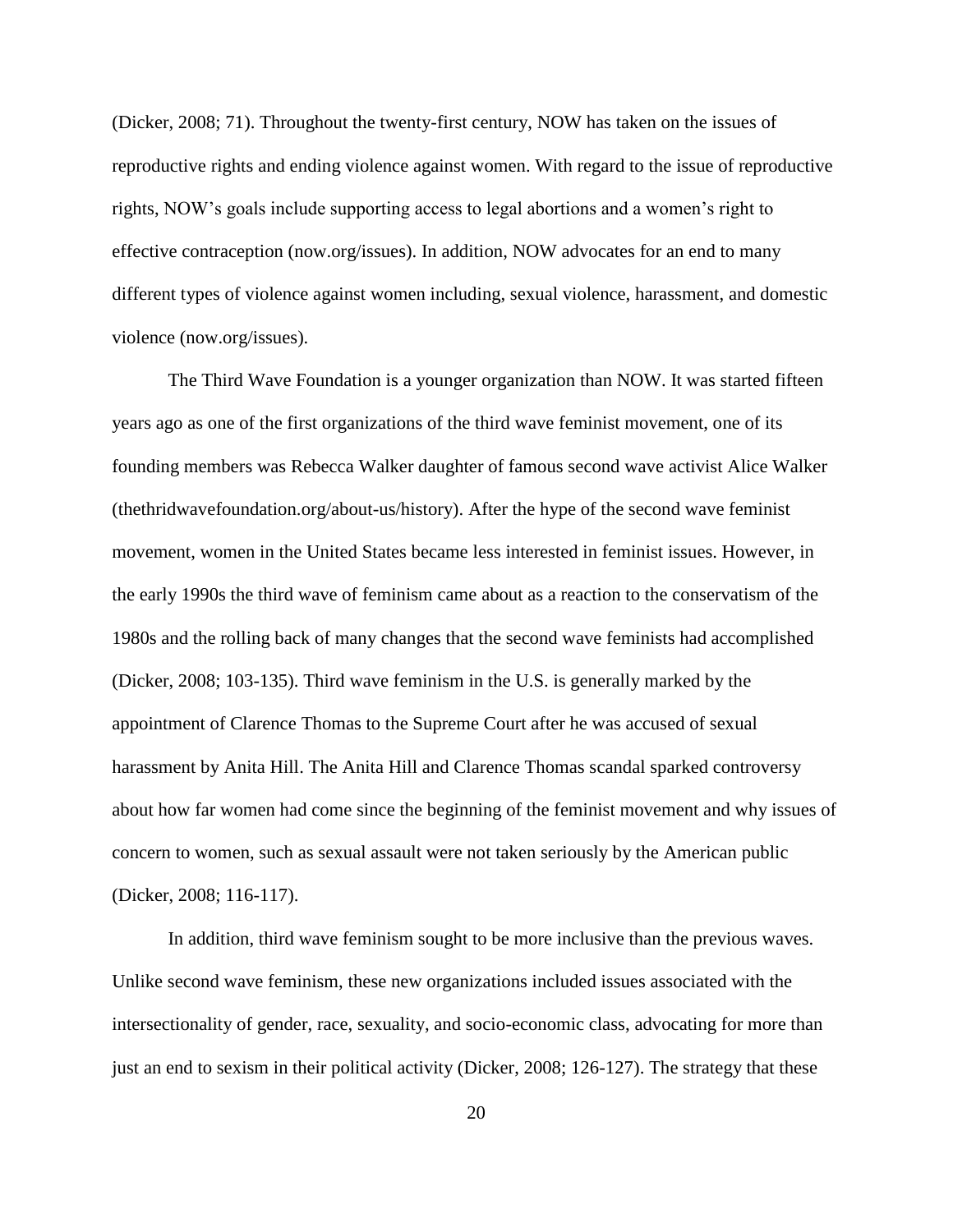organizations use tends to be different from that of older organizations. Organizations like the Third Wave Foundation operate under less of a hierarchical leadership. They have a central leadership and more recently have begun operating mainly through technology. This includes members blogging on behalf of the organization to spread awareness about particular issues and announce activities that the organization is engaged in, they also use social media to gain support and membership (thirdwavefoundation.org).

The organizations' ideology and strategy can be seen throughout the following case studies with their engagement in political action. These cases represent a period of American politics that was characterized by heightened political polarization, making divided government all the more contentious (Theriault, 2008). In addition, there were many political issues of concern to women's groups all of which intensified political activity during this twenty-first century.

## Unified Government – Rule by Republicans 2005-2007

<span id="page-28-0"></span>The  $109<sup>th</sup>$  Congress began January 3, 2005 and continued until January 3, 2007. During these two years the Bush administration controlled the presidency. Both the House of Representatives and the Senate were controlled by a majority of Republican representatives. The main political debates during these years where the War in Iraq  $^1$ , the retirement of Justice Sandra Day O'Conner, and the prospective appointment of a new Supreme Court judge. The American public was also inundated with news about the upcoming presidential election. Women's organizations including the National Organization for Women took positions on all of these issues. They also engaged specifically in activity regarding reproductive rights and violence against women.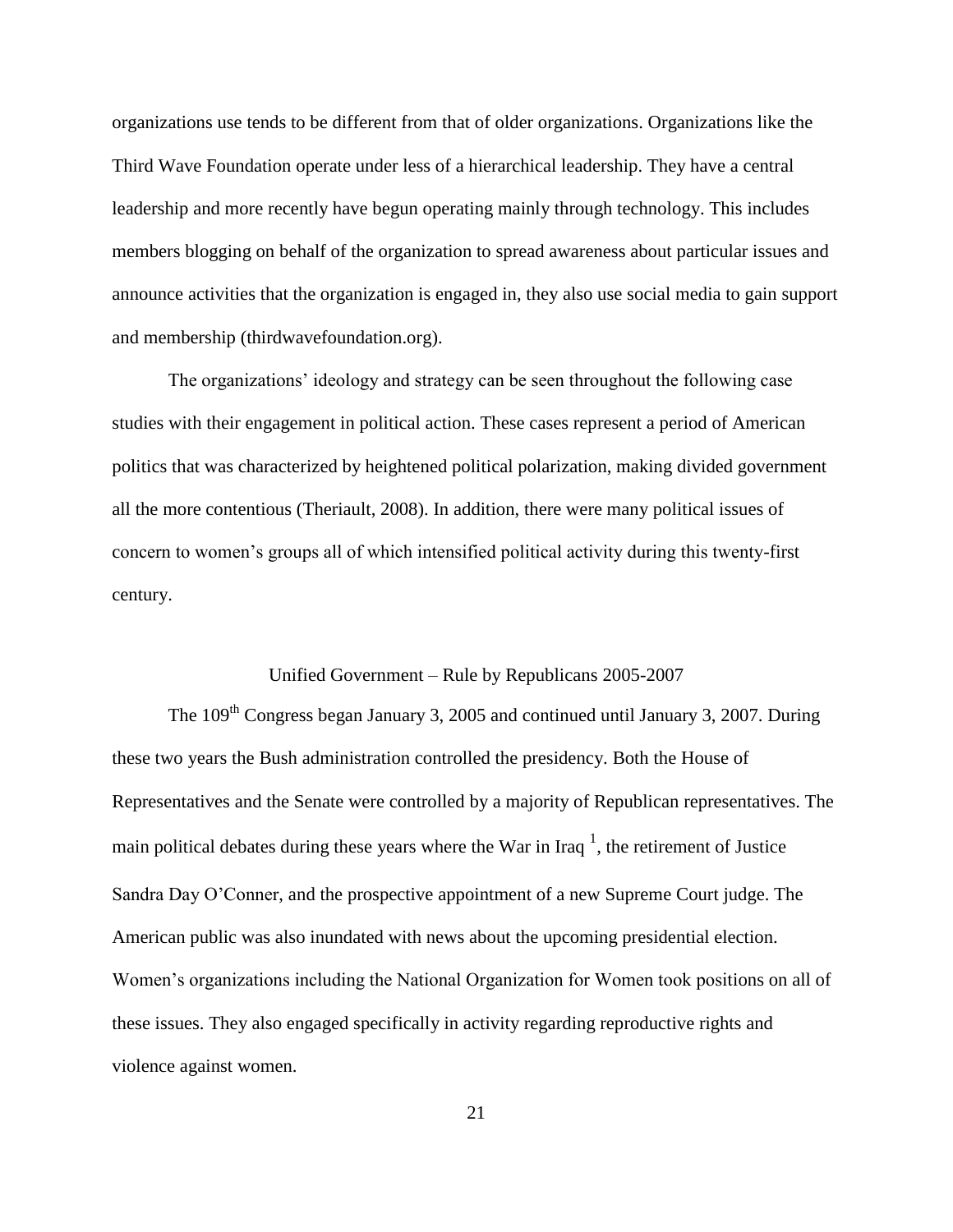In July of 2005, at NOW's annual convention they cancelled workshops and instead engaged in a protest march. Hundreds of members marched to the state capital supporting reproductive rights<sup>2</sup>. The protest was spurred by debate over the selection of a new Supreme Court justice and the possibility of an overturn of the Roe vs. Wade Supreme Court decision. NOW voiced their concerns over the appointment of a new Supreme Court justice by protesting against the nomination of Samuel Alito through their "Enraged and Engaged" campaign (now.org, Highlights 1996-2006). Also in 2005, NOW organized protests against the Justice Department for failing to mention emergency contraception as a treatment for survivors of sexual assault (now.org, Highlight 1996-2006).

In addition, throughout this two year period, two letters were written to the *The New York Times* by representatives of NOW. One letter in 2005 addressed the need for the Manhattan district attorney to eliminate the statute of limitation in rape cases<sup>3</sup>. Another letter in 2006, addressed the issue of human trafficking. The letter calls for the New York state legislature to pass legislation to protect women and girls from becoming victims of human trafficking<sup>4</sup>.

In addition, to the activity directly related to reproductive rights and violence against women, NOW engaged in activity in other issue areas. Other activity throughout this time included, being a lead organizer of the anti-war protest in New York City  $^1$  and a march in Washington D.C. about immigration reform in 2006 (now.org/highlights/1996-2006).

Throughout 2005 and 2006 the Third Wave Foundation did not directly engage in protests, letter writing campaigns to political parties or elected officials or the endorsement of a party or candidate. However, in 2006 they encouraged activists to blog about their experiences with feminism at the US Social Forum (thirdwavefoundation.org, 2006). Throughout these two years the Third Wave Foundation focused much of their energies and resources on funding other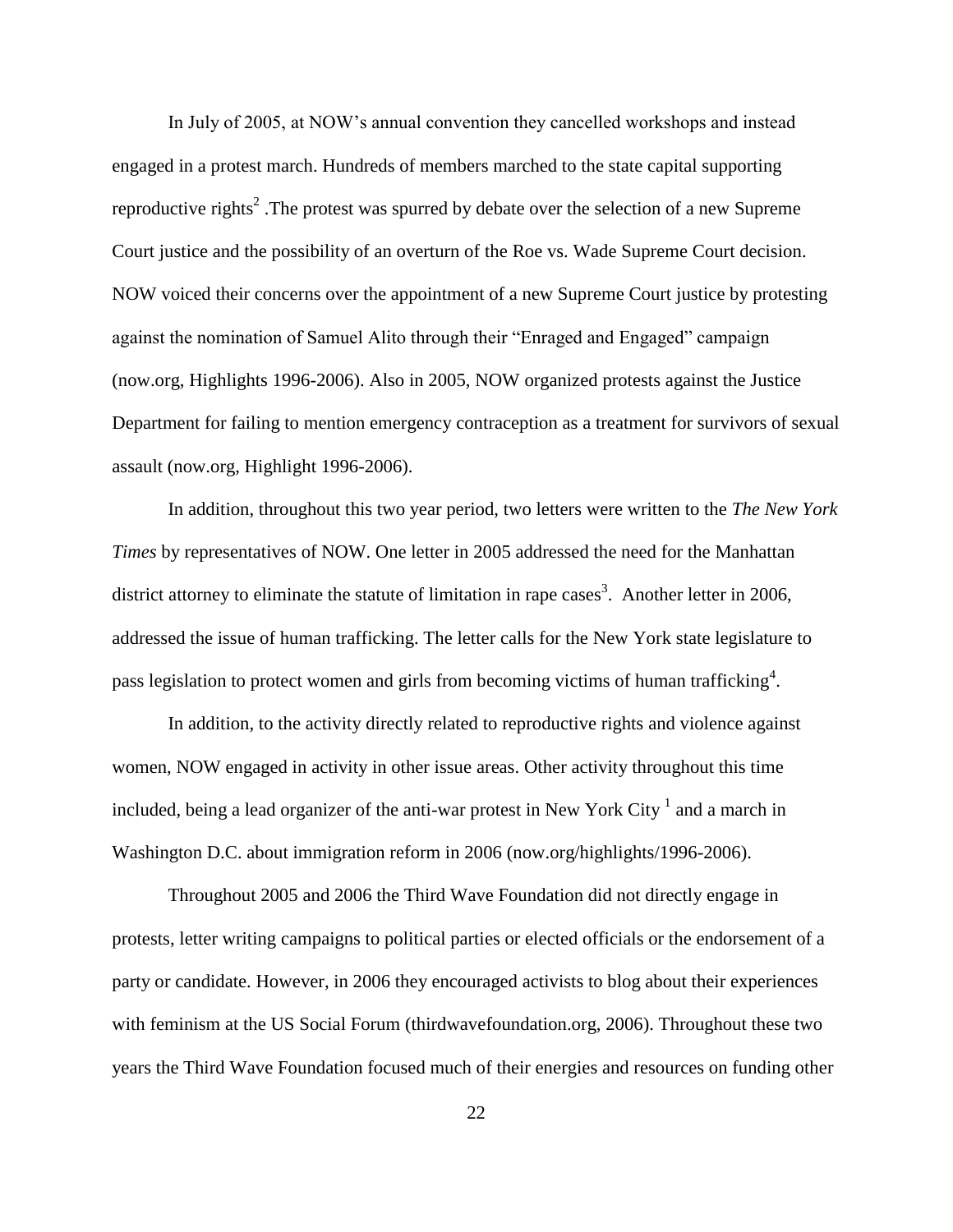groups. The groups that they funded include women's clinics, educational organizations focused on improving education for young girls, sex worker advocate organizations, and organizations focused on improving the lives of women and girls in minority communities. The Third Wave Foundation funded many groups on a broad range of women's issues; however they went from funding three groups that focused specifically on reproductive rights and/or violence against women in 2005 to five groups in 2006. A full list of the groups funded, that address either reproductive rights and/or violence against women, by the Third Wave Foundation in 2005 and 2006 can be found in the appendix.

The Third Wave Foundation engaged in few traditional political activities, such as protests or letter writing campaigns. However, true to their third wave philosophy they did take part in blogging. They also supported organizations that were not focused specifically on gender but those also focused on other forms of social justice.

NOW and the Third Wave Foundation engaged in few protests and no letter writing campaigns to elected officials. In total, NOW engaged in one protest over reproductive rights in which "hundreds of members" took part (now.org, Highlights 1996-2006). They also engaged in protests against the Department of Justice for an update to treating rape victims that did not list emergency contraception. Two representatives from NOW wrote letters to the editor to the New York Times although the organization did not engage in letter writing campaigns to elected officials.

The Third Wave Foundation engaged in no protests, no letter writing campaigns to elected officials, or endorsement of political candidates with regard to reproductive rights or violence against women. The organizations that the Third Wave Foundation supported could have participated in these forms of political activity, however, the foundation itself did not. The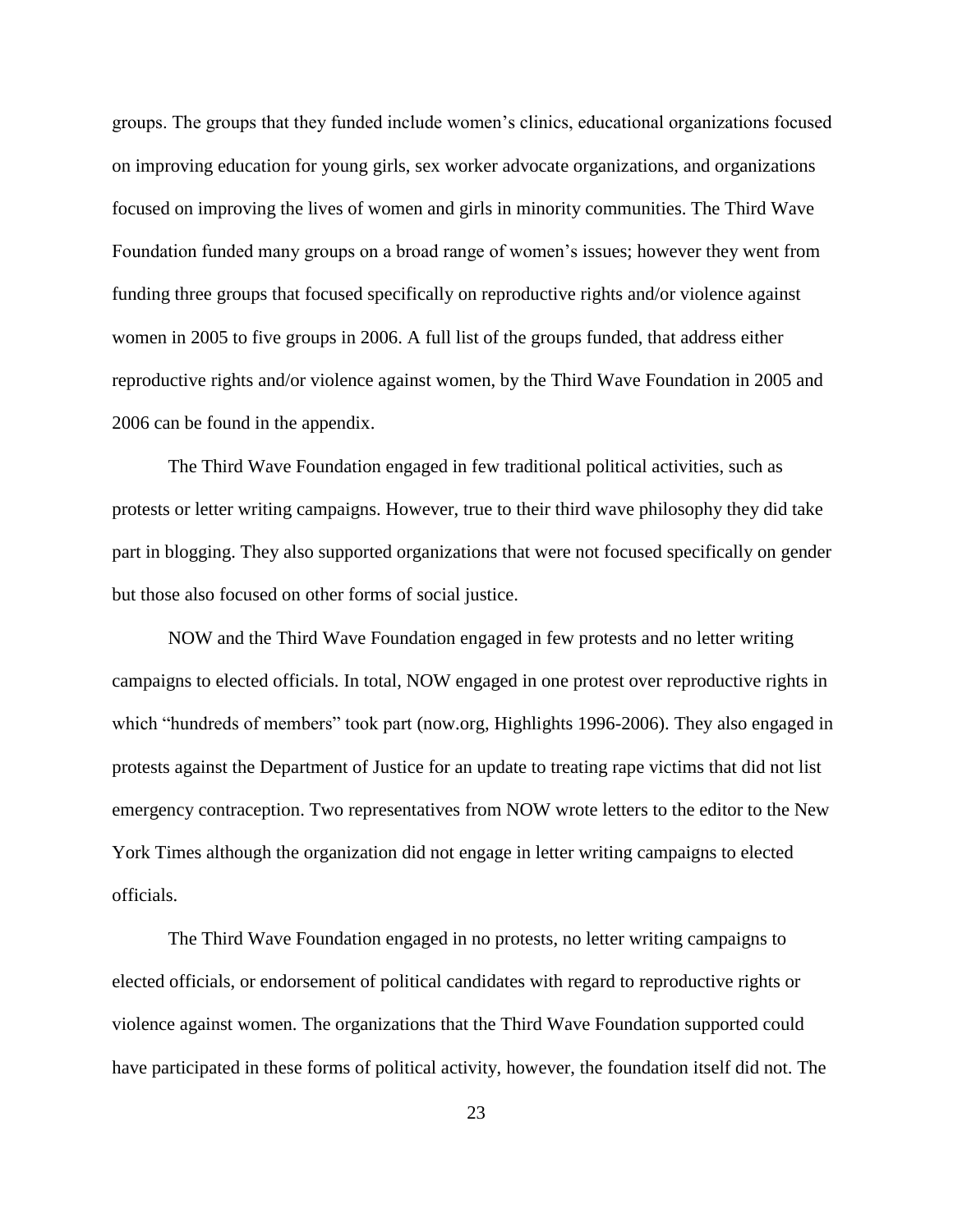only political activity directly supported by the foundation was its membership engaged in blogging of experiences of gender and intersectionality.

This case study shows a relative lack of political activity revolving around the issues of reproductive rights and violence against women. This period of unified government under Republican control had many high profile issues that received attention including the war in Iraq and various congressional scandals all of which could have contributed to the lack of political activity from women's organizations. However, when these organizations did take part in activity it was low participation, single letters written to the newspaper, or funding of other organizations and did not focus specifically on reproductive rights or violence against women.

#### Divided Government 2007-2009

<span id="page-31-0"></span>Divided government is not untypical in U.S. politics. Divided government is a regular occurrence since the U.S. operates under a Presidential system of government and a two-party system (Elgie, 2001). Divided government usually occurs at mid-term elections when the majority of those elected to the House of Representatives are from the opposite party as the President (Elgie, 2001). Divided government can result in grid lock, which can hinder the passing of legislation. However, it can also have the effect of encouraging political activity outside of government (Strøm, Karen, 1990; Piven and Cloward, 1977). This case study will examine the period of divided government between 2006 and 2009.

The  $110<sup>th</sup>$  Congress was composed of a Democratic majority in both the House and the Senate. The Democratic Party held less than 50 seats in the Senate however they maintained a majority through two independent representatives that caucused with the Democratic representatives (Amer, 2008). This Congress also included the first female Speaker of the House<sup>5</sup>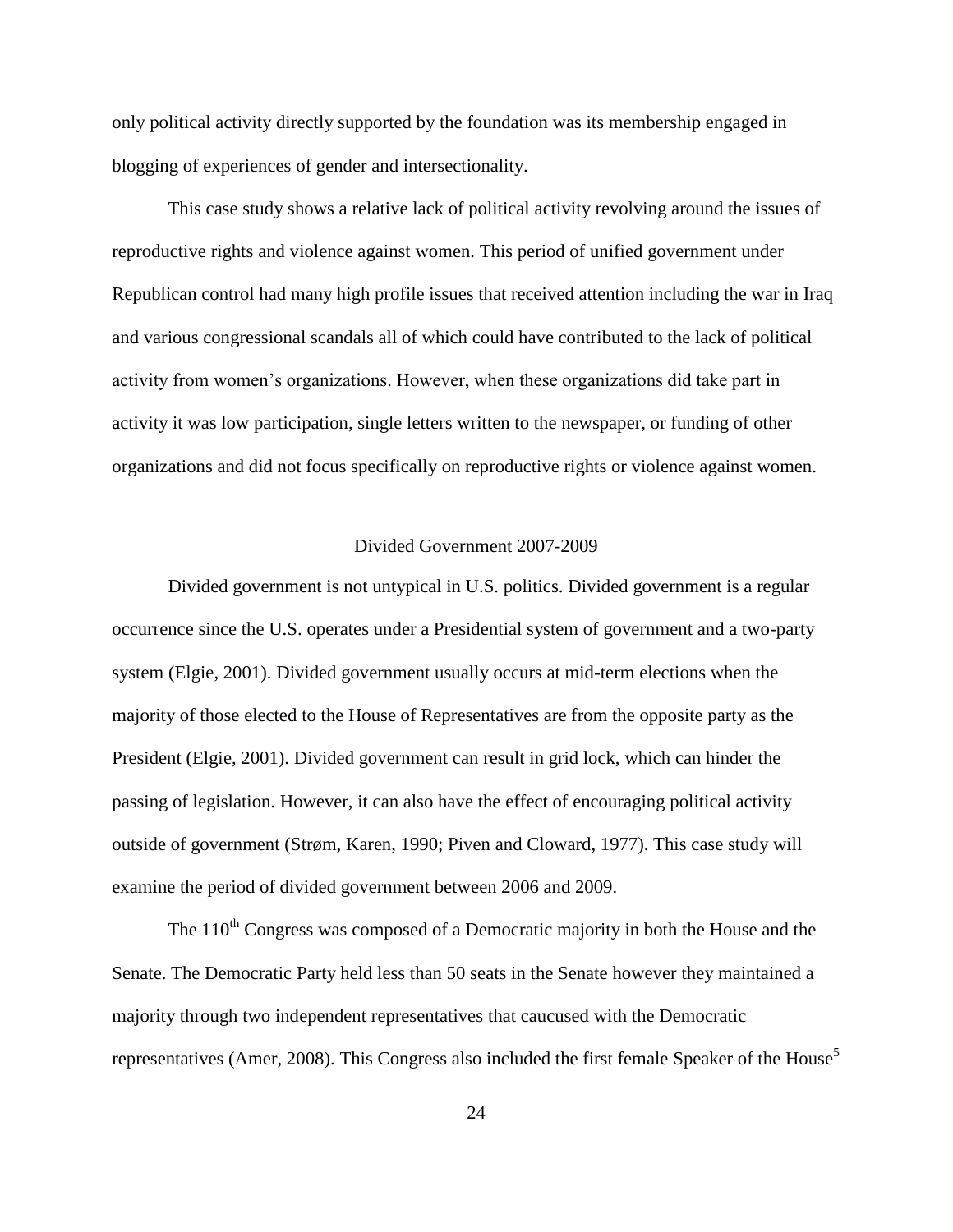and was held during the second term of George Bush's Republican administration.

During this period, politics revolved around the upcoming election in 2008. Women's organizations took part in these political debates. Although, the National Organization for Women maintains a close relationship with the Democratic Party, the organization endorsed within the party during the primary election  $6$ . In 2007 the National Organization for Women formally endorsed then Senator Hillary Clinton for President<sup>7</sup>. They also pledged to use their membership of 500,000 to raise funds for her campaign. Subsequently in 2008 the National Organization for Women, as well as, another feminist organization, Emily's List, began email campaigns to cable networks to combat sexism. The campaigns were started after a concern that Hillary Clinton suffered sexist media coverage by cable stations during her campaign against Barack Obama<sup>8</sup>. The campaigns were meant to energize the organization's membership to write to cable networks when they saw signs of sexism on television.

In addition to endorsing Hillary Clinton, the National Organization for Women endorsed Representative Carolyn B. Maloney to replace Hillary Clinton in the Senate if she were to become the Secretary of State<sup>9</sup>. In this case, the senator would be appointed by Governor David Paterson and would not be elected by the citizens. Carolyn Maloney was popular among feminist groups, however, another female Kirsten Gillibrand was also a potential for appointment. Gillibrand was a supporter of Hillary Clinton and was supported by the Democratic establishment. In 2008 the National Organization for Women also endorsed Stephen Harrison for Congress<sup>10</sup>. They endorsed him over other Democratic candidates for the seat for his support of gender issue while serving on the city council.

These endorsements represent the interesting relationship between feminist groups and the Democratic Party. NOW's endorsement of Hillary Clinton as the Democratic candidate for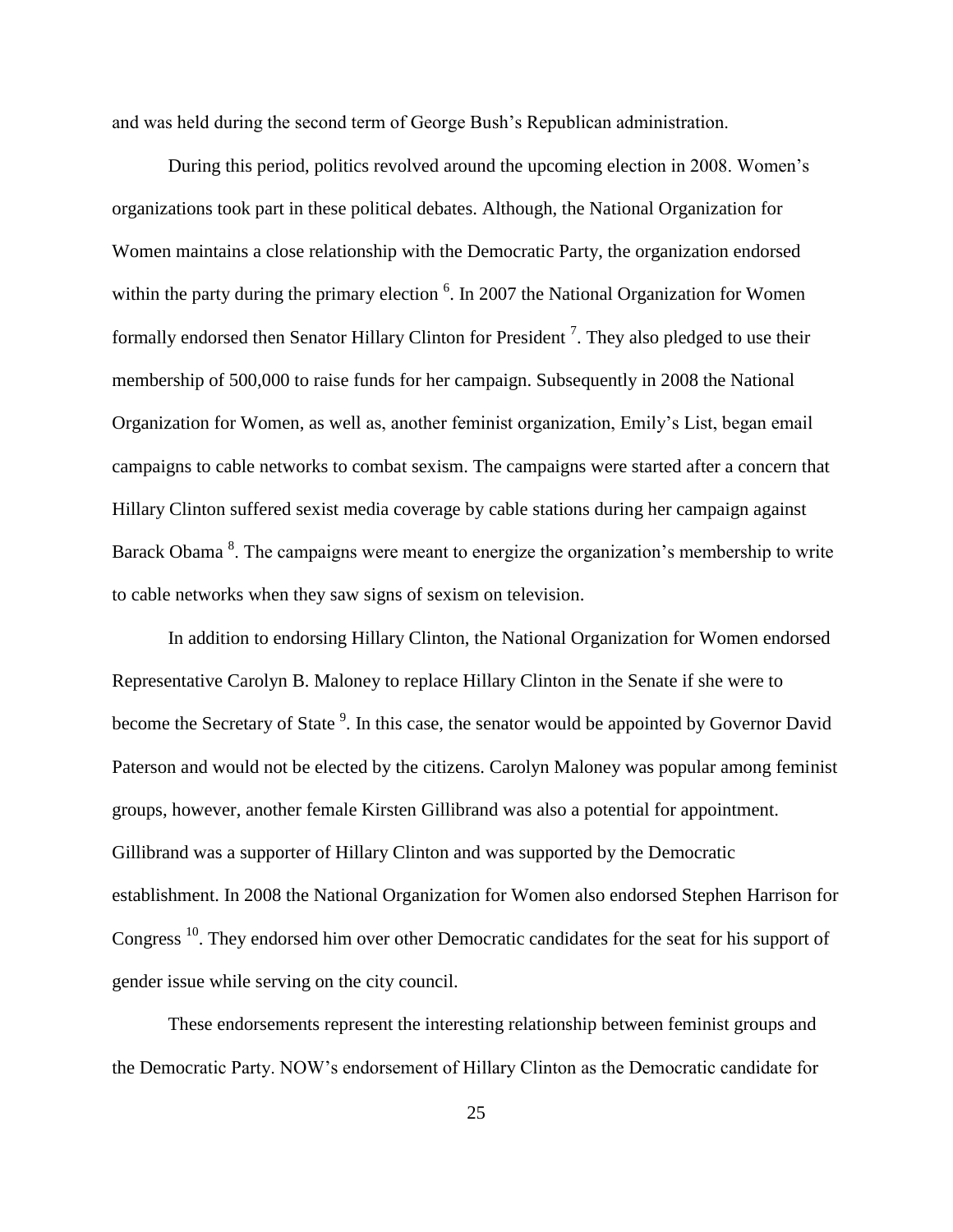President and subsequent critique of President Obama reveal a close yet strained relationship between the organization and the party. NOW's President said that they wanted a person to be elected that would support women's issues once in office regardless of sex and they felt Barack Obama did not have this quality  $<sup>7</sup>$ . Therefore, the organization receives support from the</sup> Democratic Party and supports Democratic candidates when they represent their stance toward women's issues. This conflict is further represented in the endorsement of Carolyn Maloney for Senate when the other potential successor, Kirsten Gillibrand, was supported by the Democratic establishment and even supported by Hillary Clinton supporters <sup>9</sup>.

In 2007 the Third Wave Foundation funded eight organizations that fought violence against women and supported reproductive rights. Four of the organizations that the foundation supported, worked to promote reproductive rights and four work to stop violence against women in different forms. Additionally, in 2008, the Third Wave Foundation funded six other organizations that worked to combat violence against women and promote reproductive rights. Three of which work to promote reproductive rights and three that work to stop violence against women. The Third Wave Foundation did not take part in any direct protest activity including letter writing campaigns, endorsement of political candidates or party, or protests. However, the organizations that they funded could have taken part in these activities.

This case study shows an increase in political activity surrounding the election of 2008. NOW and its chapters engaged primarily in endorsements to promote the election or appointment of candidates they felt would support women's issues once in office. Other than their endorsements they did not engage in political activity at the national level. The Third Wave Foundation also increased the number of groups that they funded based on violence against women and reproductive rights, but they did not engage in other forms of political activity.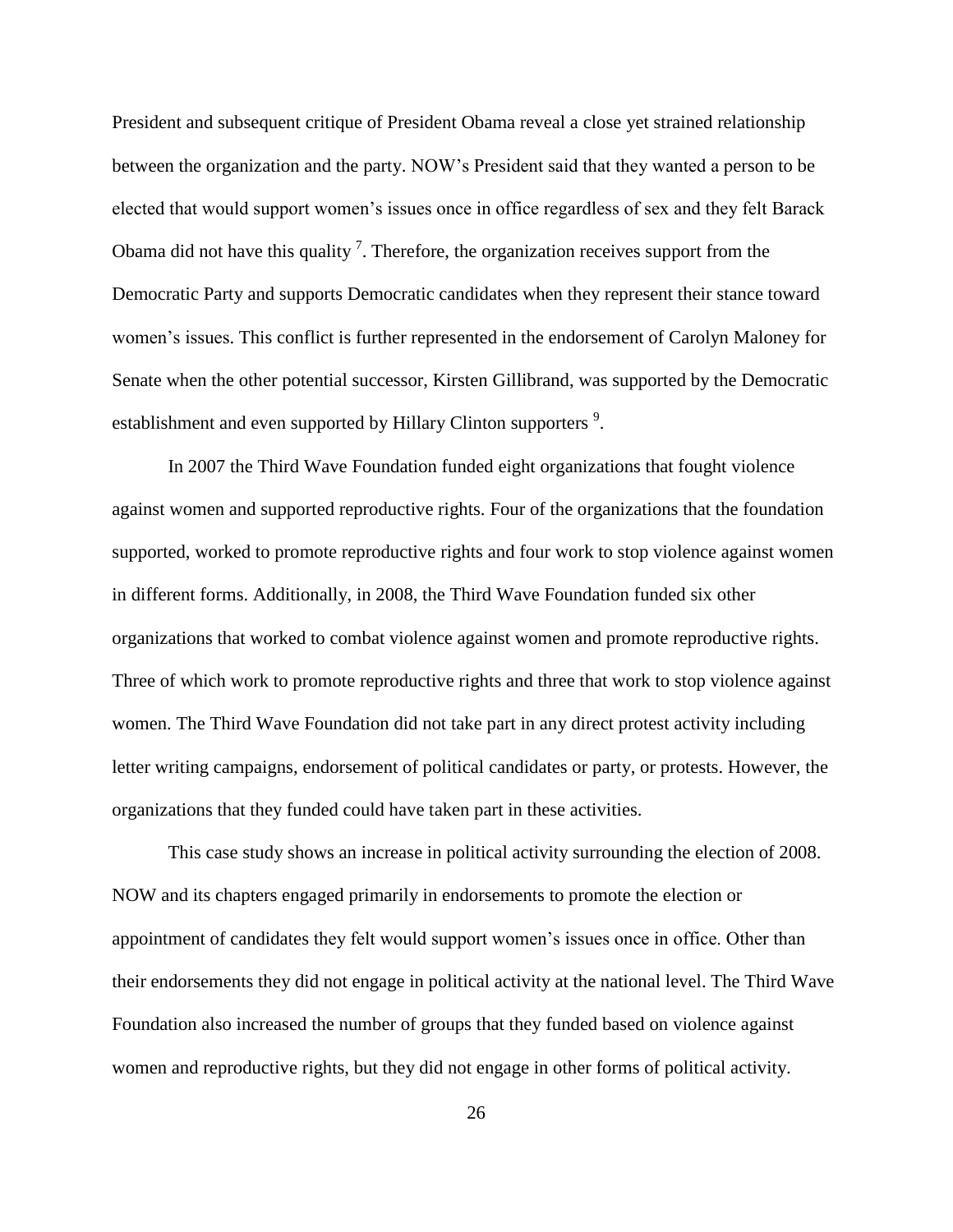## United Again – Democratic Rule 2009-2011

<span id="page-34-0"></span>The 111<sup>th</sup> Congress started on January 3, 2009 and lasted until January 3, 2011. It was composed of a Democratic majority in both the House and Senate. This was Barack Obama's first term in office and resulted in the Democratic Party having control of the executive and legislative branches. Unlike the  $109<sup>th</sup>$  Congress, which was labeled a "do nothing Congress" by political pundits, the  $111<sup>th</sup>$  Congress was considered one of the most productive as far as passing legislation  $11$ . The main political debate during this period was health care reform; the issue most contested in this legislation was the compromise for selective abortion in the new health care act. The head of the National Organization for Women stated that the organization would not accept a compromise that would prevent full abortion rights for women  $12$ . The other legislation that concerned women's organizations was the debate over the passing of the Lilly Ledbetter Fair Pay act which was passed and signed into effect in 2009 (NWLC.org).

Apart from legislation, women's organizations during this period were concerned with judicial cases involving domestic violence and the representation of reproductive rights in media. In 2009 the National Organization for Women called on members to engage in a letter writing campaign to Judge Erlbaum in New York  $^{13}$ . He would be deciding the fate of Senator Monserrate, who was accused of domestic violence against his companion. The letter campaign was meant to urge the judge to administer the maximum charge of felony assault to Senator Monserrate, for slashing his companion's face with a broken glass, after the Senator opted for a bench trial rather than a jury trial. In 2009 the President of the National Organization for Women also wrote a letter to *The New York Times* regarding protests surrounding an abortion clinic in Nebraska, which had been the spot of many protests and violent activity surrounding the clinic and personal. 2009 saw most movement centered around reproductive rights, however, in 2010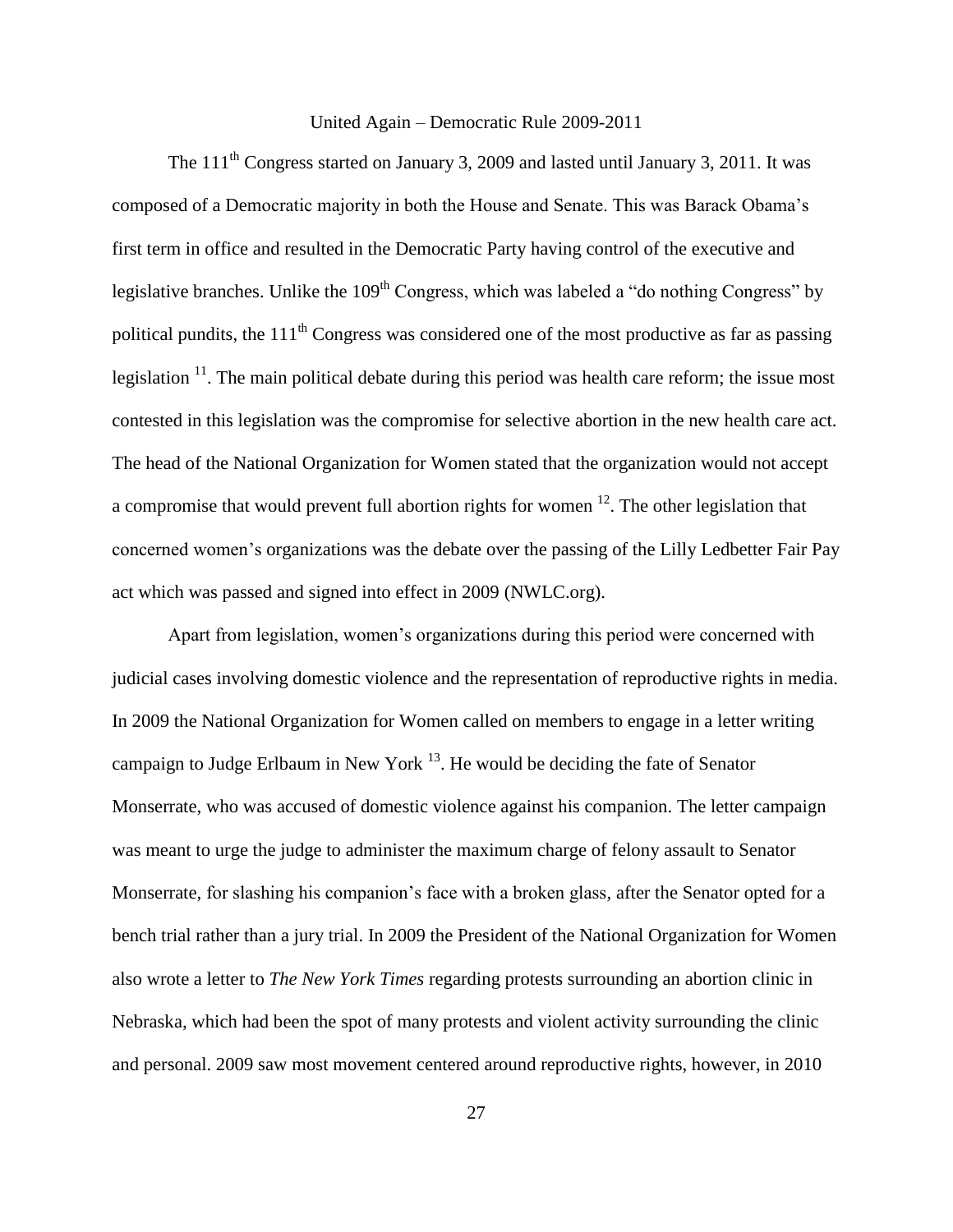NOW's focus shifted to high profile trials of abuse and violence against women  $14$ .

In 2010, the National Organization for Women, along with other women's organizations, publicly criticized CBS for running a commercial during the Super Bowl with a pro-life message<sup>15</sup>. In 2010 the organization engaged in more activity surrounding violence against women. In addition to the Senator's act of domestic violence, the National Organization for Women also called on the football team, the Raider's to suspend their coach, Tom Cable, after he was accused by this wife and girlfriend of physically abusing them during their relationships  $16$ . The Raider's undertook an investigation into the accusations, however, NOW called on the team to suspend him as well. The organization also engaged in two protests surrounding the trial of Tony Simmons, a juvenile justice worker accused of sexually assulting three girls <sup>17</sup>. The protests where staged to prevent a plea deal for Simmons. The organization's New York chapter also called for the resignation of Governor Paterson due to his mishandling of a domestic violence case in which Governor Paterson attempted to contact a woman who accused his senior advisor of assault  $^{18}$ .

In 2009 the Third Wave Foundation was also concerned with the issues surrounding reproductive justice and violence against women. The foundation along with its membership funded eight organizations focuses on reproductive rights and four organizations that are focused on violence against women.

In 2010 the Third Wave Foundation continued to sponsor these organizations. They resulted in sponsoring seven organizations who work for reproductive rights and three organizations that work to end violence against women.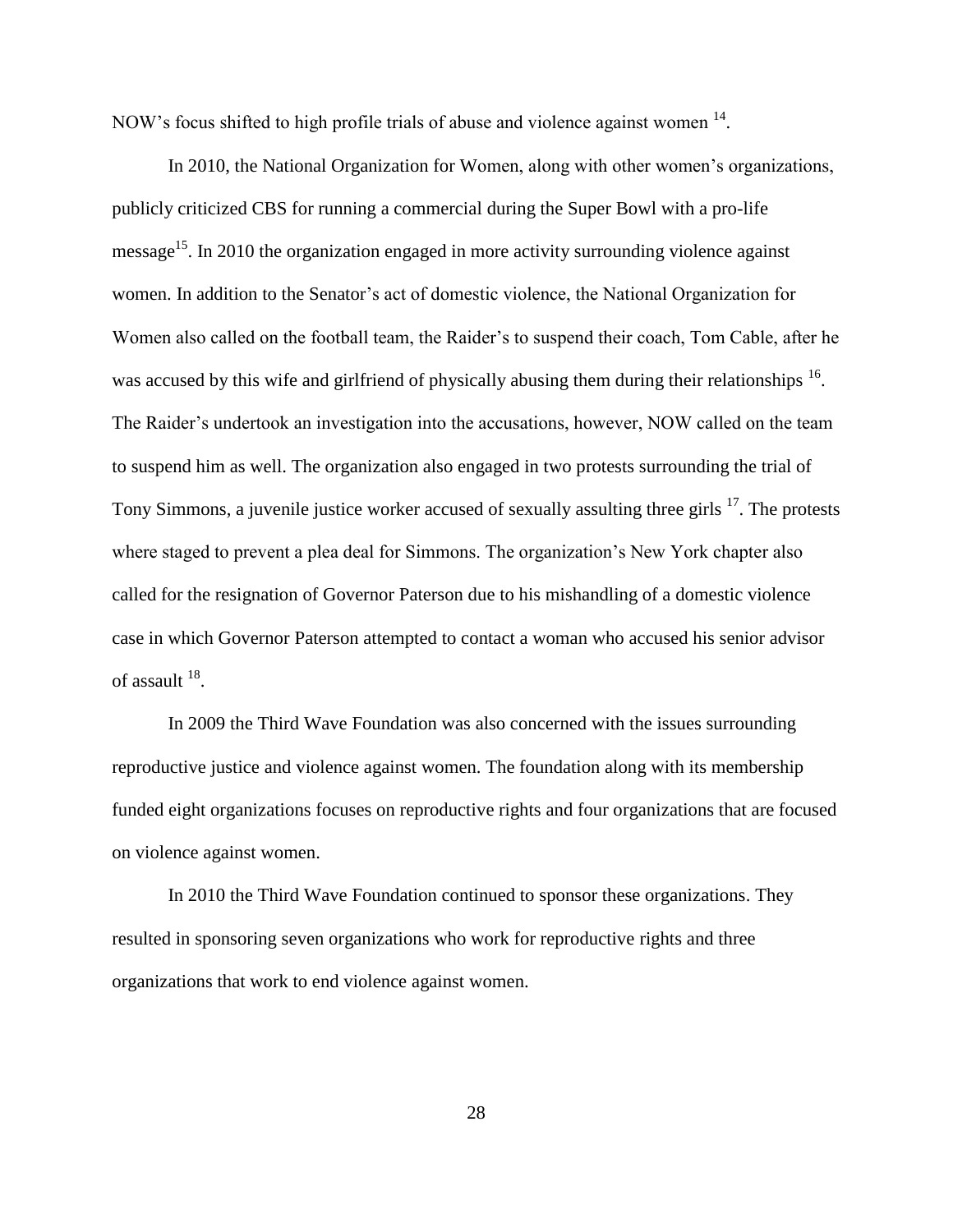These three case studies show that the women's organizations were concerned with issues that were made public at specific points in time. Political issues such as elections and court appointments were on their raider, but were not their primary concern. The National Organization for Women demonstrates a high concern for political issues. It seeks to promote women's issues through occasional protest by its membership. More often, it displays political activity through the endorsement of political candidates. In addition, the Presidents over the years of these cases penned letters to *The New York Times* as a way to increase public support. In addition, to these overt political activities, NOW, engaged in letter writing campaigns concerning high profile media cases and even attempted to persuade the outcome of trials. Their work did not specifically focus on reproductive rights and violence against women; however, these were highly prioritized. It is also obvious that NOW was not necessarily concerned with their relationship to the Democratic Party more generally. They endorsed candidates in democratic primaries and spoke out against other candidates supported by the Party. This represents a strained relationship with the party that represents their base of supporters.

Unlike NOW, The Third Wave Foundation did not engage in active political activity as often. Instead the foundation and its membership sponsored other organizations during this time across the United States. Another difference is that they had a much higher focus on other issues besides gender. This organization funded many organizations that worked to promote LBGT rights and those seeking environmental justice and economic justice separate from the identification of gender.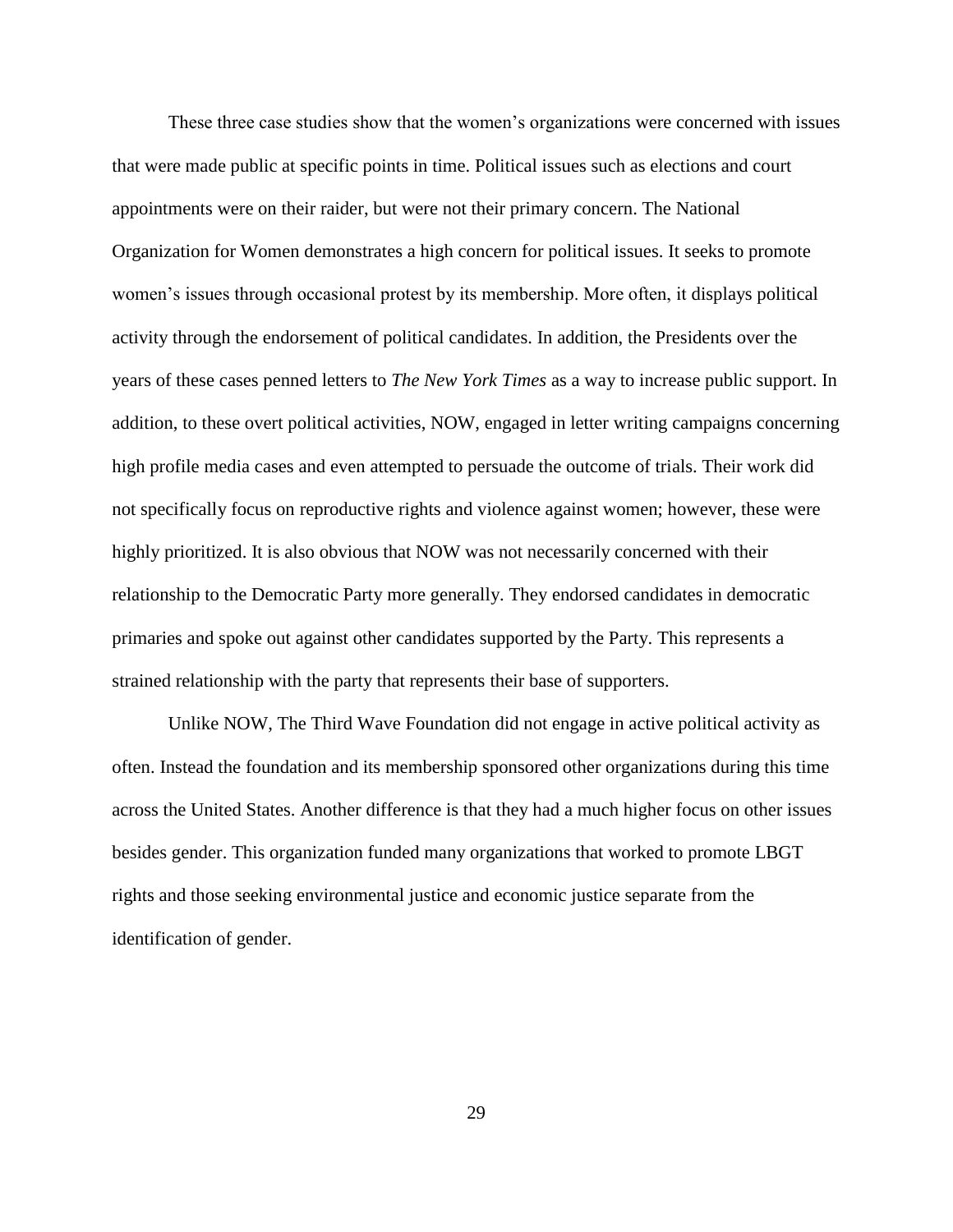## <span id="page-37-0"></span>CHAPTER 5 – WOMEN'S ORGANIZATIONS' POLITICAL ACTIVITY IN IRELAND

In 1973 Ireland went through political changes, many of which effected women. In this year Ireland became a member of the European Union, which has since been a source of conflict between the EU's Council on Human Rights and the strict abortion laws in Ireland <sup>19, 20</sup>. Also in 1973, the Commission on the Status of Women was formed and the marriage bar was abolished, which meant that women were no longer forced to give up their employment with the civil service once they were married  $2<sup>1</sup>$ . These changes have resulted in continued debate within Ireland regarding the status of reproductive rights and social benefits for women. In addition, issues regarding abuse, both domestic and treatment of sex workers have become issues of concern for women's groups within Ireland  $22, 23$ .

The early 1990s also saw a new wave in feminist activity in Ireland. Mary Robbins ran for President. She was once a women's rights activist in the 1970s. However, when she ran for President she took on a more moderate stance in order to appeal to Ireland's Catholic majority (Ferrier, 2008). She was elected in 1990 with 38.89% of the first preference votes and 76.73% of the transfer votes from the Fine Gael candidate (ElectionsIreland.org). Robbins' election was a major win for feminist activists because she promoted a more open and tolerant Ireland. In addition, the female president was an encouragement to other women to become involved in Ireland's political system (Ferrier,2008;201). In the early 1990s in Ireland, much like in the United States, women began to increase in number in the legislative branch. Women also took 9 of Irelands 28 seats within the European Commission (ec.europa.eu/ireland). Also, in 1997, Mary McAleese followed President Robbins as the second female President of the country (Ferrier, 2008).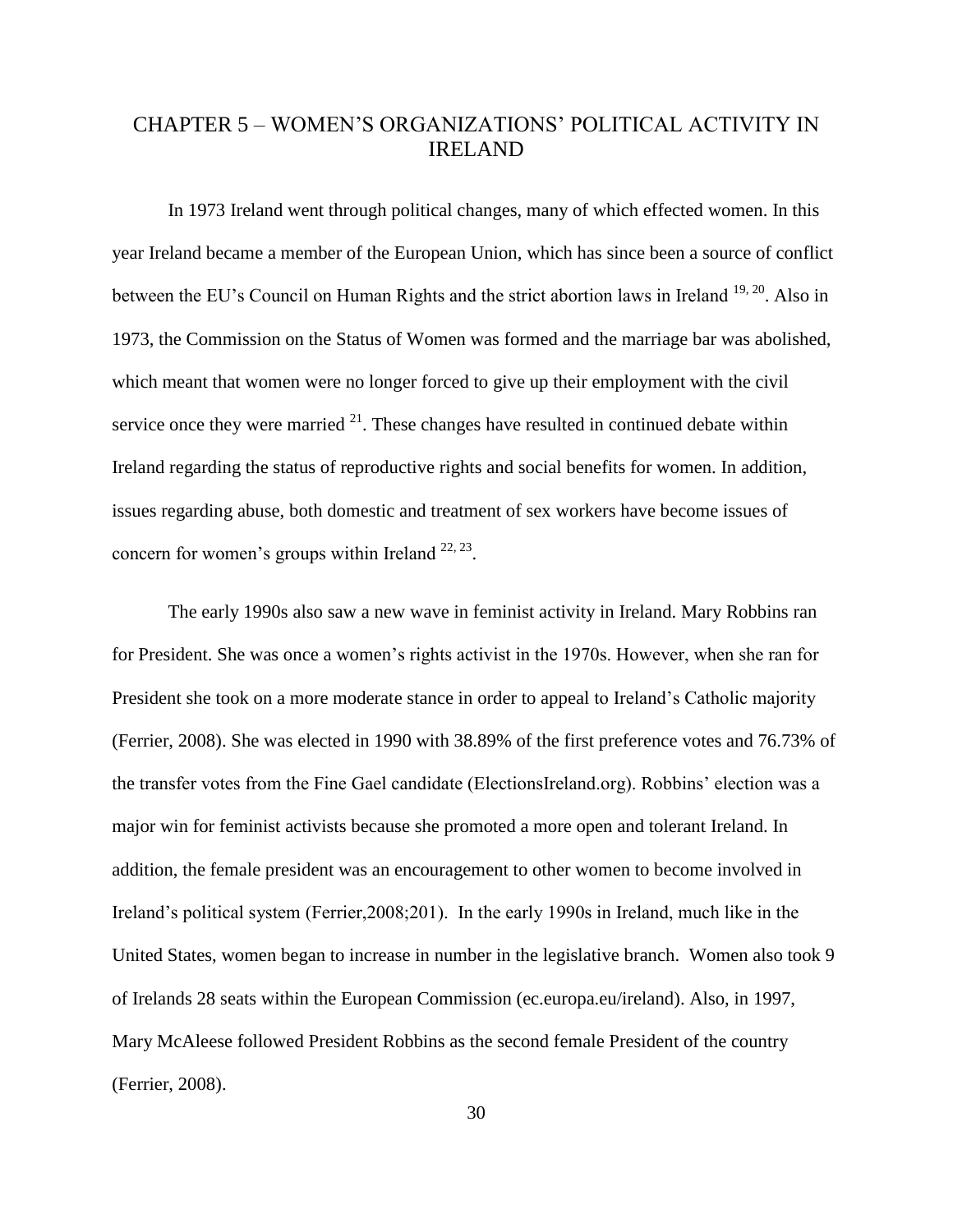The trend of increasing women's representation in Irish politics followed into the twentyfirst century with a continued increase in female cabinet members and junior ministers (Ferrier, 2008). Although in the 1990s and early twenty-first century there was an increase in female representation in high politics in both Ireland and the United States, both countries still had comparatively few women making up the legislative branch, compared to other developed democracies (ec.europa.eu/ireland).

Unlike the case studies of the United States, the case studies of Ireland represent the political activity of women's organizations under a parliamentary system. In parliamentary systems, such as Ireland, parties govern in coalition with other parties. The Irish government has been dominated by two major parties including Fianna Fail and Fine Gael. These two parties are considered the center left and center right parties respectively and govern in coalitions with smaller parties (Kirby, 2010). The history of these parties is rooted in the Irish civil war and many people see them as catch all parties without a distinct right or left ideology (Kirby, 2010). Minority coalition governments have been common in Ireland. As the two dominate parties gain seats in the executive branch or cabinet, however, the majority of the parliament is made up of smaller parties.

In the United States beginning in the 1990s, third wave feminists engaged in activities of changing society to better accommodate women, including fighting sexual discrimination as well as other forms of discrimination. However, Ireland's women's organizations were concerned with increasing the role of the state in promoting social welfare for women. One example of this is the demand for state run childcare in Ireland in the mid-nineteen-nineties (Ferrier, 2008; 202).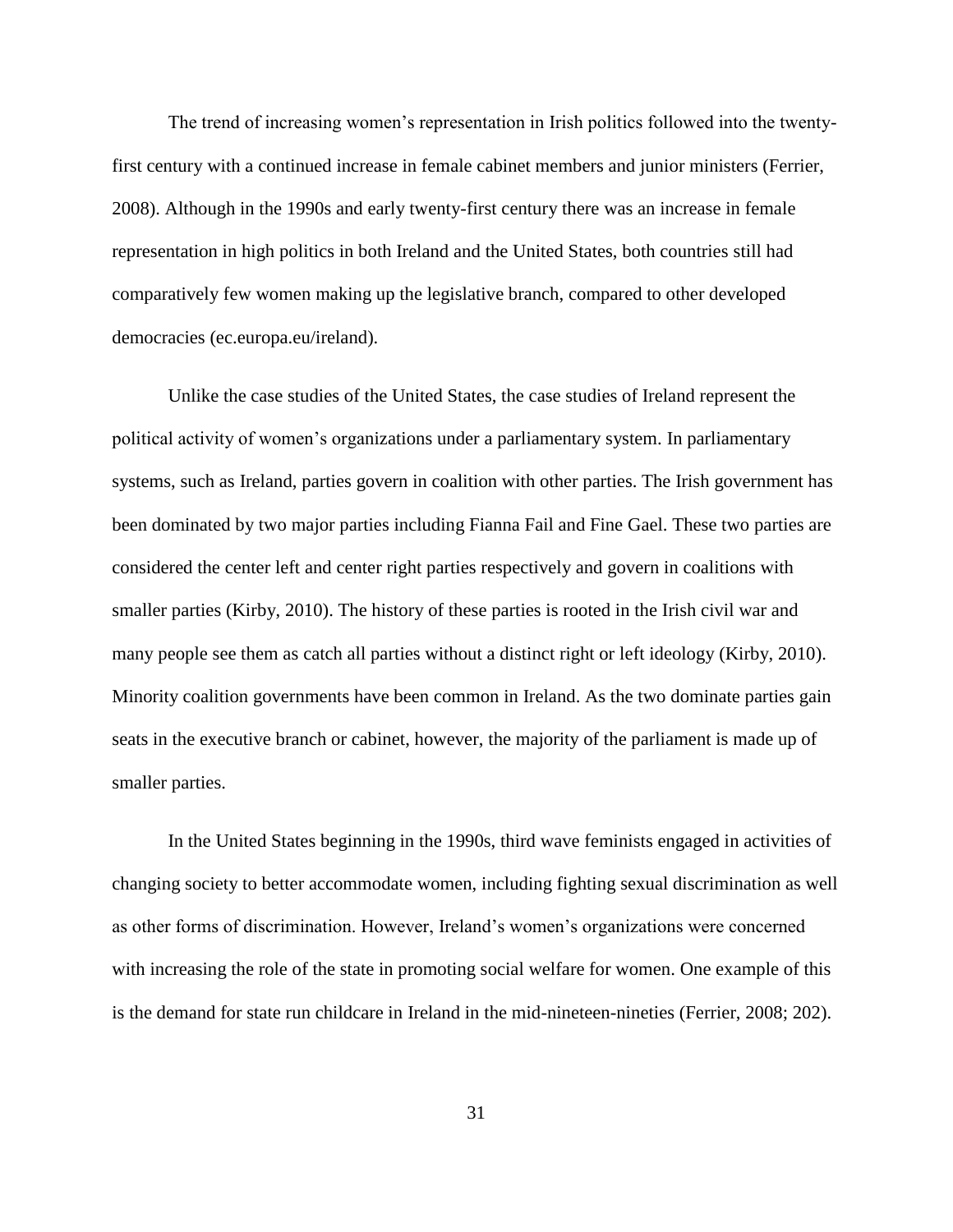The two organizations included in this study have developed out of this history and hold changing society and government at the top of their agendas.

Much like the National Organization for Women in the United States, The National Women's Council of Ireland was founded in the 1970s and is a product of the political unrest of the mid-twentieth century. It was founded after the Commission on the Status of Women was set up by the Irish government and published its first report in 1972. The NWCI promotes equality between men and women and seeks to promote women in leadership positions. Like NOW and other second wave feminist organizations, NWCI has a major focus on reproductive rights and securing social benefits for the women of Ireland. (NWCI.ie/aboutus)

The Irish Feminist Network is a much younger organization than NWCI. It was established in 2010 by graduate students at Trinity College. The organization seeks to get young people involved in feminist debate and is aimed at those under the age of 30. In addition, the organization works to reclaim the term "feminism" and to oppose all forms of gender oppression and oppression from the intersectionality of gender and other social identity groups. It is the fastest growing women's organization in Ireland and currently has a membership of over 5,000 members (irishfeministnetwork.org).

This chapter will examine the political activity of these two organizations throughout three periods of government within Ireland. The lack of political activity during the left-leaning government from 2007-2008 will be addressed in the first case study. This will be followed by an analysis of resurgence in feminist activity in 2010 and the creation of the Irish Feminist Network. It will conclude with an examination of the activity of both of these organizations under the right leaning government from 2011-2012.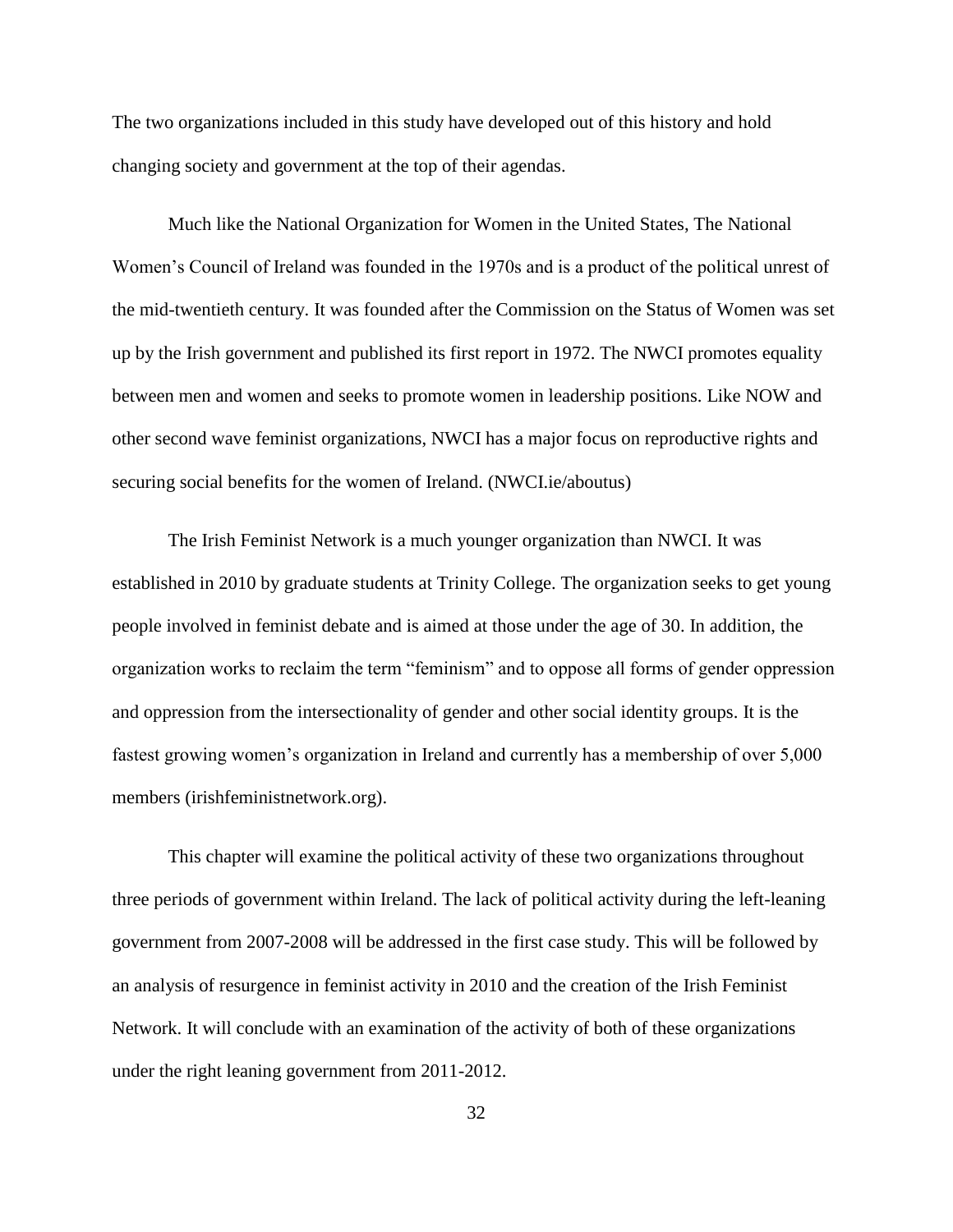#### Left-Leaning Majority Government 2007-2008

<span id="page-40-0"></span>The 28<sup>th</sup> government of Ireland held office in June of 2007 through May of 2008. This government was composed of the Fianna Fáil, the Green Party, and the Progressive Democrats. It was supported by 2 independent TD's. This government was expected to lean right in political ideology due to the dominance of the Fianna Fáil party in the coalition. However, during this time the National Women's Council of Ireland was focused on social benefits for the women of Ireland, specifically payment of pensions. Therefore, they did not engage actively for reproductive rights or against violence aimed at women during this time.

During 2007 and 2008 The National Women's Council of Ireland was heavily involved in the changes to Ireland's pension system. The NWCI opened a case against the state of Ireland for full pensions of women discriminated against prior to the removal of the marriage bar. The marriage bar that prevented women from working as civil servants after they were married was removed in 1973. The National Women's Council of Ireland led the case during 2007 and 2008 for these women to receive their full pensions. The NWCI was heavily invested in this case and even stated that they would go all the way to the European Court of Human Rights to win the case  $24$ . In addition, the organization argued that since women work part-time and lower paid jobs they do not get the pensions that help provide for them in old age and therefore should receive more social benefits then they do currently <sup>25</sup>( *NWCI: Pensions What Women Want, May 2008*).

The NWCI's concern during this time for women's state pensions was a part of the ongoing work by the NWCI to improve social welfare benefits for women. Beginning in 2005, the organization hosted focus groups through Ireland to figure out what issues women were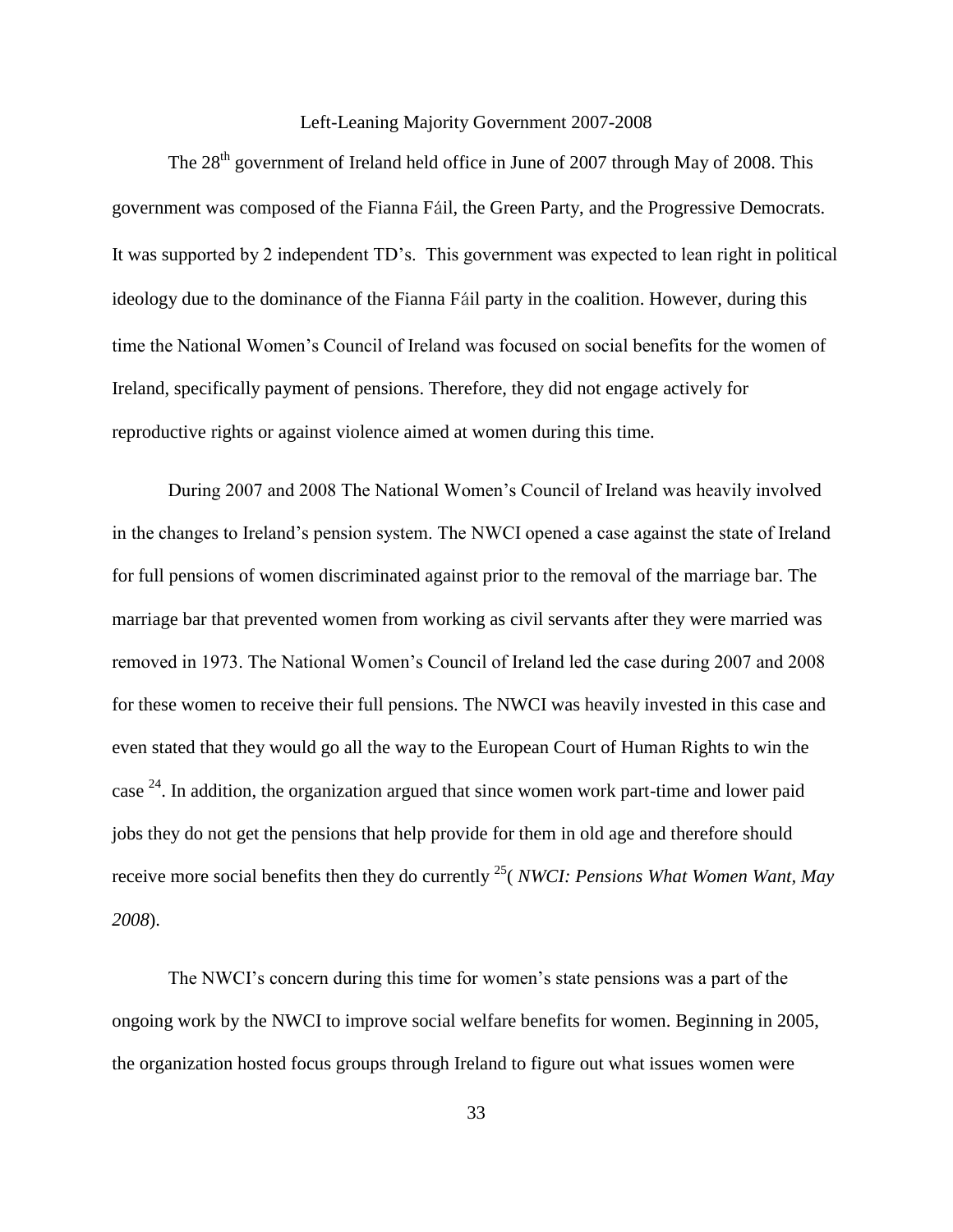facing with the current state of social welfare and how to go about resolving the issues. They found that women did not believe active protest would influence the government, so instead they decided to draw up a letter with the women's demands for welfare change and have women throughout Ireland sign the letter (NWCI/News, 2005). The organization delivered around 11,500 letters to the Minister of Finance in 2005 (Harvey, 2005, 78). The case in 2008 was a follow up to this action and an attempt to reform the pension system to allow for more benefits for aging women.

Smaller women's organizations, including the Irish Feminist Network were not nationally active throughout this time in overt political activity. The Irish Feminist Network was formally organized in 2010 and prior to 2010 the group engaged in small meetings of graduate students from the Women's Studies department of Trinity College in Dublin<sup>26</sup>.

This case study represents a period where one issue dominated the women's organizations within the country. The issue of social benefits and revising the pension system is a highly political issue since the government is the only agent available to change the system. Therefore, this issue required direct lobbying and protest aimed at the current government. The work regarding this issue dominated news sources during this time and became the main focus of the NWCI.

#### Minority Government 2009-2011

<span id="page-41-0"></span>In 2009 the Progressive Democrats disbanded and the government became a coalition of Fianna Fáil and the Green Party with three independent TDs. This government lasted until March of 2011. During this time the European Court of Human Rights was hearing cases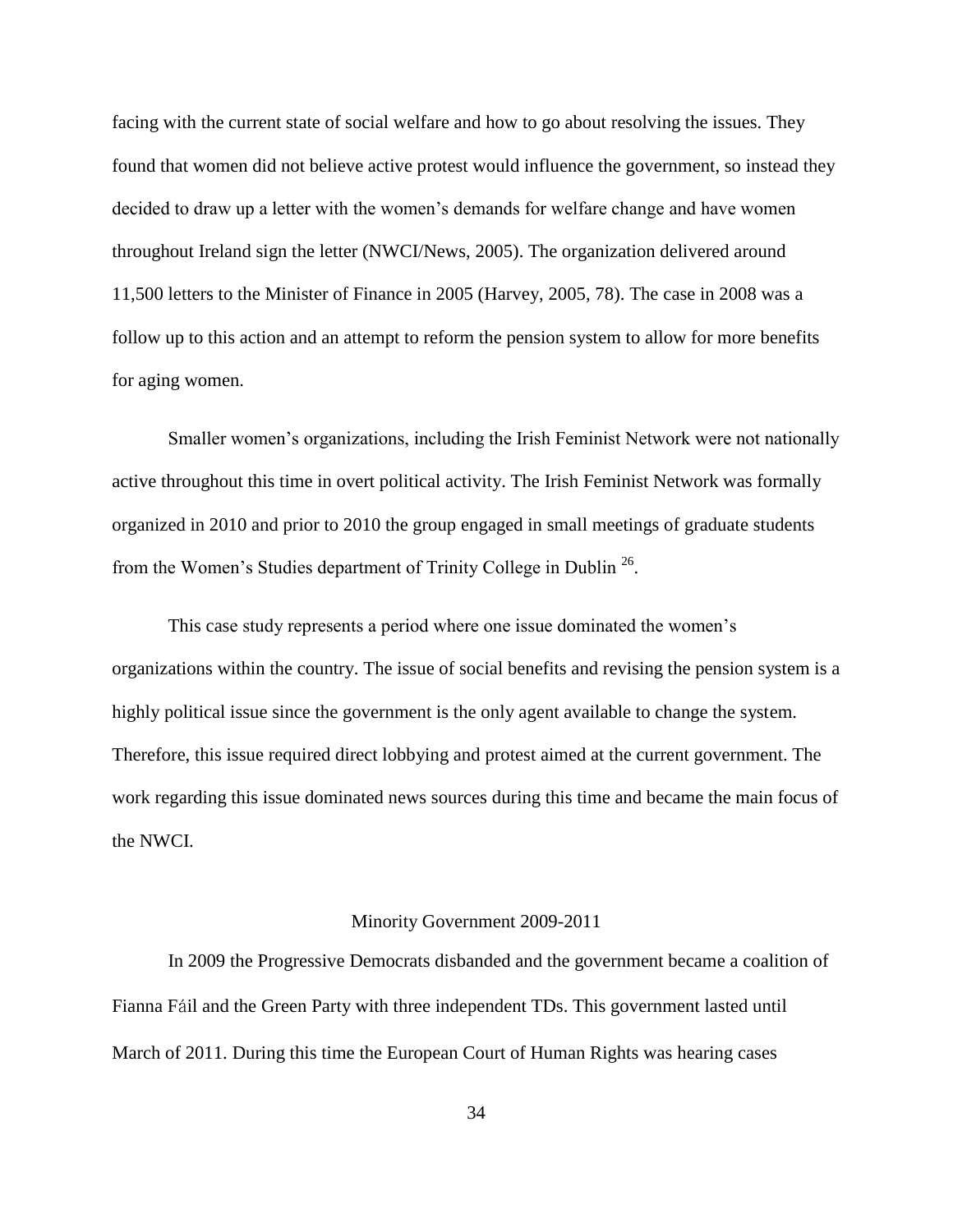regarding Ireland's abortion law. Many women were forced to go abroad for abortions, when carrying a child was a determinant to their health. Since Ireland is a signatory to the European Convention of Human Rights the judgment of the court would be binding  $19$ .

During this time the National Women's Council of Ireland was again concerned with female representation in Irish politics. They argued that Ireland needed more female TDs. The NWCI pushed for a quota law that would increase the number of women in elected positions by requiring parties to run a set percent of female candidates. The lack of women in politics was brought to the main attention of the Ireland public by a publication by the Joint Oireachtas Committee on Justice (2010).

In 2010, the newspaper article "Younger Sisters: Say Hello to the New Feminists", pointed out that feminism had been on the decline in Ireland, as women quit identifying as feminists. However, in 2010, the country experienced a resurgence of feminist activity that cumulated in the creation of the Irish Feminist Network along with other young feminist organizations<sup>27</sup>. Madeline Hawk, a coordinator of the Irish Feminist Network, attributes the surge to sexist activity that continues to occur in Irish society even though anti-sexist legislation is on the books  $^{27}$ . The Irish Feminist Network was officially organized from a group of six graduate students. They began meeting and organizing years before. They formally organized in 2010 as a group specifically for young feminists and those unidentified as feminists, but who are concerned about women's rights within the country  $^{26}$ . During this year they developed the Sexual Harassment Monologues blog as a way for young women to express their experiences with sexual violence and form a community of support  $^{23}$ .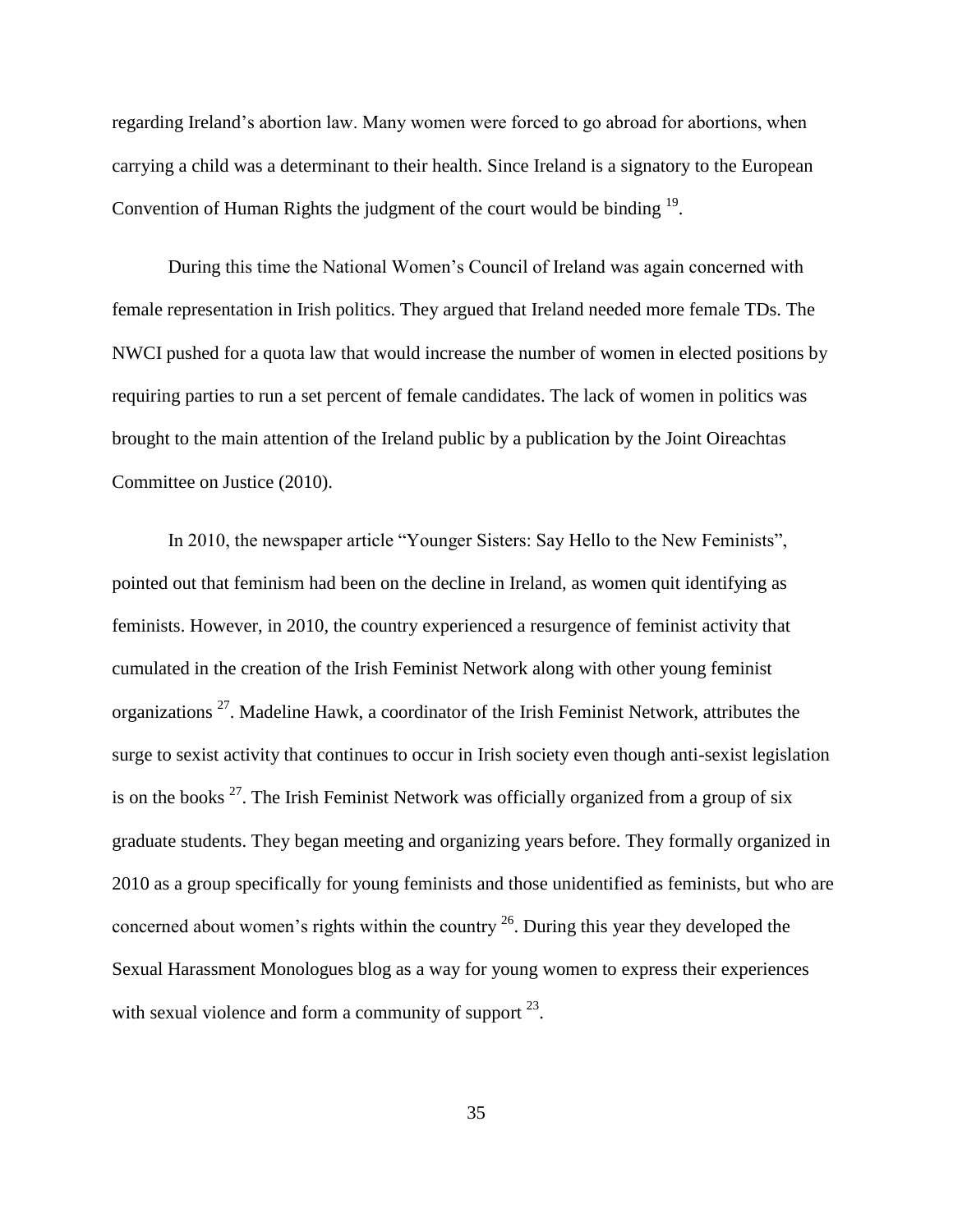In 2011 the Irish Feminist Network engaged in a protest that involved 200 members. This protest was a response to the inappropriate actions of the Irish police toward young women at a previous protest. It was reported that officers made jokes about sexually assaulting two of the young women protesters <sup>28</sup>. The protest by the Irish Feminist Network was organized to shed light on sexual violence within Ireland, as well as, a demand for punishment of the officers for their actions.

This period of government resulted in a high amount of feminist activity throughout Ireland. One example of this is the increase in young women involved in the feminist movement. This is evidenced not only through the development of the Irish Feminist Network, but also other feminist organizations around Ireland such as Cork Feminista<sup>27</sup>. In addition, this period resulted in a push for gender quota laws for women in politics and a commitment to reducing sexual abuse towards women. The Irish Feminist Network engaged in two protest activities, one including a blog and one a march.

#### Right Majority Government 2011-2012

<span id="page-43-0"></span>The  $31<sup>st</sup>$  Daíl was elected in February of 2011 and has been in control since then, however, this study will only examine the activity through 2012. It makes up the 29<sup>th</sup> government of Ireland with a majority coalition between Fine Gael and the Labour Party. During this time, Ireland has been under the control of a female president, Mary McAleese and Enda Kenny of Fine Gael was appointed Taoiseach. In December of 2011, this new government began with instituting gender quota laws. These new laws stated that parties will have state funding reduced by half if three of every ten of their candidates are not women  $29$ . A year later in November of 2012 the World Economic Forum report showed that Ireland was one of the top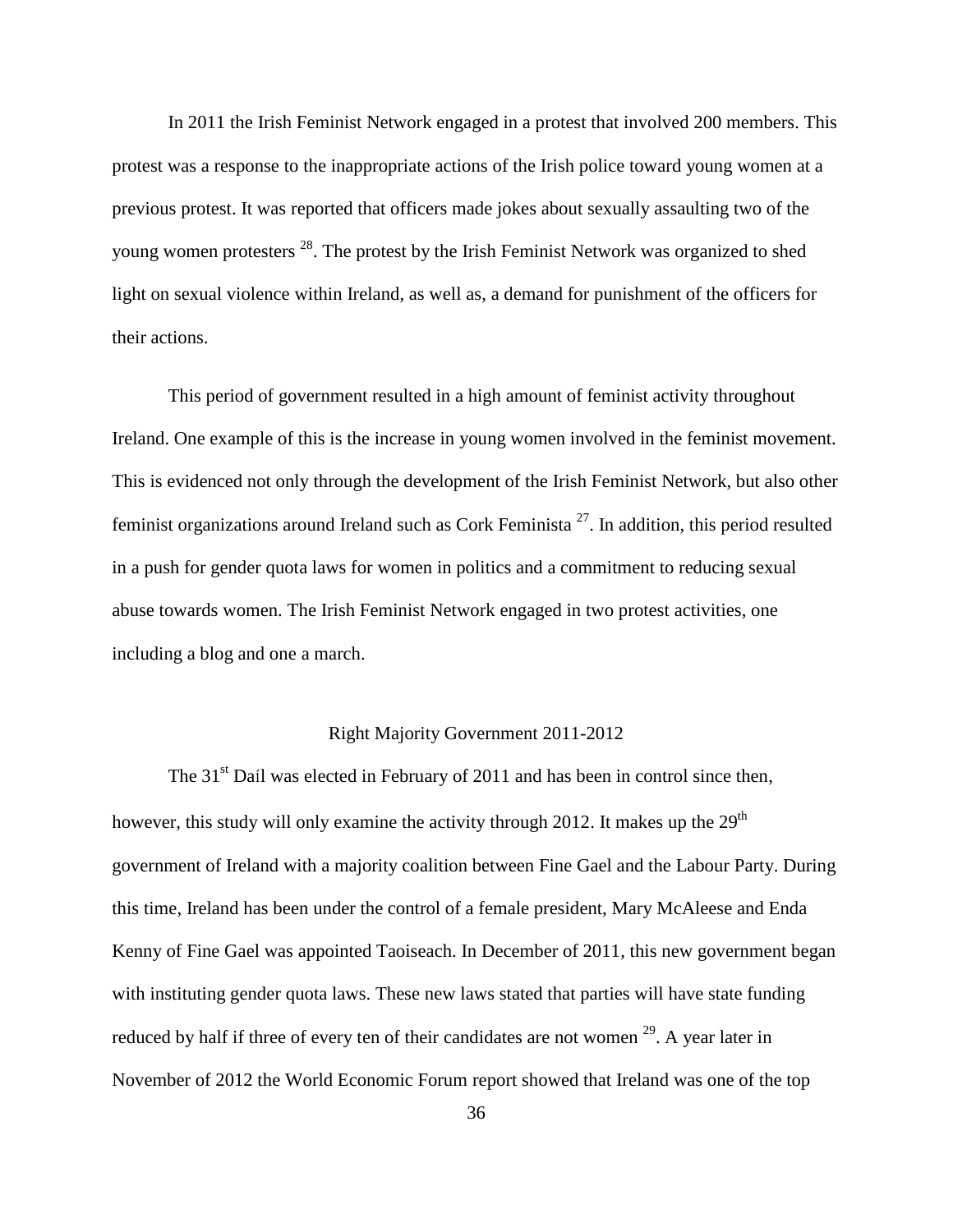five places to live as a female. The president of NWCI, Eoin Murray, wrote a concerned letter about this finding to *The Irish Independent*. She stated that the two female presidents had artificially raised their score and in fact, out of sixteen members of the cabinet only two were women. The sentiment of women's lack of involvement in politics and public life in general in Ireland set the tone for the events that women's organizations have taken part in from 2011 to 2012.

During this period, the National Women's Council of Ireland has been particularly concerned with violence against women and reproductive rights. In November of 2011 the new government committed to combating gender based violence in other areas of the world, mainly developing countries and nations involved in conflict. In order to do this, the government aimed to send more women peacekeepers and promote support for victims living in Ireland. This was originally proposed by former president Mary Robinson. The government then issued a proposal to increase the overseas aid budget (Stack, 2011). However, the NWCI criticized the government for cutting the funding of domestic violence support services within the country (Stack, 2011)<sup>30</sup>. The National Women's Council of Ireland, along with other women's organizations called on Ireland to sign the Council of Europe's Convention on Preventing and Combating Violence Against Women<sup>31</sup>.

In 2012, the Irish Feminist Network held its first conference in Dublin where they discussed the reasons for feminism today and a variety of feminist issues <sup>32</sup>. Also in 2012, Alison Spillane, a coordinator for the Irish Feminist Network, wrote a letter to *The Irish Times* questioning democracy in Ireland. She argues that the people of Ireland have never been able to vote in favor of abortion and she points to the increasing support of reproductive rights in the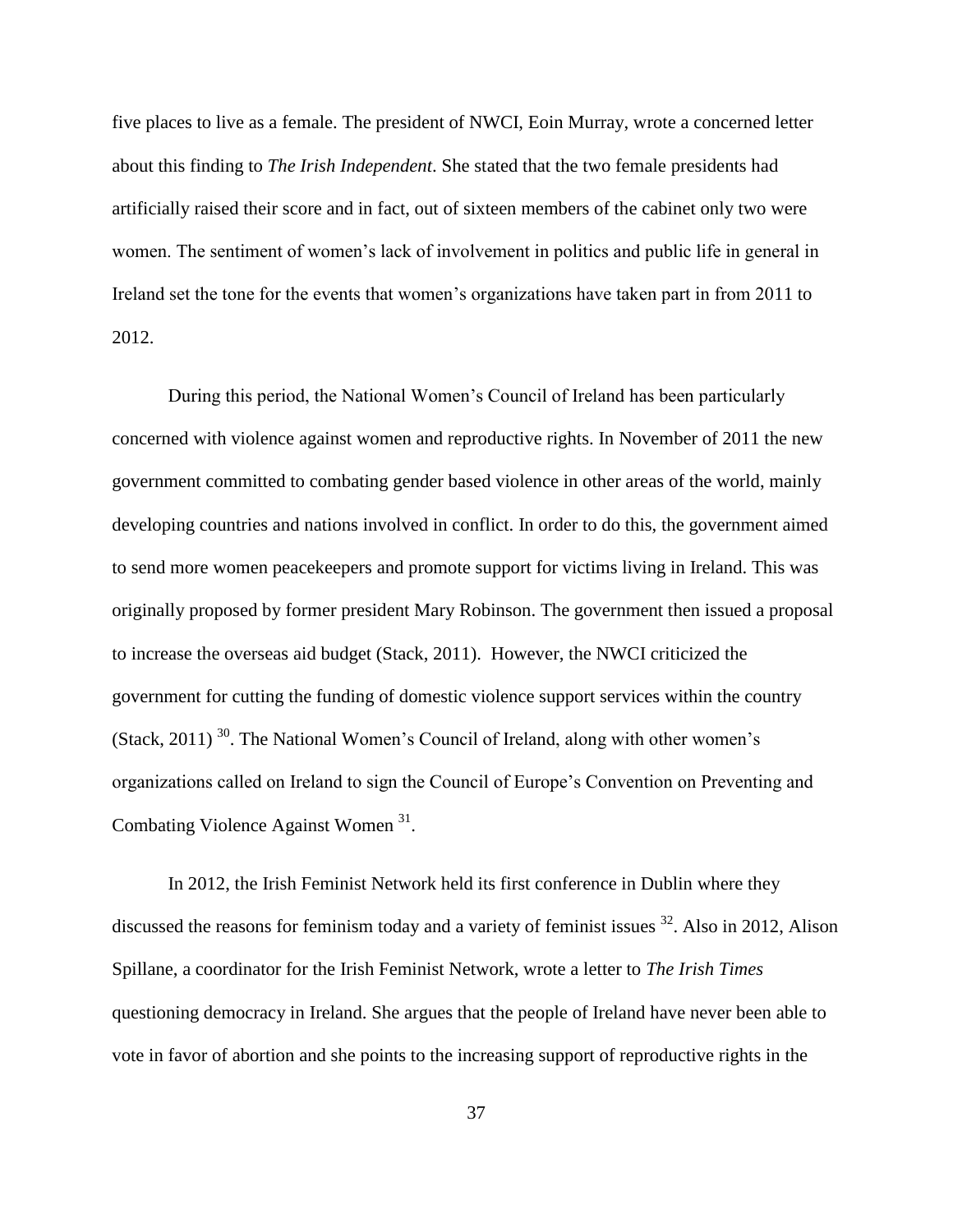country. She states that the people of Ireland have voted twice not to undue the decision of the Supreme Court in the case of the X legislation that includes suicide as a reason of an abortion  $33$ . They also held a letter writing campaign on March of 2012 to support the case X legislation (irishfeministnetwork.org).

The X case legislation was ruled on in 1992 and led to an amendment to the Irish Constitution to allow women to travel abroad for an abortion if their life was in danger, which included the threat of suicide. This case was ruled on after a young female who was a ward of the state named only as "X" was sexually assulted by a neighbor and was denied the ability terminate the pregnancy by the Attorney General at the time. This led to her threat of committing suicide and ultimately the Supreme Court case of Attorney General vs.  $X^{34,35}$ . This case was monumental to the reproductive rights movement in Ireland and continues to be a political debate within the country.

The debate resurfaced in 2012 due to the death of Savita Halappanavar after she requested that her pregnancy be terminated for health reasons and was rejected. She died of septicemia three days after she miscarried. Her death sparked protests throughout Ireland from women's organizations demanding the ruling of case  $X$  be thoroughly implemented  $36$ . In addition, the Irish Feminist Network took part in the March of Choice on September 29, 2012. This march included thousands of participants from women's organization around Ireland to mark the Global Day of Action for Access to Safe and Legal Abortion (irishfeministnetwork.org).

This case study represents heightened action revolving around the issue of violence against women and reproductive rights. The NWCI took the lead in criticizing the government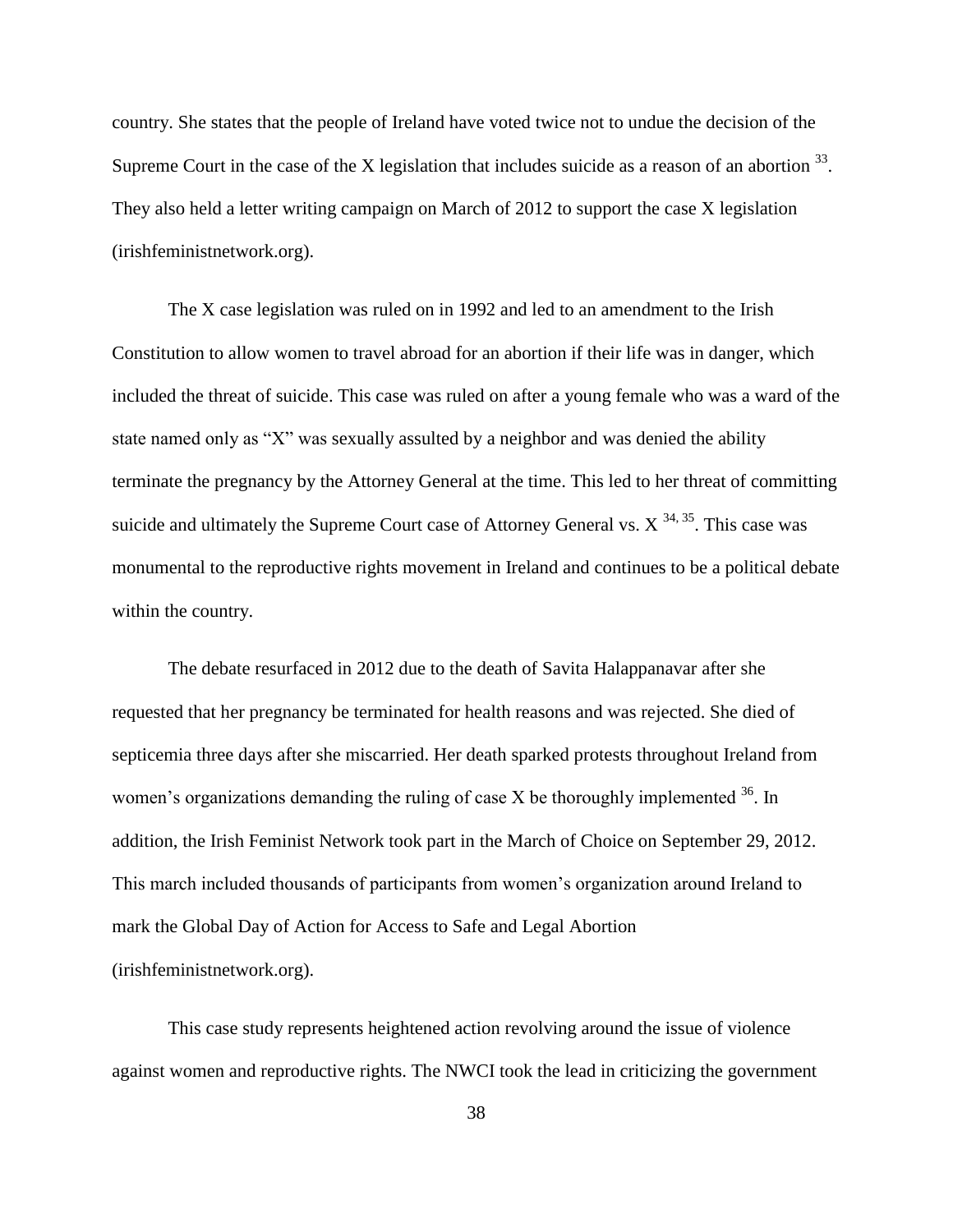for cutting funding to domestic abuse services. At this time the Irish Feminist Network took part in a protest to promote pro-choice reproductive rights.

The case studies of Ireland show that women's organizations were concerned with the Irish government, but also the European Union and the international community's response to women's issues. The period of minority government lead to an increase in feminist activity resulting in the creation of The Irish Feminist Network. Unlike the organization's concern for social issues within the U.S. in Ireland the organizations are specifically concerned with political changes and increasing the representation of women in Irish government.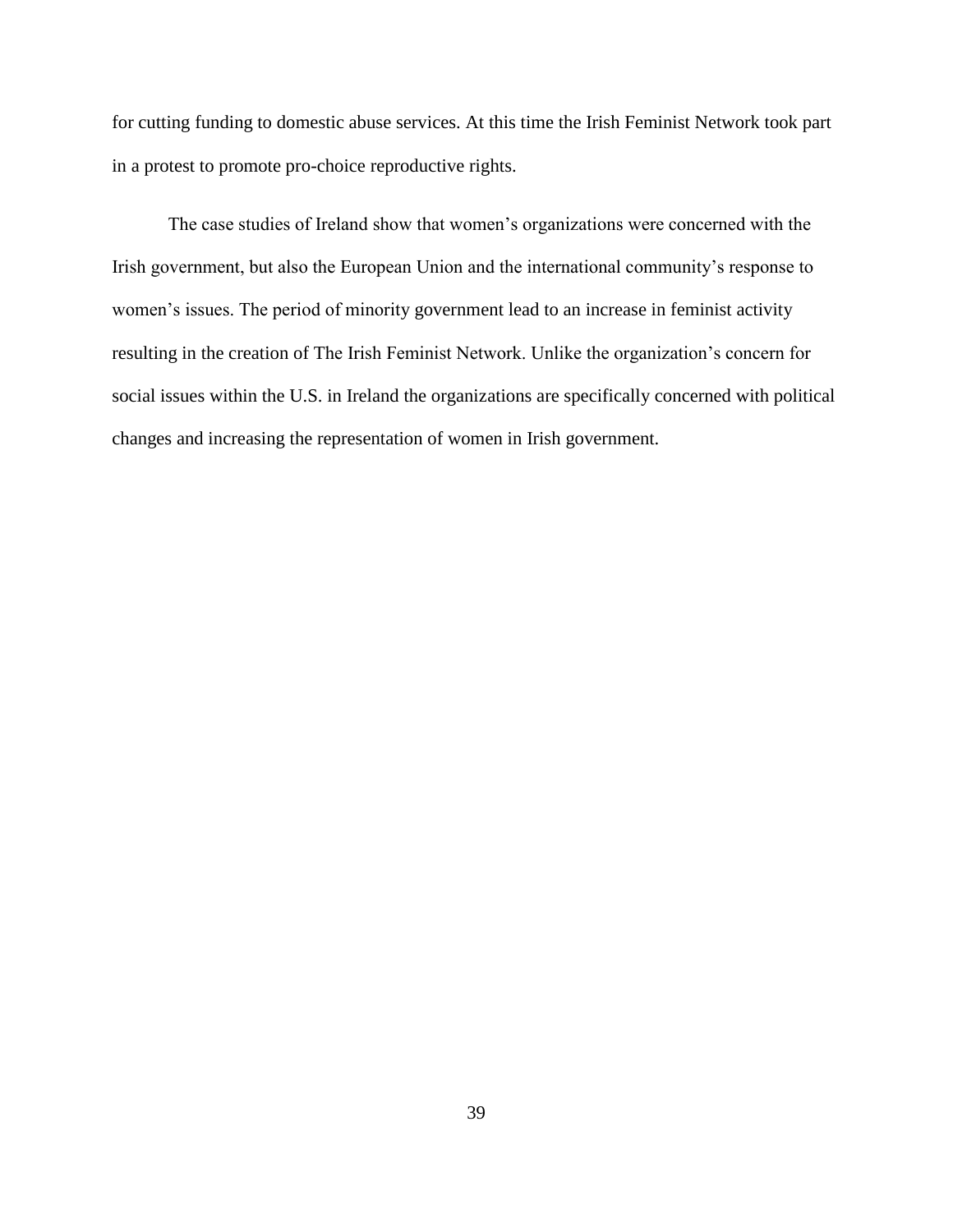## CHAPTER 6 - CONCLUSIONS

<span id="page-47-0"></span>This study of the political activity of women's organizations in the United States and Ireland has produced three findings. This study has found that women's organizations engage in a broad range of activities and at different levels of participation. Political activity can be spurred by a variety of events and sources including: popular media, business, or political campaigns. In addition, older organizations engage in different tactics and strategies of political activity than newer organizations.

These case studies show that the women's organizations engage in a variety of activities for various reasons. They are not only concerned with violence against women or reproductive rights but other issues related to women in both politics and society. These issues range from sexism in media to the reform of social benefits for women. The National Organization for Women in the United States was heavily engaged in the endorsement of individuals during the election period of 2008. Also, during the period of 2007 and 2008 they were heavily involved in attempting to change social attitudes toward women. This is evidenced through their attempts to influence the outcome of domestic violence trials, as well as, addressing the media coverage of women in politics. However, throughout the cases NOW has had a particular concern for reproductive rights in the United States. In the first case study of 2005-2006, NOW was concerned about the appointment of a Supreme Court judge to replace Justice Sandra Day O'Conner who would not work to repeal the decision of Roe v. Wade. In the third case study of 2009-2010, NOW was concerned with the provision of public funds for abortion under the new healthcare act.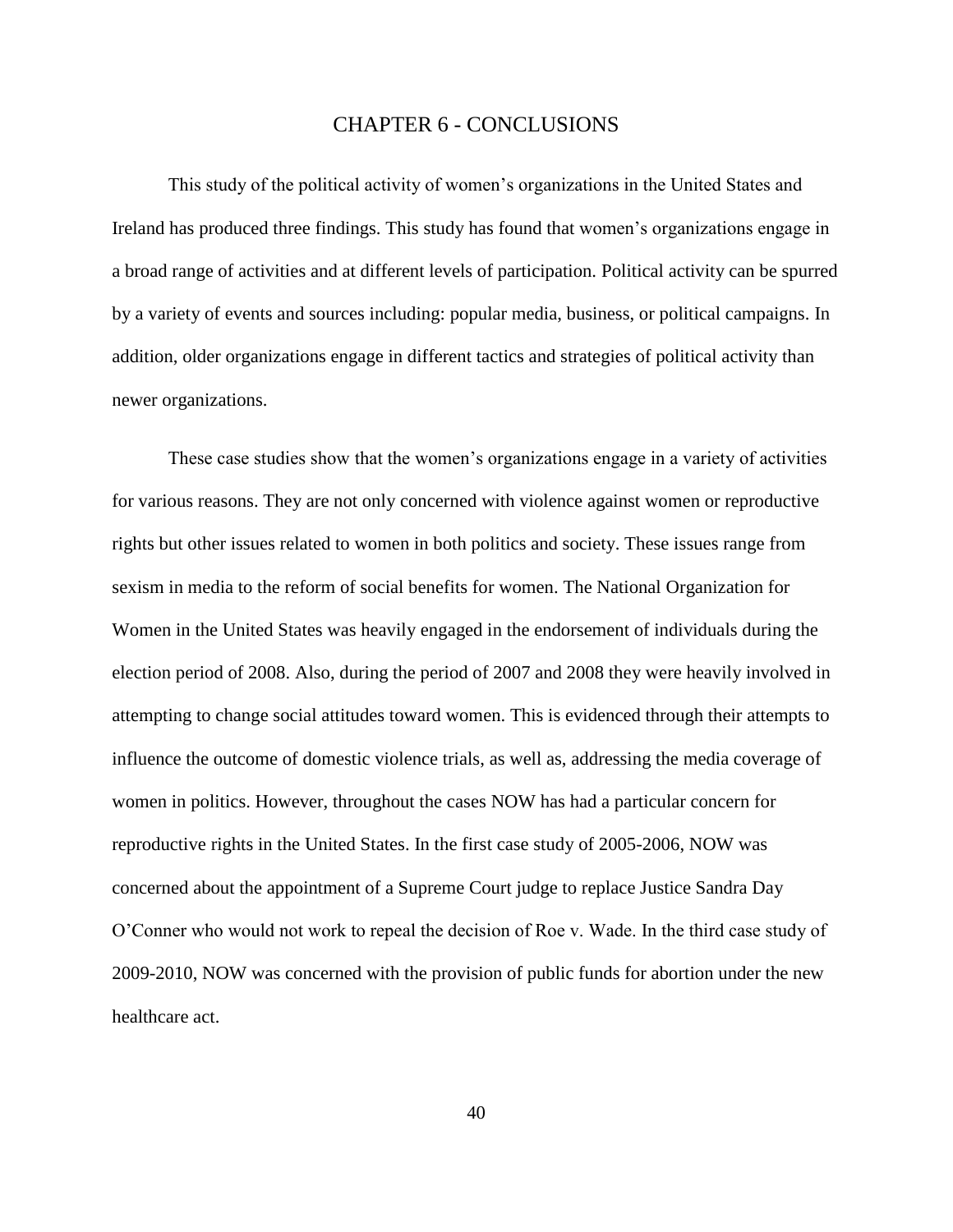Similar to NOW, the National Women's Council of Ireland took on a variety of issues during the periods studied. The NWCI was particularly concerned with increasing welfare benefits for women from 2011-2012. They then became heavily involved in increasing female representation in positions of power in the Irish government. They were also involved in social issues, such as domestic violence; however, they tended to take an approach of lobbying the Irish government to provide more resources to organizations that assist women of domestic abuse, rather than protesting against society for its occurrence. Also, reproductive rights were a reoccurring issue for the NWCI much like for NOW. The NWCI was involved in EU politics and lobbied the Irish government to comply with EU standards of human rights, which include the right of women to seek abortions if their health is in danger. The cases show that for both NOW and the NWCI reproductive rights are the single most important issue for both organizations, however, certainly not their only issue of concern.

The size and scope of these national organizations allows them to take on a variety of issues of concern to women. In addition, this study found that activity was spurred by a variety of factors. Protests, such as NOW's protests regarding the appointment of a new Supreme Court justice sensitive to women's rights, occurred during one of their conventions. This protest was a reaction to the retirement of Justice O'Conner but it was also a matter of convenience, since the women of the organization were already gathered for the convention. In addition, the domestic violence cases that the organization attempted to influence were high profile cases, therefore the organization felt the need to take a public stance on the issue. Political action, such as the candidate endorsements in 2008 were a reaction to the upcoming election. The NWCI acted in a similar way. The abortion protests were spurred by the involvement of the EU in encouraging Ireland to comply with EU human rights standards. In 2012 the pro-choice protests were a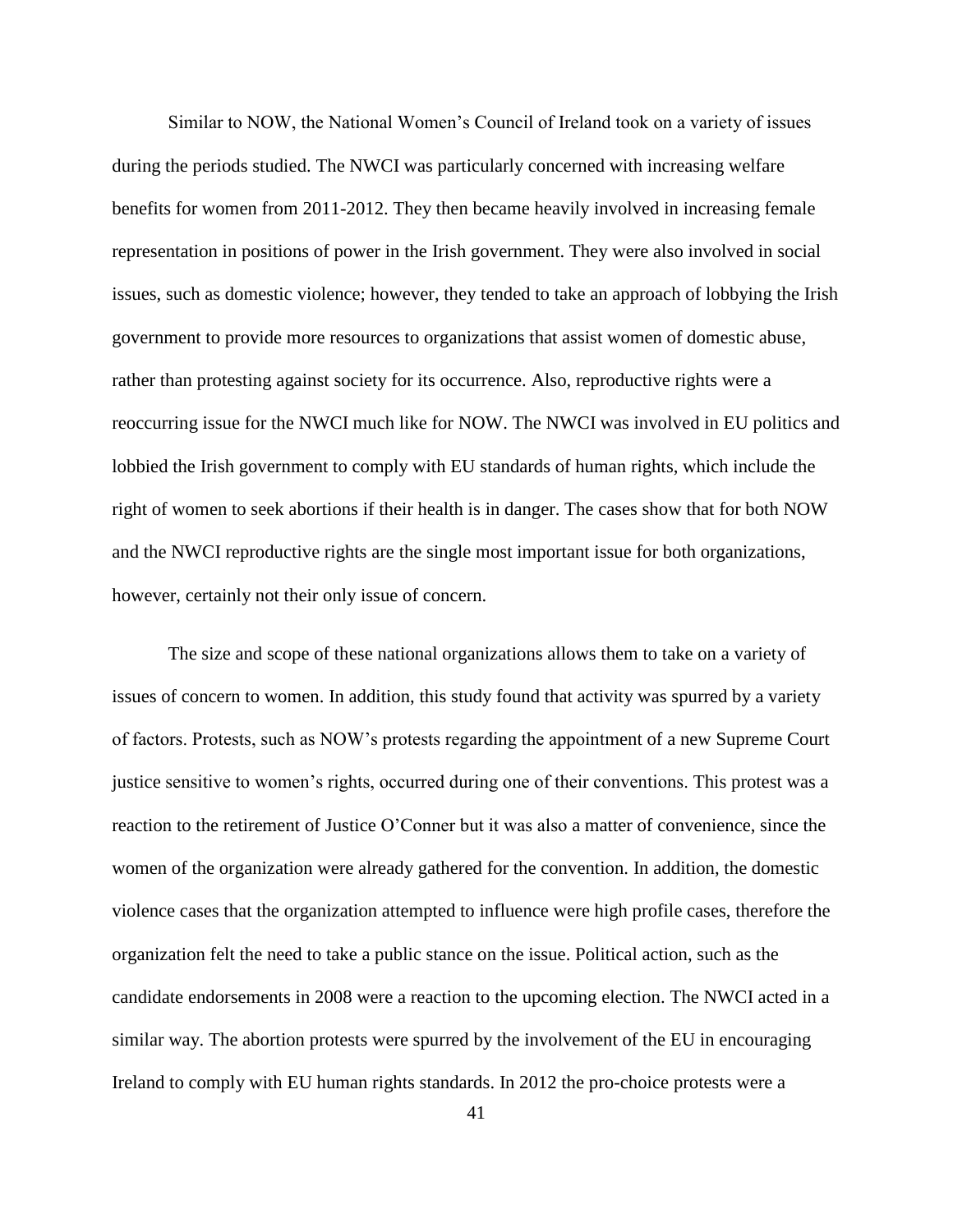reaction to the death of Savita Halappanavar after being refused an abortion. Therefore, other factors besides political opportunity played a role in the issue and events that the organizations became involved in.

Finally, this study found that the National Organization for Women and the National Women's Council of Ireland took part in strategy and ideology consistent with their place within the second wave feminist movement. The Third Wave Foundation and the Irish Feminist Network took part in activities and promoted issues true to their history of being third wave organizations. In my email to a coordinator of the Irish Feminist Network I was told that they solicit input from women throughout Ireland to determine what issues are most important to them, rather than specifically deal with political issues. In addition, they work with politicians on specific issues, but never endorse a politician or party (*electronic correspondence, Oct. 15, 2014*). This is unlike the strategy of NOW and NWCI who are more overtly political. These organizations staged formal protests, lobbied government, organized on a national scale, and focused specifically on issues affecting women. The Third Wave Foundation and Irish Feminist Network promoted issues relating to gender, race, socio-economic class, and sexuality. They also took part in more grassroots level action. In my emails to a coordinator of the Third Wave Foundation, she said that her organization does take part in formal political activity at times; however, they feel it is more effective to focus their resources and efforts on growing grassroots organizations at the local level (*electronic correspondence, Sep. 26, 2014*). NOW and NWCI's concern with national level action represents their commitment to changing laws and public life for women. While, the Third Wave Foundation and the Irish Feminist Network's work with local, grassroots organizing represents a commitment to making societal change toward gender roles and other identities. This shows that the history of the organization is important for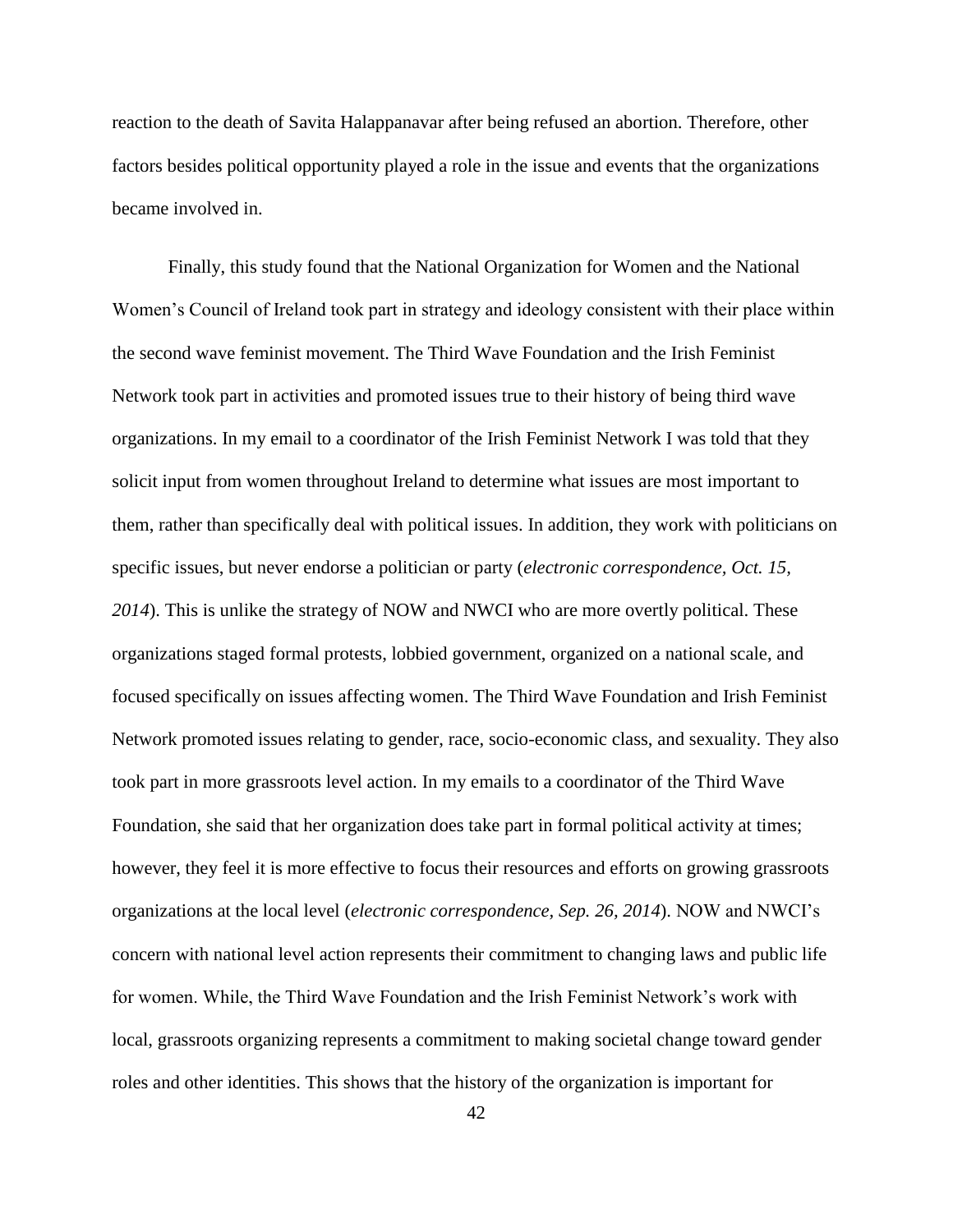understanding the types of issues the organization's tackle and their strategy for making change. These cases show the fundamental differences between those feminist organizations developed out of the second wave and those that are a product of the third wave. Below is a table of findings with the highlighted rows representing the periods of divided government and the nonhighlighted rows representing periods of unified government. The total number of political activities; including protests, letters written, and organizations funded, for each case is listed under reproductive rights or violence against women. Endorsements are recorded separately because it cannot be determined if a particular canidate was endorsed due to a specific issue or because of their position on both reproductive rights and violence against women.

|               | <b>Reproductive</b> | <b>Violence Against</b>     |                |                     |
|---------------|---------------------|-----------------------------|----------------|---------------------|
| Column1       | <b>Rights</b>       | Women                       |                | <b>Endorsements</b> |
| U.S. 2005-    |                     |                             |                |                     |
| 2007          |                     | 5                           | 8              |                     |
| U.S. 2007-    |                     |                             |                |                     |
| 2009          |                     | $\overline{4}$              | 4              | 3                   |
| U.S. 2009-    |                     |                             |                |                     |
| 2011          |                     | 9                           | 7              |                     |
| Ireland 2007- |                     |                             |                |                     |
| 2008          |                     |                             |                |                     |
| Ireland 2008- |                     |                             |                |                     |
| 2010          |                     |                             | $\overline{2}$ |                     |
| Ireland 2010- |                     |                             |                |                     |
| 2012          |                     | $\mathcal{D}_{\mathcal{L}}$ |                |                     |

<span id="page-50-0"></span>

|  | Table 1: Political Activity by Case |  |  |  |
|--|-------------------------------------|--|--|--|
|--|-------------------------------------|--|--|--|

As the table shows, the most activity was conducted in the U.S. during the period of unified governemnt from 2009-2011. However, this is a result of the increase in organizations funded by the Third Wave Foundation. The period of unified government in the U.S. from 2005- 2007 included the most activity with regard to letter writing and protests. In addition, most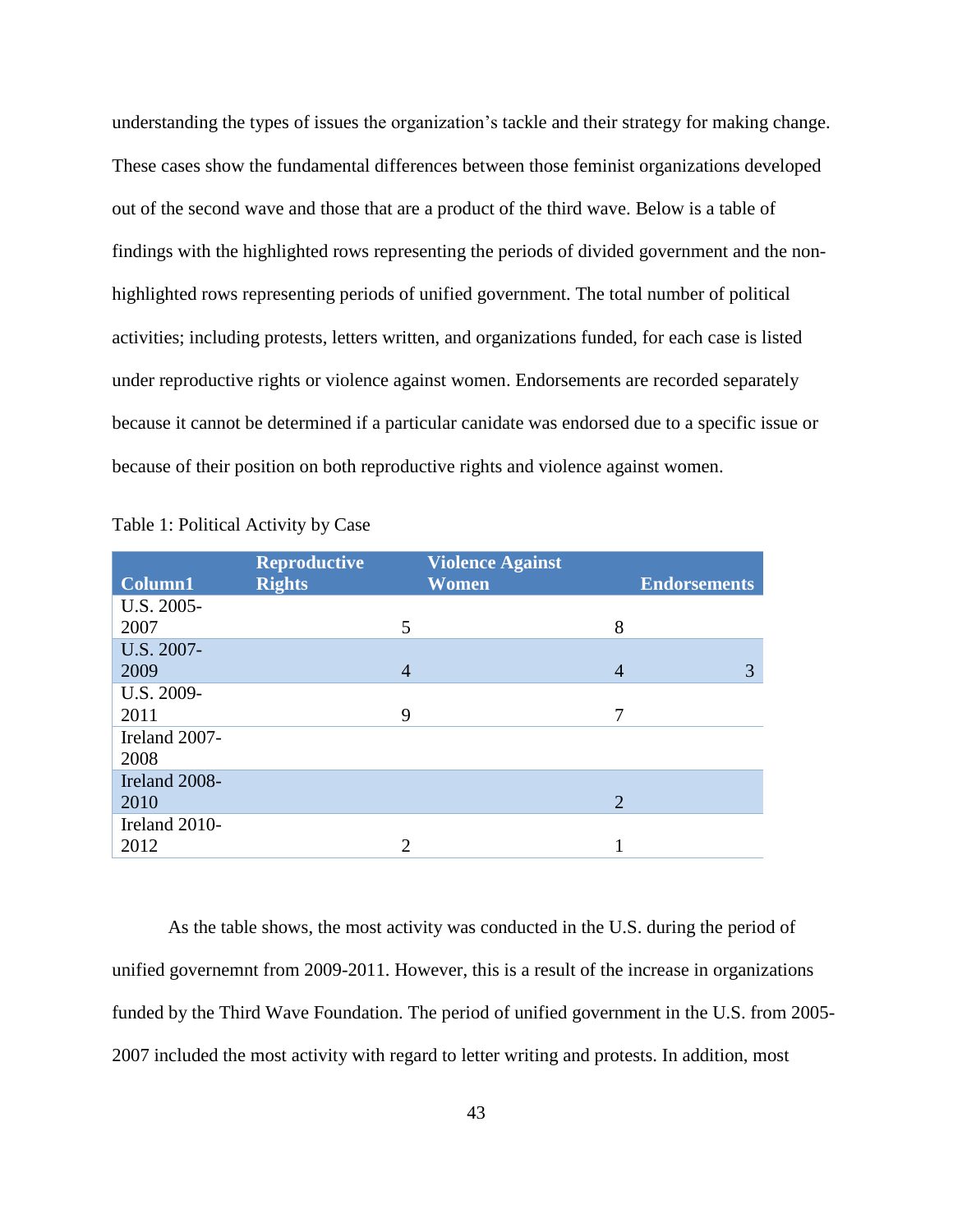activity in Ireland was conducted during the period of unified government from 2011-2012. However, the period of divided government included a surge in the formation of women's organizations, highlighting an increase in movement activity.

This study cannot conclude that divided government in developed democracies will result in an increase of women's organizations' political activity. This study found that there was an increase in political activity during the period of divided government in the United States. However, as it was an election year, the prospect of new elected representatives could have an effect on political activity, as it resulted in endorsements from women's organizations. This study found that the NWCI engaged in heavy activity regarding reproductive rights and the EU's involvement in promoting human rights in Ireland during the period of divided government. During this time there was also the creation of the Irish Feminist Network and various other women's organizations, highlighting a need for activity and change regarding women's issues. However, it cannot be concluded that this was a direct result of divided government because there was heavy activity in the previous period of government by the NWCI regarding welfare benefits for aging women.

In the case of the United States it was found that NOW and the Third Wave Foundation were more active under a liberal, Democratic, government than a conservative government. Even though NOW endorsed Democratic candidates during the election, they still maintained a close relationship with the Democratic Party as a whole. This was not the case in Ireland were activity was based around different topics during different periods of time, but the level of activity remained relatively consistent.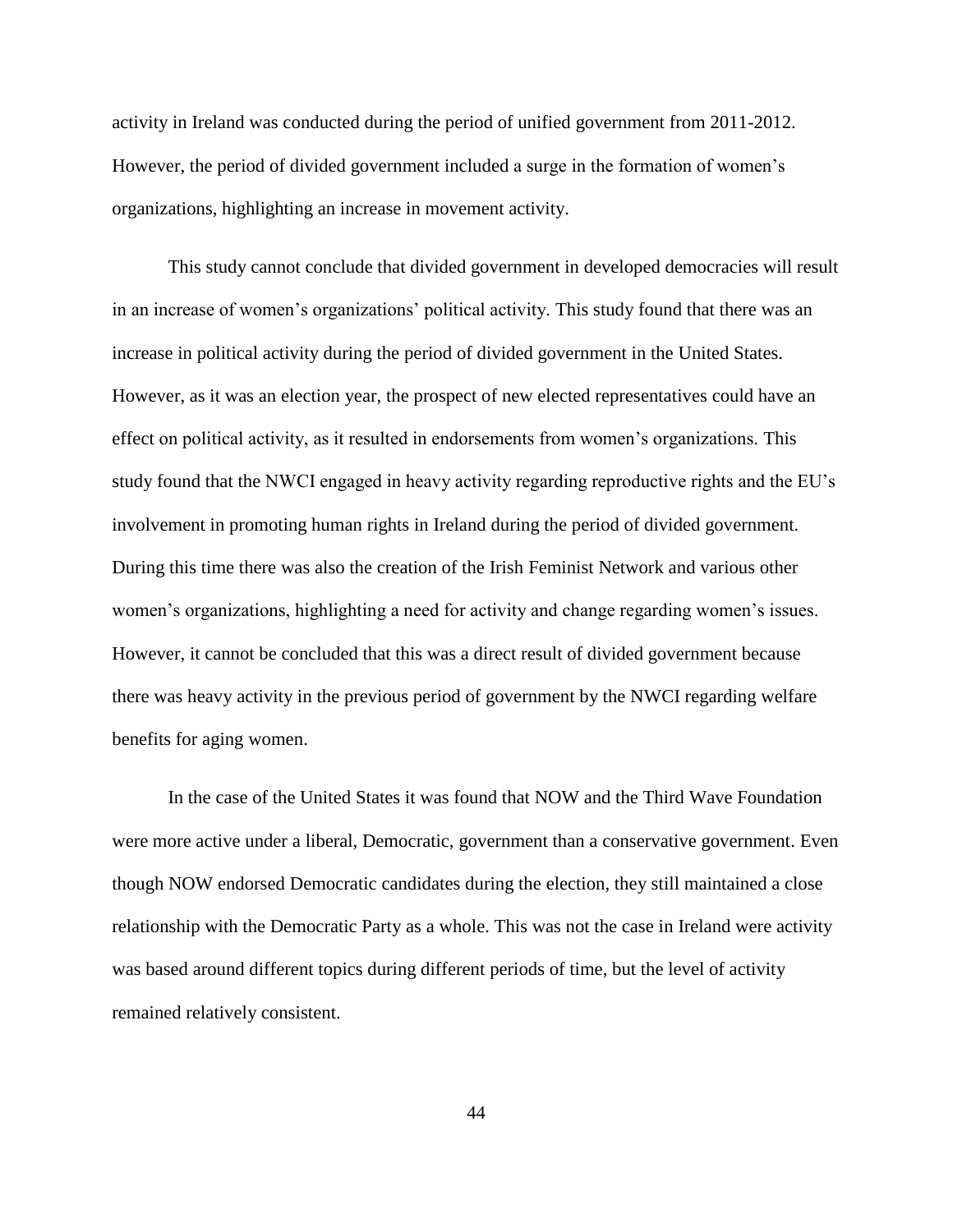The conclusions of this study are limited in that they only include information from two organizations in each country. There could have been other factors at work that influenced these organizations to take on the issues that they did and use the strategies that they used. There is no doubt that politics influences these organizations but other factors of politics, rather than unified and divided government, could be the driving force. It seems that changes, such as election and the retiring of a Supreme Court justice were more influential in rallying activity than institutional divisions in the United States. In Ireland it seems that institutional changes such as elections had little effect on the organization's activity and the countries involvement in the European and international communities rallied more action.

In addition, this study only includes one period of divided government in each county. Future studies should examine many periods of divided government in both countries. Also, in order to more fully understand the influence of minority government in parliamentary systems on political activity, cross-national research would be necessary. In order to better understand the political activity of women's organizations an in depth analysis of various types of organizations would be needed. This study found many differences between older and younger organizations. This topic could be better flesh out with an in depth study of various organizations.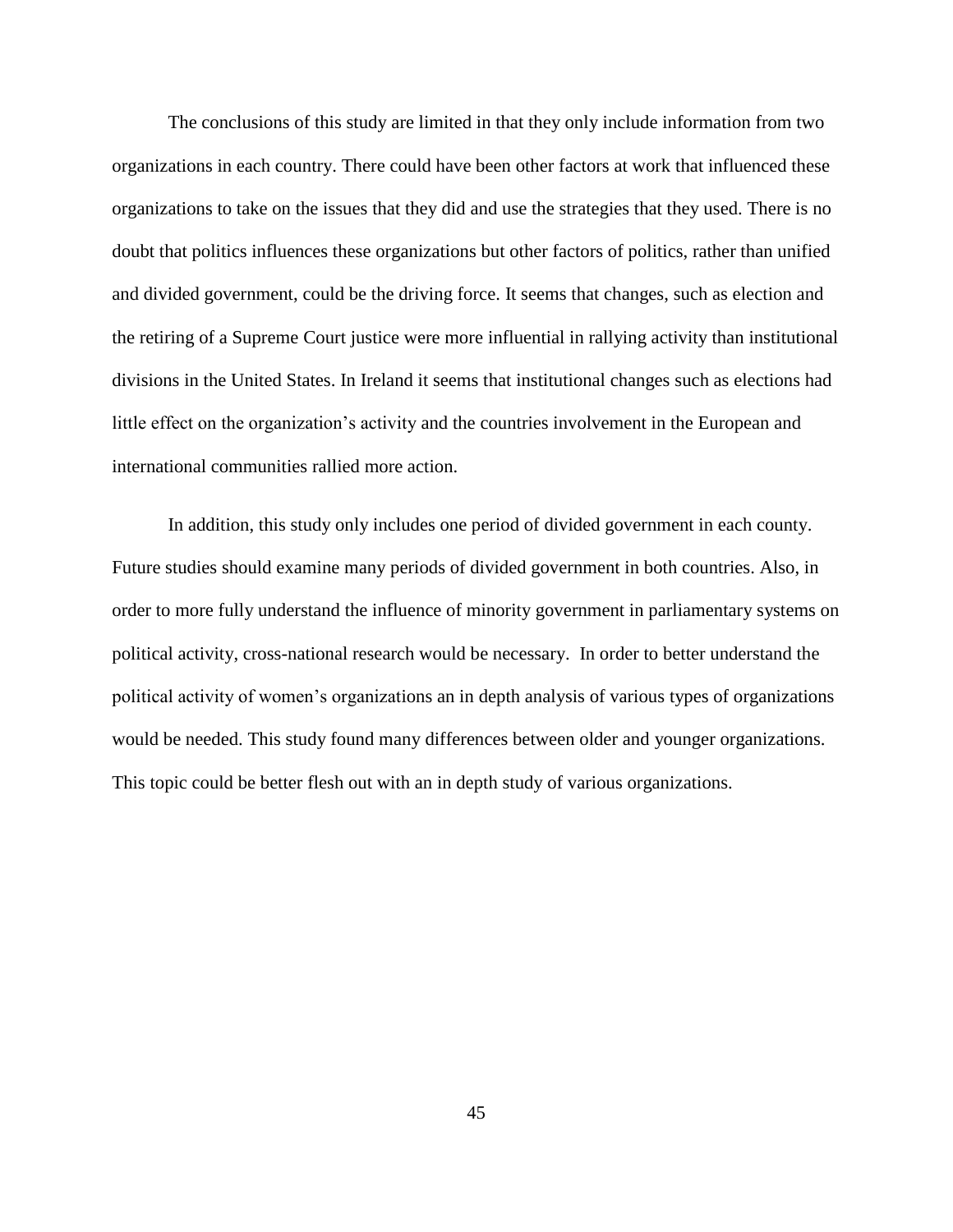## <span id="page-53-0"></span>APPENDIX: ORGANIZATIONS FUNDED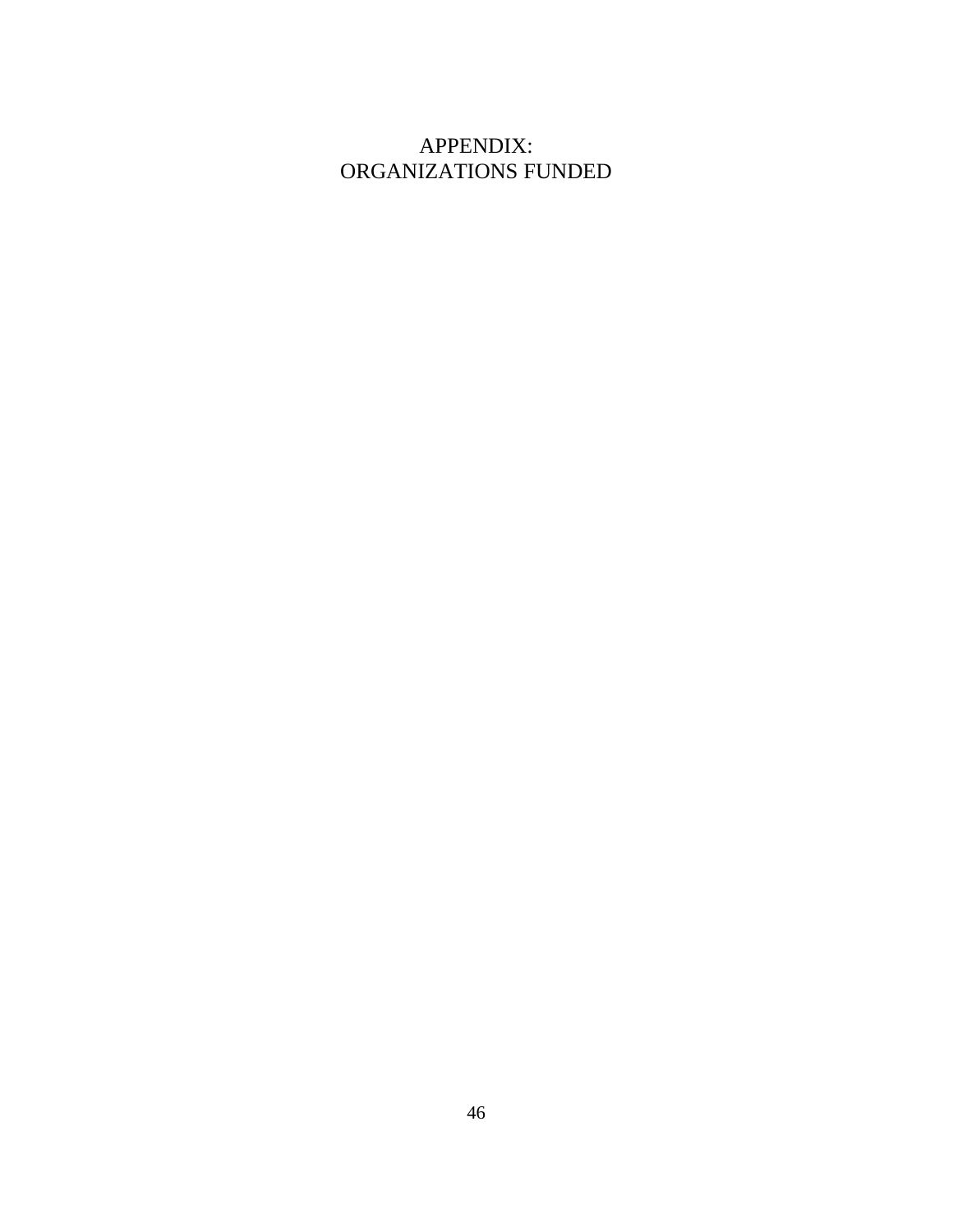Organizations Funded by the Third Wave Foundation (those that specifically address reproductive rights or violence against women). Source: www.thirdwavefoundation.org

## **2005**

- $\bullet$  Exhale A national hotline that addresses the emotional needs of women after an abortion.
- National Network of Abortion Funds An organization that subsidizes the cost of abortion.
- Young Women's Empowerment Project An organization that helps young girls and women affected by violence due to the sex trade and street economies.

## **2006**

- Different Avenues An organization that is aimed at helping African American women and girls who are involved with street economies have access to medical services and information on their rights to reporting violence.
- Exhale A national hotline that addresses the emotional needs of women after an abortion.
- Los Angeles Indigenous People's Alliance An organization that works to stop sexual violence toward immigrants and promote reproductive health.
- Safer An organization aimed at preventing sexual violence on college campuses.
- Young Women's Empowerment Project An organization that helps young girls and women affected by violence due to the sex trade and street economies.

## **2007**

- Birth Attendants An organization that assists women in prison with pregnancies, family planning services, and documents abuse.
- Different Avenues An organization that is aimed at helping African American women and girls who are involved with street economies have access to medical services and information on their rights to reporting violence.
- Exhale A national hotline that addresses the emotional needs of women after an abortion.
- Just Be, Inc. An organization that helps young women who have suffered sexual abuse overcome their feelings as victims.
- Los Angeles Indigenous People's Alliance An organization that works to stop sexual violence toward immigrants and promote reproductive health.
- Reproductive Justice Briefing Book a book that was funded by the Third Wave Foundation as a compilation of essays that address reproductive health.
- Safer An organization aimed at preventing sexual violence on college campuses.
- Young Women's Empowerment Project An organization that helps young girls and women affected by violence due to the sex trade and street economies.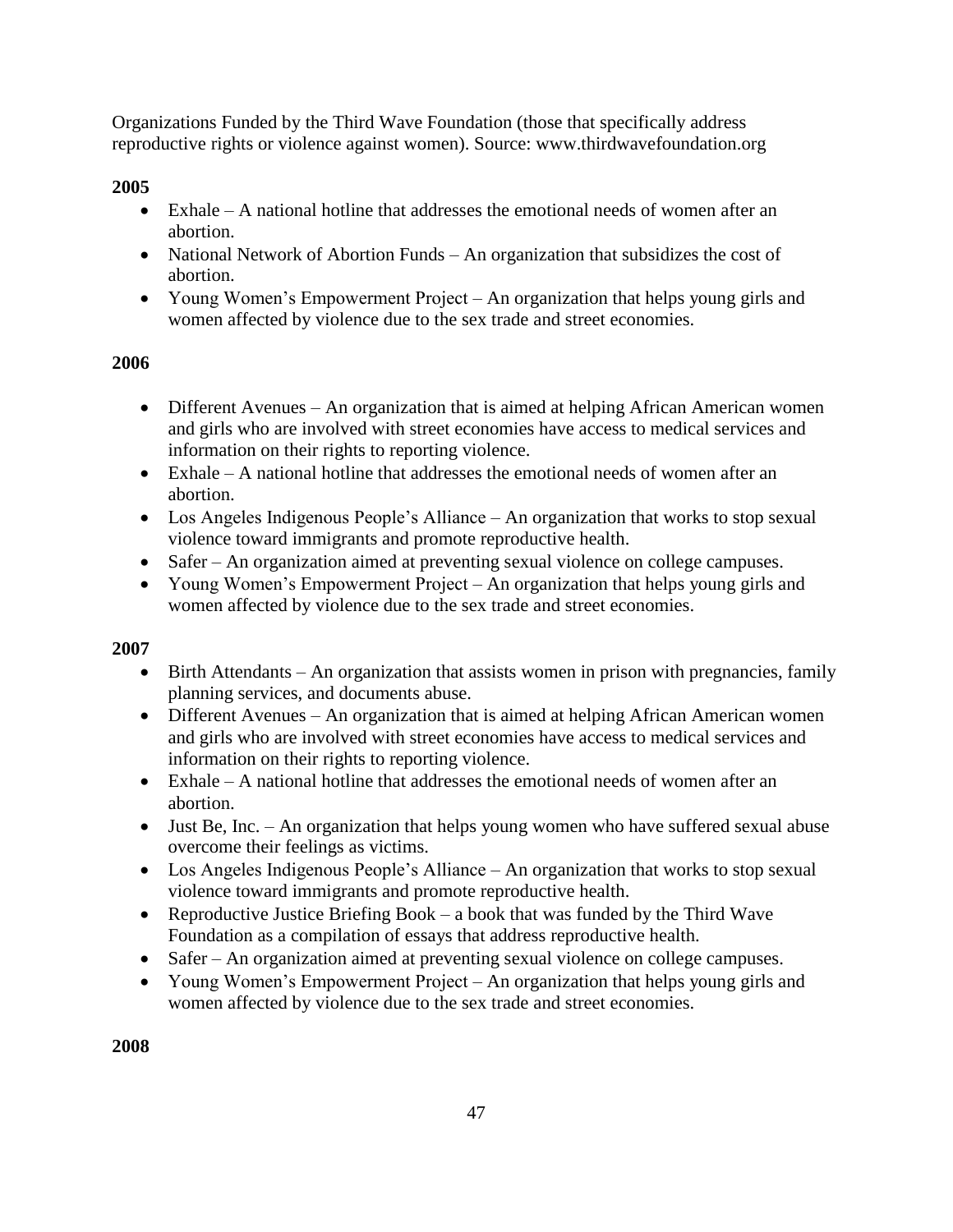- Backline An organization that provides pregnant women with options regarding their pregnancy.
- Birth Attendants An organization that assists women in prison with pregnancies, family planning services, and documents abuse.
- Brooklyn Young Mothers Collective Is an organization that is a member of the Reproductive Justice Network and helps low income mothers have access to resources to improve their lives and stop the cycle of poverty.
- Different Avenues An organization that is aimed at helping African American women and girls who are involved with street economies have access to medical services and information on their rights to reporting violence.
- Safer An organization aimed at preventing sexual violence on college campuses.
- Spark Reproductive Justice Now An organization that works in the South that advocates for reproductive rights.
- Young Women's Empowerment Project An organization that helps young girls and women affected by violence due to the sex trade and street economies.

- Birth Attendants An organization that assists women in prison with pregnancies, family planning services, and documents abuse.
- Chicago Abortion Fund An organization that assist low income women with information about reproductive choices.
- Choice USA Pro-choice organization with a youth centered pro-choice agenda.
- Color An organization that educates young Latina about reproductive issues.
- Different Avenues An organization that is aimed at helping African American women and girls who are involved with street economies have access to medical services and information on their rights to reporting violence.
- Jasmyn An organization that promotes the empowerment of LGBTQ youth. They educate on reproductive issues and were instrumental in the anti-harassment policy in public schools in Florida.
- Kalpulli Izkalli An organization stationed in New Mexico that works to promote reproductive health that centers on the reproductive justice movement, as well as, education about midwifery and birthing practices.
- National Latina Institute for Reproductive Health works through public education, community mobilization, and policy advocacy to promote the reproductive justice movement.
- New Voices Pittsburgh works to promote civic engagement, activism, and leadership development for women of color. They conduct reproductive justice training and challenge homophobia in the African American community.
- Poder An organization that promotes reproductive rights through environmentalism.
- Safer An organization aimed at preventing sexual violence on college campuses.
- Spark Reproductive Justice Now An organization that works in the South that advocates for reproductive rights.
- Young Women United An organization that works to reduce violence, improve health, and build power through public education.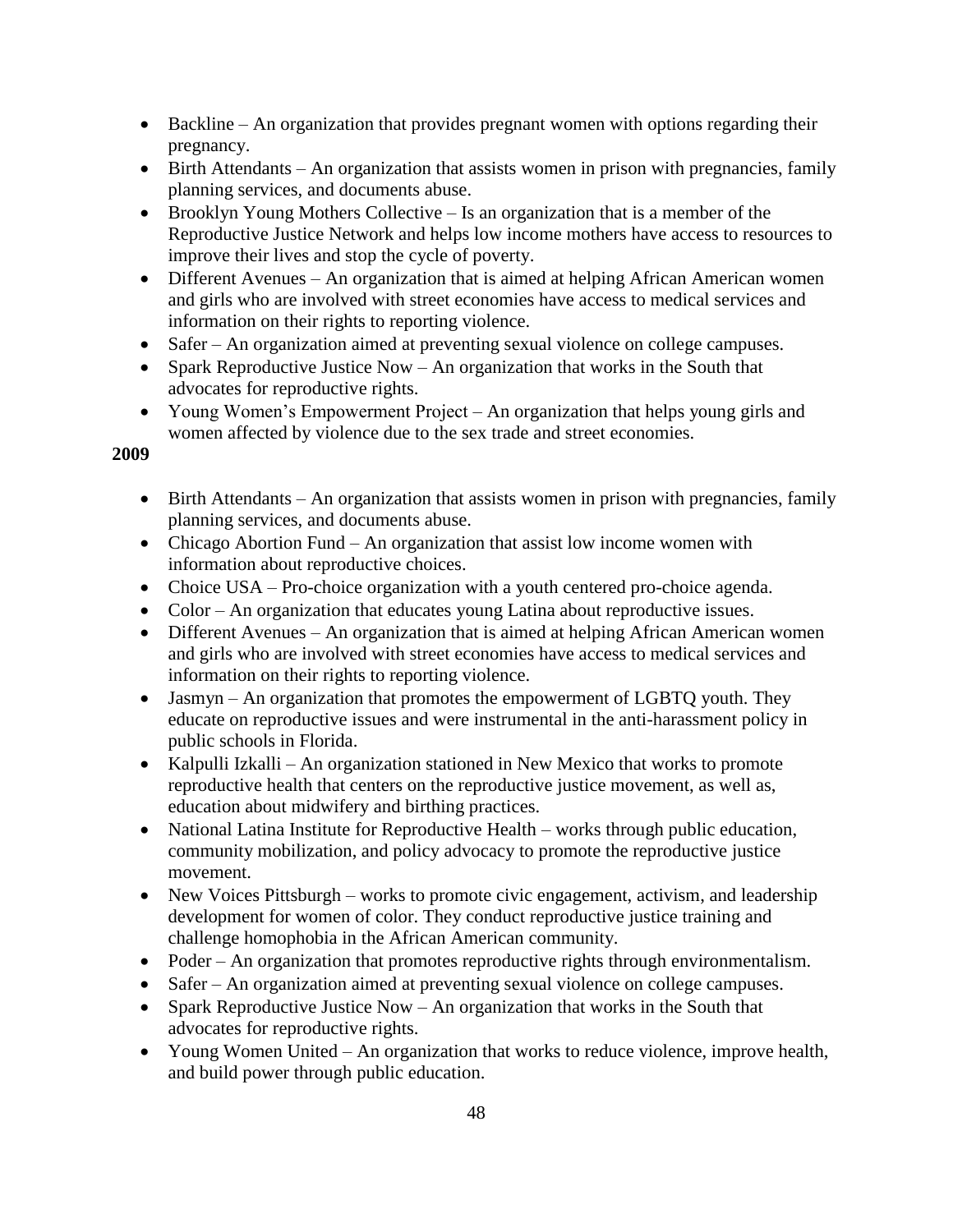Young Women's Empowerment Project – An organization that helps young girls and women affected by violence due to the sex trade and street economies.

- Chicago Abortion Fund An organization that assist low income women with information about reproductive choices.
- Choice USA Pro-choice organization with a youth centered pro-choice agenda.
- Color An organization that educates young Latina about reproductive issues.
- Colorado Anti-Violent Program A community based organization that works to reduce violence in and violence against LGBTQ communities.
- Different Avenues An organization that is aimed at helping African American women and girls who are involved with street economies have access to medical services and information on their rights to reporting violence.
- Jasmyn An organization that promotes the empowerment of LGBTQ youth. They educate on reproductive issues and were instrumental in the anti-harassment policy in public schools in Florida.
- Justice Now- works to assist women in prisons, their families, and former prisoners. However, they are also involved in the reproductive justice movement.
- Kalpulli Izkalli An organization stationed in New Mexico that works to promote reproductive health that centers on the reproductive justice movement, as well as, education about midwifery and birthing practices.
- National Latina Institute for Reproductive Health works through public education, community mobilization, and policy advocacy to promote the reproductive justice movement.
- New Voices Pittsburgh works to promote civic engagement, activism, and leadership development for women of color. They conduct reproductive justice training and challenge homophobia in the African American community.
- Spark Reproductive Justice Now An organization that works in the South that advocates for reproductive rights.
- Young Women United An organization that works to reduce violence, improve health, and build power through public education.
- Young Women's Empowerment Project An organization that helps young girls and women affected by violence due to the sex trade and street economies.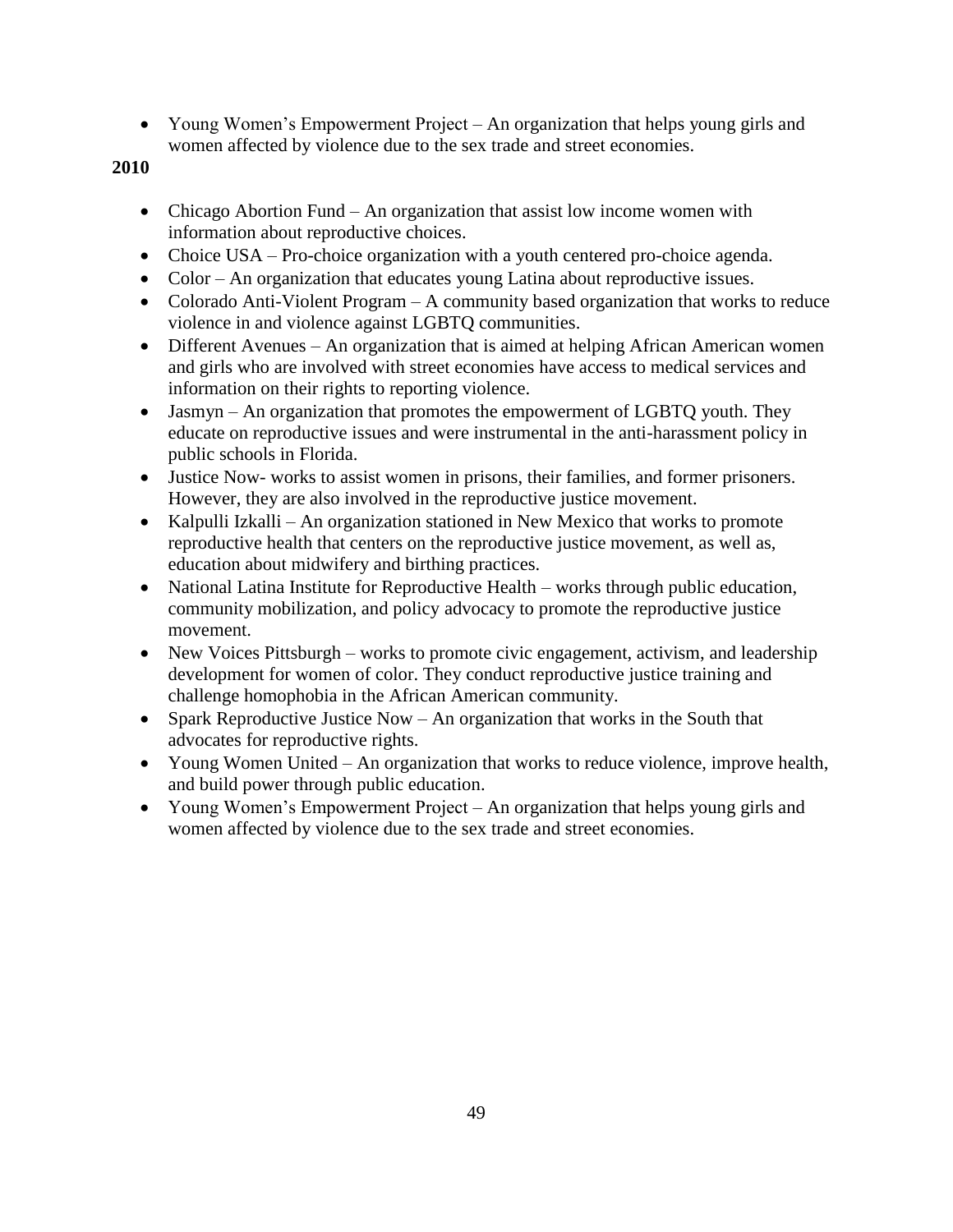## REFERENCES

<span id="page-57-0"></span>Amer, Mildred. "Membership of the 110<sup>th</sup> Congress: A Profile". *CRS Report for Congress.* 3 September, 2008.

- Banaszak, Lee Ann. 2005. *The U.S. Women's Movement in Global Perspective.* Lanham: Rowman & Littlefield Publishers.
- Bindel, J. and L. Kelly. 2003. "A Critical Examination of Reponses to Prostitution in Four Countries: Victoria, Australia, Ireland, Netherlands, and Sweden". For the Routes Out Partnership Board. *Child and Woman Abuse Studies Unit.* London Metropolitan University.
- Buechler, S.M. 1993. "Beyond Resource Mobilization? Emerging Trends in Social Movement Theory". *Sociological Quarterly.* 34:217-235.
- Buechler, Steven M. 1999. *Social Movements in Advanced Capitalism: The Political Economy & Cultural Construct of Social Activism.* New York: Oxford University Press.
- Buechler, Steven M. 2011. *Understanding Social Movements: Theories from the Classical Era to the Present.* Boulder, CO: Paradigm Publishers*.*
- Costain, Anne. N. 1992. *Inviting Women's Rebellion: A Political Process Interpretation of the Women's Movement".* London: John Hopkins University Press.
- Cragun, Ryan and Deborah Cragun et.al. 2008. *Introduction to Sociology.*
- Dicker, Rory. 2008. *A History of U.S. Feminisms.* Seal Press.
- Eisinger, Peter K. 1973. "The Conditions of Protest Behavior in American Cities". *The American Political Science Review.* 67:1 (March) 11-28.
- Elgie, Robert. 2001. *Divided Government in Comparative Perspective.* Oxford University Press.
- Ferree, Myra Marx. 2005. "Soft Repression: Ridicule, Stigma, and Silencing in Gender Based Movements". *Repression and Mobilization.* Eds: Christian Davenport, Hank Johnson, and Carol Mueller. 138-155.
- Ferrier, Diarmaid. 2008. "Women and Political Change in Ireland Since 1960". Ėire-Ireland. 43. p.179-204.
- Fisher, Stephen D. and Sara B. Hobolt. 2010. "Coalition Government and Electoral Accountability". *Electoral Studies*. 29: 3. 358-369.
- Freeman, Jo. 1970. "The Tyranny of Structurelessness". *WSQ: Women's Studies Quarterly*. 41: 3&4 (Fall/Winter 2013).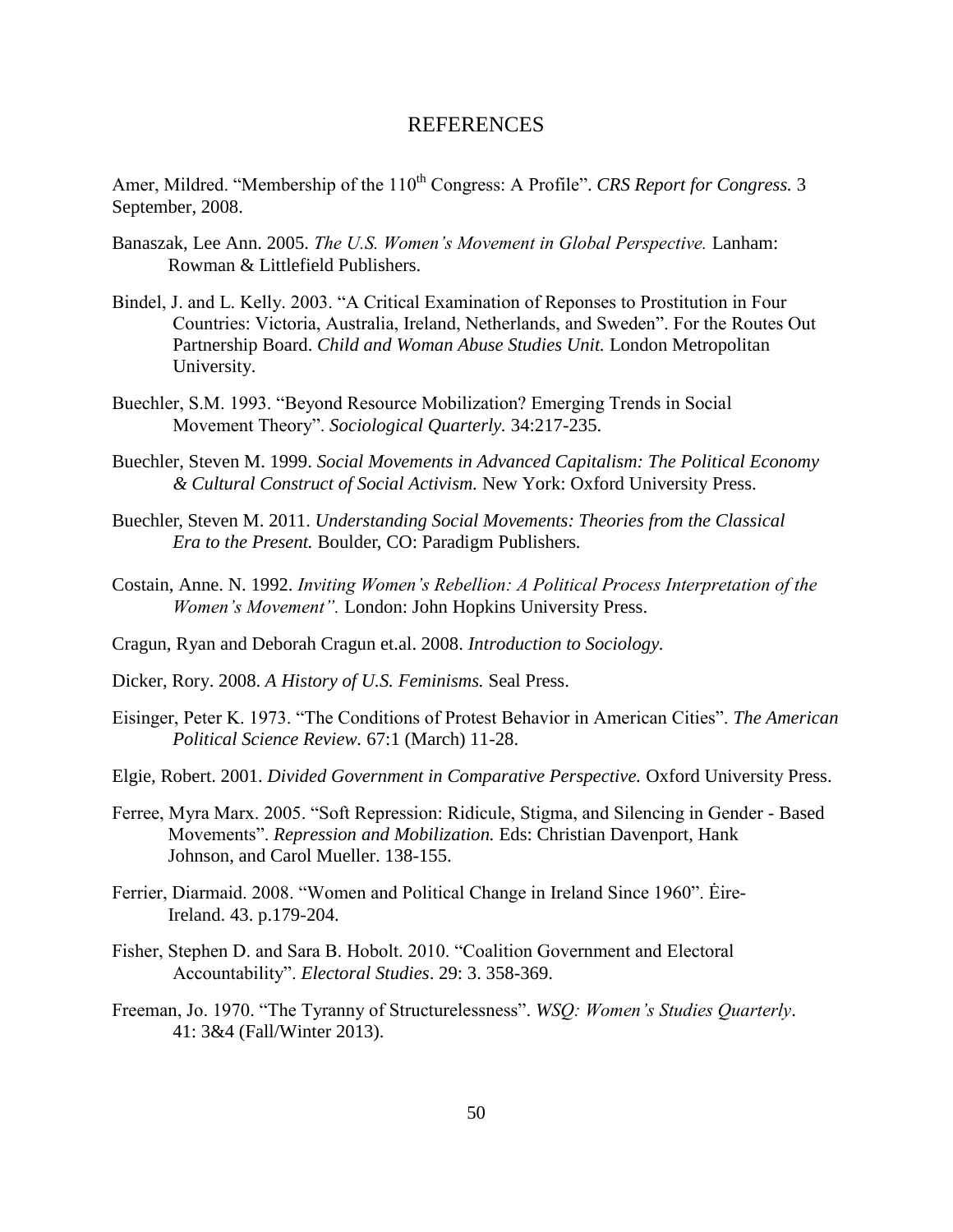- Freeman, Jo. 2005. "The Origins of the Women's Liberation Movement". *The U.S. Women's Movement in Global Perspective.* Eds. p.25- First published in 1973 in the *American Journal of Sociology.*
- Gelb, Joyce. 1989. *Feminism and Politics: A Comparative Perspective.* University of California Press.
- Glardina, Carol. 2010. *Freedom for Women: Forging the Women's Liberation Movement, 1953- 1970.* Gainesville, Fl. University of Gainesville Press.
- Gurr, Ted Robert. *Why Men Rebel*. 2010. Boulder: Paradigm Publishers.
- Hamann, Kerstin and John Kelly.2010. *Parties, Elections, and Policy Reforms in Western Europe: Voting for Social Pacts.* Hoboken: Taylor & Francis.
- Harvey, Brian. 2008. "Case Study: The Brown Envelope Campaign", *Working for Change: A guide to Influencing Policy in Ireland.* Combat Poverty Agency. 78-79
- Hewitt, Nancy. 2010. *No Permanent Waves: Recasting Histories of U.S. Feminism.* Rutgers University Press.
- Hubert, Agnes.2001. "From Equal Pay to Parity Democracy: The Rocky Ride of Women's Policy in the European Union". *Has Liberalism Failed Women? Assuring Equal Representation in Europe and the United States"* Eds. Jytte Klaussen and Charles S. Maier. Palgrave. p.143-164.
- Jasper, James M. 2012. "Introduction: From Political Opportunity Structures to Strategic Interaction". *Contention in Context: Political Opportunities and the Emergence of Protest.* Edited by Jeff Goodwin and James M. Jasper. Stanford University Press.
- Katzenstein, Mary Fainsod and Carol McGlurg Mueller*.*1993. *The Women's Movements of the United States and Western Europe: Consciousness, Political Opportunity, and Public Policy*. Edited by Mary Fainsod Katzenstein and Carol McGlurg Mueller. Philadelphia: Temple University Press.
- Kirby, Peadar. 2010. "Civil Society, Social Movements, and the Irish State". Irish Journal of Sociology. 18. 1-21.
- Klandermans, Burt. 1993. "A Theoretical Framework for the Comparison of Social Movement Participation". *Sociological Forum.* 8 (September) 383-402.
- Laver, Michael. 1999. *Divided Party, Divided Government.* Trinity College, Dublin.
- Laver, Michael and Kenneth A. Shepsle. 2005.*: "*Divided Government: America is Not Exceptional*".* Governance. 3; 250-269.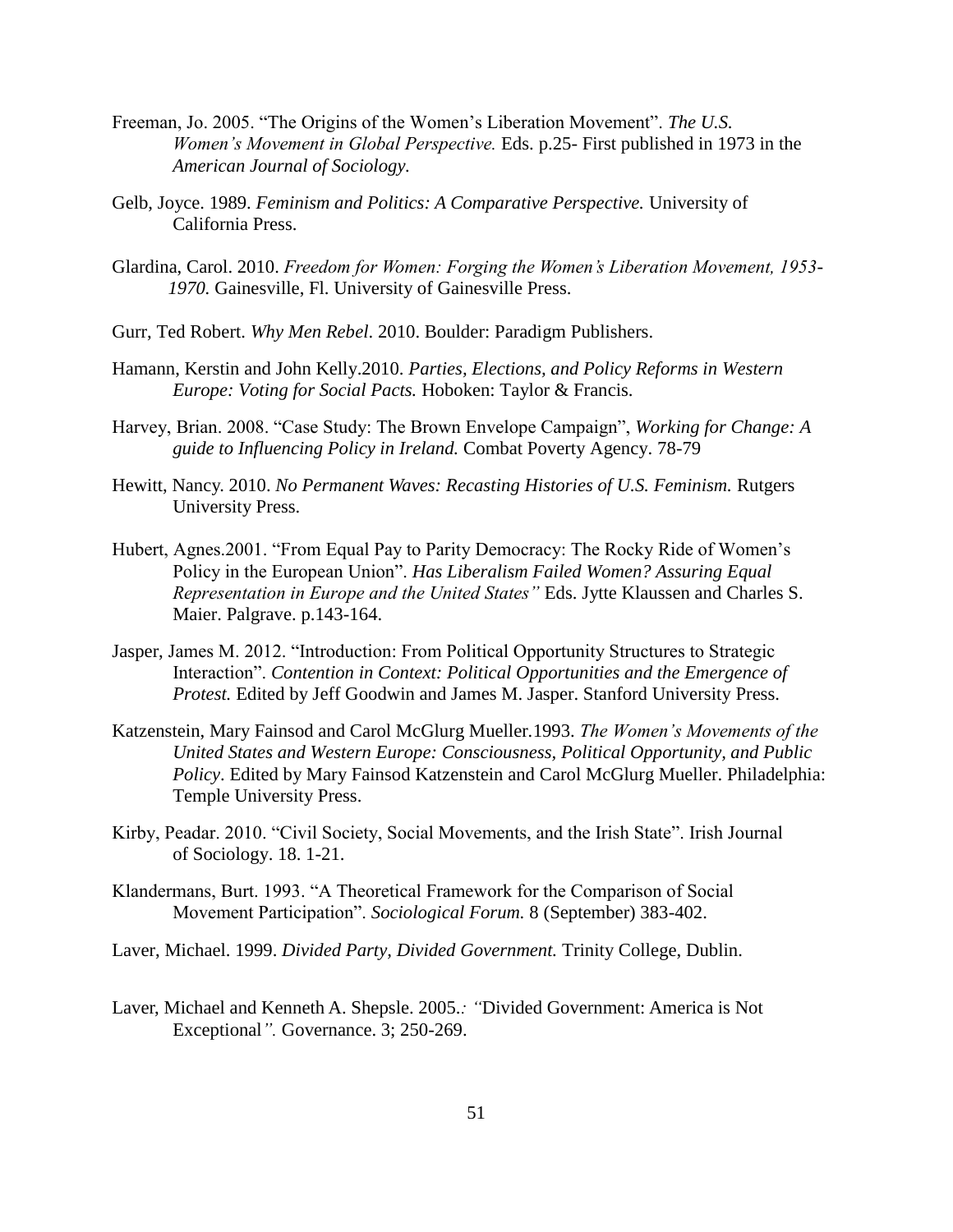- National Women's Council of Ireland. 2008. "Pensions: What Women Want". *National Women's Council of Ireland Submission to Department of Social and Family Affairs Consultation on the Green Papers on Pensions.* Dublin, Ireland.
- NWCI. "Can 10,000 Brown Envelopes Deliver Change for Women?", *National Women's Council of Ireland News.* 16 May, 2005.
- Marsh, Michael and Paul Mitchell. 1999. "Office, Votes, and Then Policy: Hard Choices for Political Parties in the Republic of Ireland, 1981-1992". *Policy, Office, or Votes?: How Political Parties in Western Europe Make Hard Decisions.* eds. Kaare Strøm and Wolfgang C. Müller. Cambridge University Press.
- Meyer, David. 2003. "Political Opportunity and Nested Institutions". *Social Movement Studies*. 2: 276
- Meyer, David. 2004. "Protest and Political Opportunities". *Annual Review of Sociology.* 30: 125 145.
- Piven, Frances Fox and Richard Cloward. 1977. *Poor People's Movements: Why They Succeed, How They Fail.* Vintage Books.
- Outshoorn, Joyce. 2010. "Social Movements and Women's Movements". *The Politics of State Feminism: Innovation in Comparative Research.* Eds. Dorothy E. McBride and Amy G. Mazur. Temple University.
- Strøm, Kaare. 1990. *Minority Government and Majority Rule*. Cambridge University Press. Tarrow, Sidney, Doug McAdam, and Charles Tilly.2001. *Dynamics of Contention.* Cambridge: Cambridge University Press. Cambridge University Press.
- Strøm, Kaare and Wolfgang C. Müller. 1999. "Political Parties and Hard Choices". *Policy, Office, or Votes?:How Political Parties in Western Europe Make Hard Decisions.* Cambridge University Press.
- Tarrow, Sidney. 1996. "States and Opportunities: The Political Structuring of Social Movements. *Political Opportunities, Mobilizing Structures, and Cultural Framings.* Eds. McAdam, Doug, John McCarthy, and Mayer Zald. Cambridge Studies in Comparative Politics.
- Tarrow, Sidney, Doug McAdam, and Charles Tilly.2001. *Dynamics of Contention.* Cambridge: Cambridge University Press.
- Tarrow, Sidney.2011. *Power in Movement: Social Movements and Contentious Politics* Cambridge: New York University Press.
- Theriault, Sean M. 2008. *Party Polarization in Congress.* Cambridge University Press.

The Irish Feminist Network, *www.irishfeministnetwork.org.*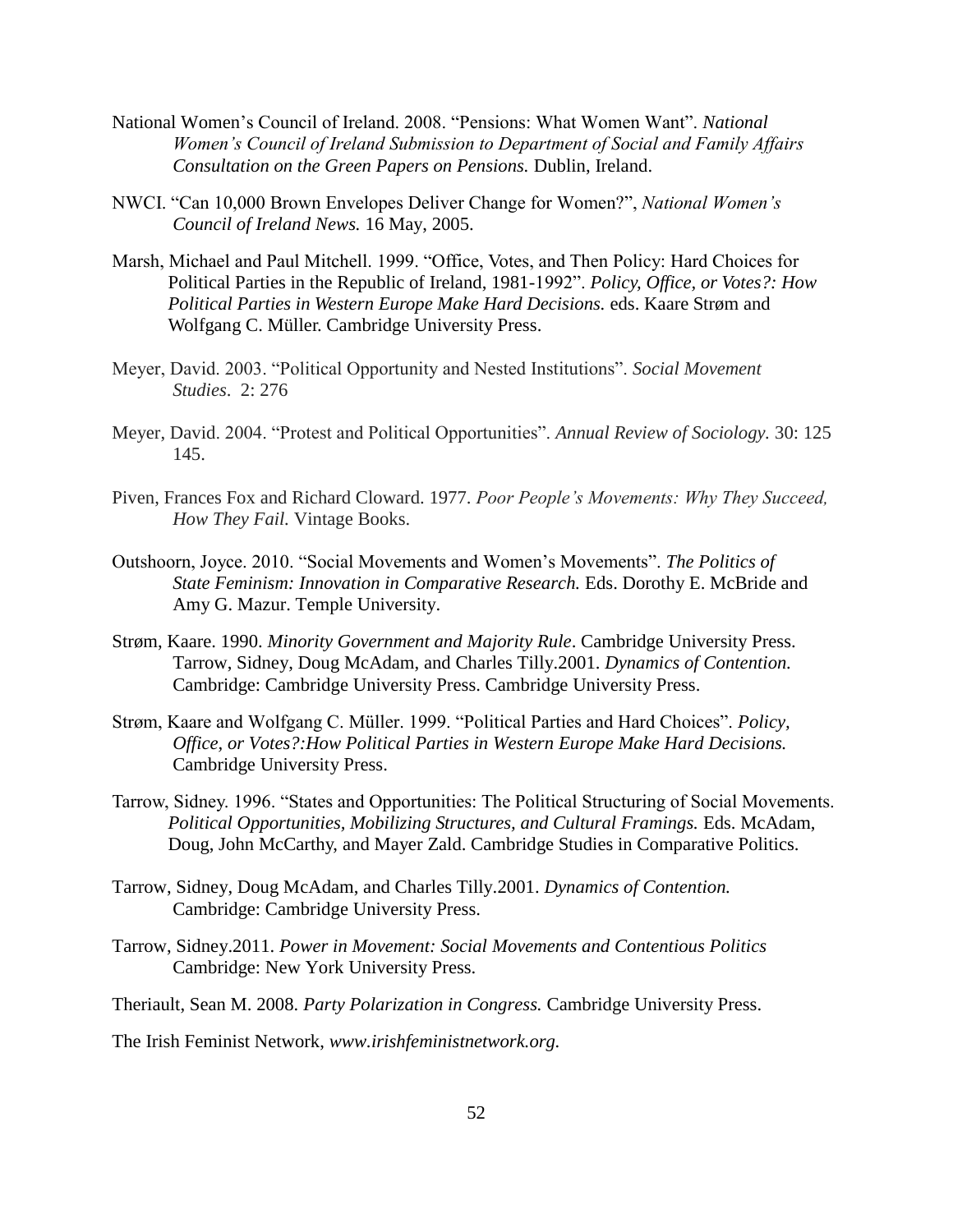- The National Organization for Women (NOW), *www.now.org.www.now.org. Highlights, 1996- 2006.*
- The National Women's Council of Ireland, *www.nwci.ie*.
- The Third Wave Foundation, *www.thirdwavefoundation.org.*
- Tilly, Charles. 1978. *From Repression and Mobilization.* Addison-Wesley Publishers.
- Tilly, Charles. 2005."Repression, Mobilization, and Explanation". Davenport, Christian, Hank, Johnson and Carol Mueller. *Repression and Mobilization*. Minneapolis: University of Minnesota Press.
- Vráblíková, Katerina.2013. "How Context Matters? Mobilization, Political Opportunity Structures, and Nonelectoral Political Participation in Old and New Democracies". Comparative Political Studies.

"The EU and Irish Women", Representation in Ireland. The European Commission. Update 1/7/2014.

"Presidential Election November 1990", ElectionsIreland.org

<span id="page-60-0"></span>"The Lilly Ledbetter Fair Pay Act of 2009", Fact Sheet. National Women's Law Center.org. February 2009.

## References of Newspaper Article

- <sup>1</sup> Nicholas Confessore, "War Protest on Broadway Takes Aim at Various Causes," The New York *Times,* 30 April, 2006.
- <sup>2</sup>E. Thomas Wood, "Abortion Takes Center Stage at Women's Rights Gathering," *The New York Times,* 3 July, 2005.
- 3 Sonia Ossorio, "End of Statute of Limitations in Rape Cases," *The New York Times*, 3 May, 2005.
- <sup>4</sup> Marcia A. Pappas, "Trafficking in Women", *The New York Times*, 4 June, 2006.
- <sup>5</sup> Deirdre Walsh, "Pelosi becomes first woman House speaker," *CNN.com.* 5 January, 2007.
- <sup>6</sup>Alexandra Alter, "Democratic Race Causes Feminist Rift," *The New York Times,* 9 February, 2008.
- <sup>7</sup>Patrick Healy, "National Organization for Women Endorses Clinton," *The New York Times,* 29 March, 2007.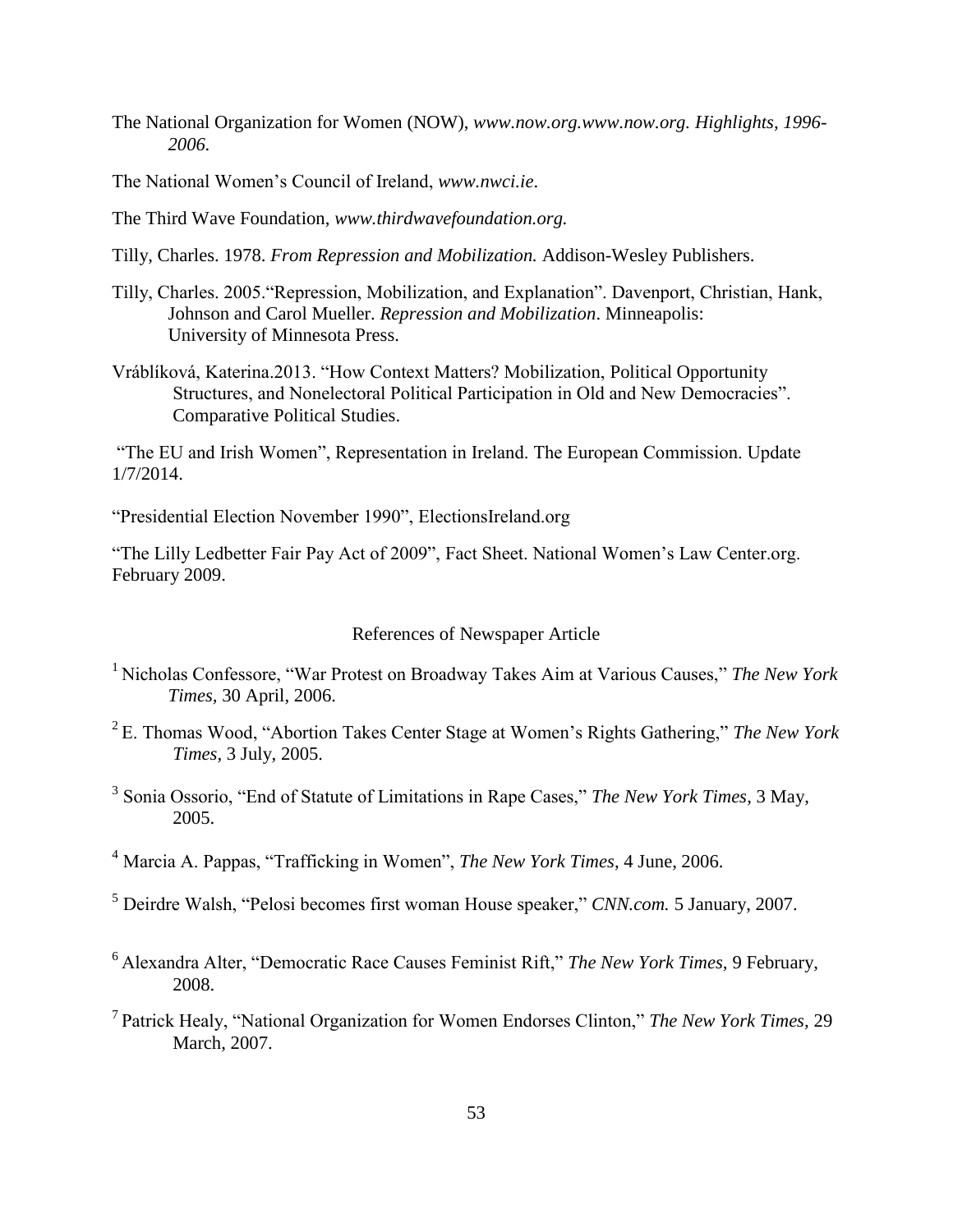<sup>8</sup> Katherine Q. Seelye and Julie Bosman, "Media Charged with Sexism in Clinton Coverage," *The New York Times.* 13 June, 2008.

- <sup>9</sup> Nicholas Confessore, "Two Women's Groups Push Maloney for Senate," *The New York Times,*4 December, 2008
- <sup>10</sup> Jonathan P. Hicks, "NOW Endorses Harrison for Fossella's Seat," *The New York Times,* 20 August, 2008.
- <sup>11</sup> Carl Hulse and David M. Hersezenhorn. "111<sup>th</sup> Congress: One for the History Books". *The New York Times.* Congressional Memo. December 22, 2010.
- <sup>12</sup> Robert Pear, "Negotiating to 60 Votes, Compromise by Compromise," *The New York Times*, 20 December, 2009.
- <sup>13</sup> Ralph Blumenthal , "Women's Group Presses Judge in Monserrate Trial," *The New York Times,* 18, September 2009.
- <sup>14</sup> Terry O'Neill, "Protecting Abortion Rights," *The New York Times,* 10 December, 2009.
- <sup>15</sup> Stuart Elliot , "An Advocacy Ad Stirs a National Debate," *The New York Times*, 1 February,2010.

<sup>16</sup> The Associated Press, "NOW Wants the Raiders to Suspend Coach Tom Cable," *The New York Times,* 6 November, 2009.

17 Tim Stellch, "Judge Withdraws Plea Deal for Probation in a Rape Case," The New York Times 15 November, 2010.

<sup>18</sup> Jeremy W. Peters, "NOW Calls for Paterson to Resign," *The New York Times*, 2 March, 2010.

- <sup>19</sup>Carl O'Brien, "European court to rule on Irish abortion laws," *The Irish Times.* 10 December 2010.
- <sup>20</sup> Diarmaid Ferriter, "The Irish abortion question has always been linked to class, secrecy, and moral judgment," *The Irish Times.* 23 August, 2014.
- <sup>21</sup> Orlas O'Conner, "A Shameful Imbalance That Needs To Be Corrected," *The Irish Independent,* 8 August, 2013.
- <sup>22</sup> Maria O'Halloran, "Domestic Violence is 'elephant in room'," *The Irish Times.* 5 October, 2011.
- <sup>23</sup> Roisin Ingle, "Sexual harassment, assault, violence: 'It happens all the time, in all walks of life'," *The Irish Times.* 21 May, 2011.